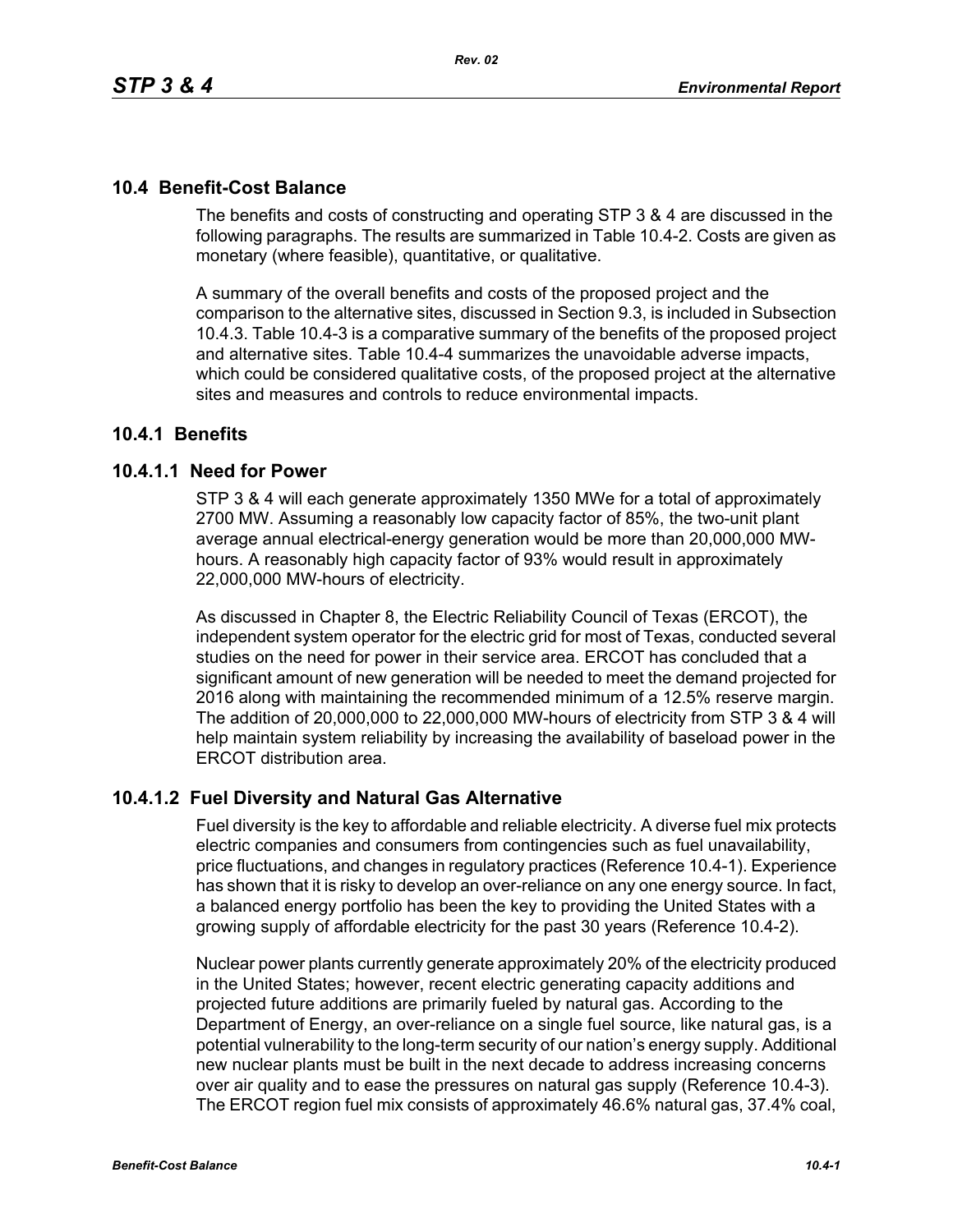13.6% nuclear, 1.9% renewables and 0.4% from other sources (actual energy production values June 2005–May 2006) (Reference 10.4-4).

Maintaining fuel diversity is a matter of maintaining a balance of fuel mixes. Relying heavily on natural gas is a matter of choosing a limited resource over more abundant fuels. High prices for natural gas and the intense, recurring periods of price volatility experienced over the last several years are influenced partly by demand for natural gas in the electric generation sector. Electric sector demand for natural gas is being driven by new gas-fired electric generating capacity built in the United States during the last decade. More than 90% of all new electric generating capacity added over the past 5 years is fueled with natural gas. New nuclear plants provide forward price stability that is not available from generating plants fueled with natural gas. The intense volatility in natural gas prices experienced over the last several years is likely to continue, and leaves the U.S. economy vulnerable. Although nuclear plants are capital-intensive to build, the operating costs are stable and dampen the volatility elsewhere in the electricity market (Reference 10.4-5). Natural gas has uses that are not readily served by other fuel choices, such as many manufacturing processes. This led the U. S. House of Representatives to prepare a Majority Staff report that included the following findings (Reference 10.4-6):

- To enhance competitiveness and protect American jobs, natural gas must not be used for baseload electricity generation or for new generating capacity. Natural gas should be reserved for industries that use it as a feedstock or for primary energy and cannot substitute for it by fuel-switching.
- Nuclear energy must become the primary generator of base load electricity, thereby relieving the pressure on natural gas prices and dramatically improving atmospheric emissions.

For Texas, the addition of STP 3 & 4 would represent a step towards maintaining what has been a successful mix of fuel types for generating electricity. STP 3 & 4 will help maintain the state's fuel diversity while meeting state and national goals of creating new baseload generation that would not use natural gas as a fuel.

### **10.4.1.3 Emissions Reduction**

Nuclear generation contributes considerable air quality benefits to the nation. Unlike electricity generated from coal and natural gas, nuclear energy does not result in significant emissions of air pollutants associated with global warming and climate change (e.g., nitrogen oxides, sulfur dioxide, carbon dioxide) or methyl mercury (Reference 10.4-6). Fossil fuel-fired power plants are responsible for 64% of the nation's sulfur dioxide emissions, 26% of nitrogen oxide emissions, 33% of mercury emissions, and 36% of man-made carbon dioxide emissions. The majority of the industry's emissions are from coal-fired plants (Reference 10.4-6).

Subsections 9.2.3.1 and 9.2.3.2 analyze coal- and gas-fired alternatives to STP 3 & 4, respectively. Air emissions from these alternatives and for nuclear power are summarized in Table 10.4-1.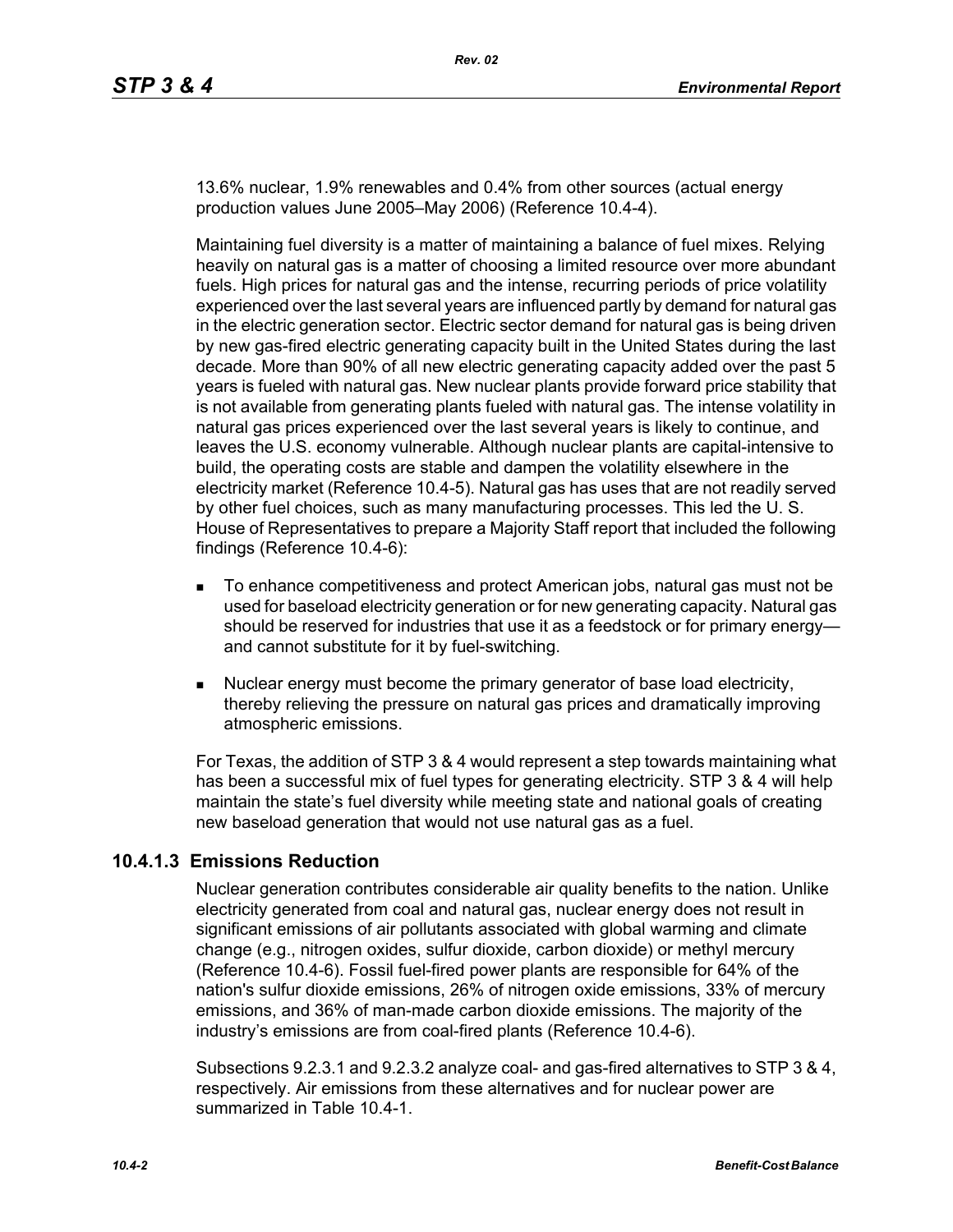Regardless of which reasonable alternative one compares to nuclear power, STP 3 & 4 would represent a substantial benefit in emission reduction, or emission avoidance, assuming that an alternative power source would be constructed if STP 3 & 4 were not.

# **10.4.1.4 Advantages of Nuclear Power**

Concerns about global warming and climatic change make it reasonable to expect that, eventually, the United States may have to strictly curb emissions from fossil-fuel electric generation plants, conceivably to the point of displacing coal- and gas-fired electricity generation. If environmental policies greatly restrict carbon emissions in the future, the cost of building and operating fossil-fired plants could increase by 50% to 100%. Nuclear power is the only technology currently available that is a viable alternative to fossil-fired plants for baseload generation. In view of the time that it takes the nuclear industry to regain its capacity for construction and operation, the prospect of needing nuclear power to displace fossil-fuel power is one of the reasons for national concern with maintaining a nuclear energy capability (Reference 10.4-7).

# **10.4.1.5 Licensing Certainty**

The regulatory scheme used for the existing domestic fleet of nuclear plants, under 10 CFR 50, was a two-step process that resulted in much uncertainty about cost projections and, in retrospect, final costs. This was due, in part, to the fact that the industry had to make large capital investments before resolving licensing issues. In large, capital-intensive construction projects, interest costs are a significant portion of the project cost. Interest charges on overnight capital costs account for a quarter of the levelized cost of electricity from nuclear power plants (Reference 10.4-7). For existing nuclear power plants built under 10 CFR 50, licensing delays quickly and substantially increased project cost. Design changes, whether driven by licensing concerns, backfit requirements, or other factors, had similar effects.

STPNOC is looking to NRC's 10 CFR 52 process to increase the licensing certainty of proposed new nuclear power plants. This new regulatory process provides for early resolution of siting issues before making large investments of financial capital and human resources in new plant design and construction, early resolution of issues on the environmental impacts of construction and operation of proposed reactors, the ability to bank sites on which nuclear plants may be located, and the facilitation of future decisions on whether to build new nuclear plants. STPNOC believes that the resultant increase in licensing certainty will reduce project costs by decreasing premiums associated with uncertainty and making licensing and construction scheduling more controllable and reliable.

## **10.4.1.6 Tax Payments**

During construction, STPNOC has projected the sales tax payments to be an estimated \$23.9 million per unit, with \$5.8 million due to Bay City and \$18.1 million to the state of Texas over the construction period. These payments would provide a total of \$11.6 million to Bay City over the 7-year construction period. Increased tax revenues will also come from housing purchases by the incoming workforce and increased school and property taxes as a result of the construction of STP 3 & 4.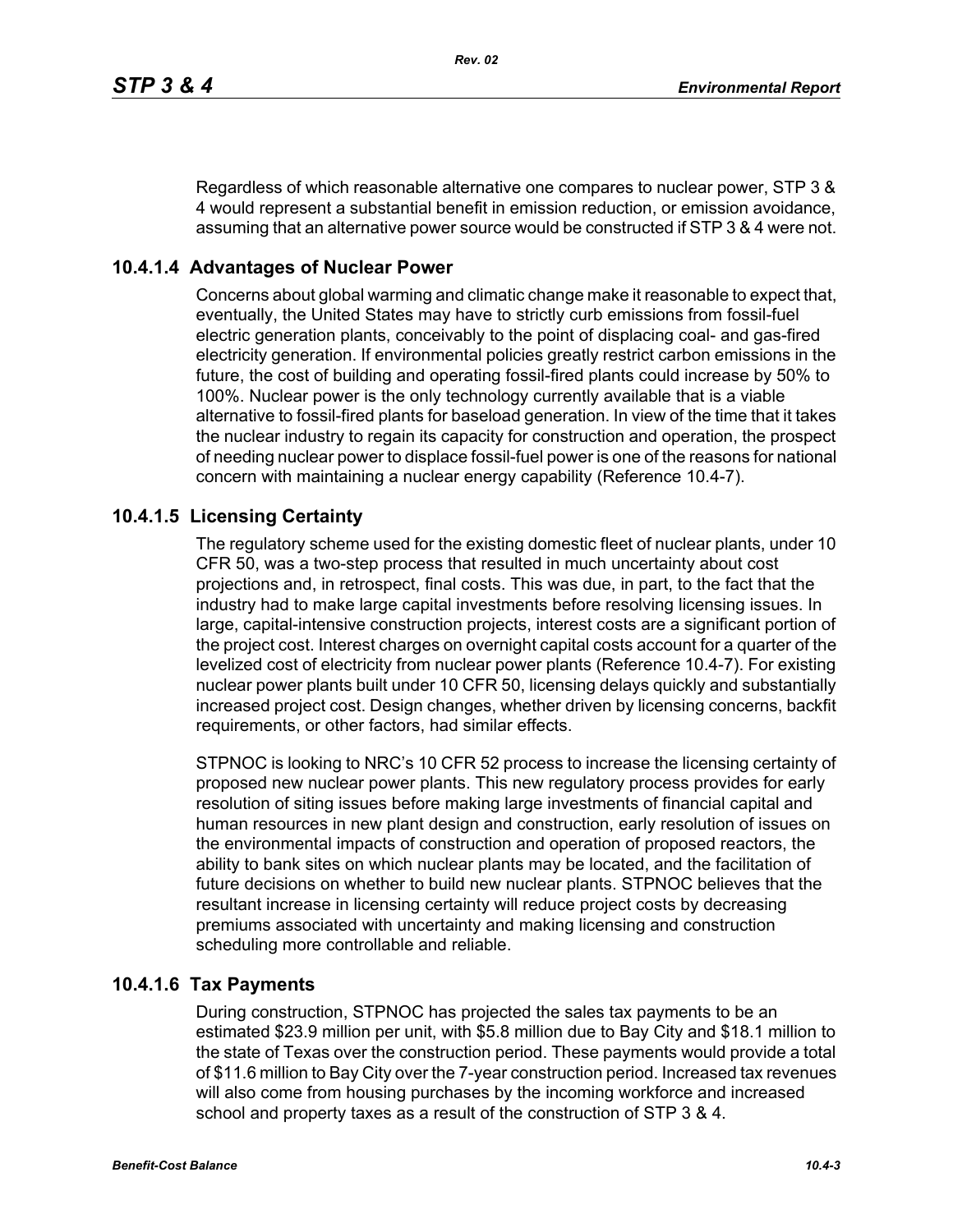*Rev. 02*

The owners will pay property taxes on STP 3 & 4 for the duration of the 40-year operating licenses. Matagorda County receives the taxes paid on STP property. As described in Subsection 5.8.2.2.2, over the life of the plant, annual franchise tax payments could range from approximately \$4.7 million during initial operations to approximately \$10 million in the last years of the 40-year operational life. Additional tax revenue would be generated from sales and use taxes, and property taxes on the operational workforce housing. Most people consider large tax payments a benefit to the taxing entity because they support the development of infrastructure which supports further economic development.

# **10.4.1.7 Local Economy**

STP 3 & 4 would require a construction peak workforce of 5950 people. As presented in Subsection 4.4.2.2.1, 4790 direct and indirect jobs would be created during the 7 year construction period, assuming that 50% of the workforce migrates into the 50-mile region. The creation of these jobs could inject between \$67.6 and \$676 million dollars into the regional economy during the life of the construction project, reduce unemployment by up to 20%, and create business opportunities for housing and service-related industries.

STP 3 & 4 would require an operations workforce of about 888 people. Of this total, 444 are assumed to migrate into the 50-mile region. According to the multiplier effect, for every one job at STP 3 & 4, an estimated 1.47 jobs would be created within the 50 mile region. This would result in the creation of 653 additional indirect jobs. In total, 1097 new jobs within about a 50-mile radius of the plant (Subsection 5.8.2.2.1) would be created by the startup of STP 3 & 4 and would be maintained throughout the life of the plant. Many of these indirect jobs would be in the service sector and could be filled by local residents, lessening demands on social service agencies in addition to strengthening the economy. The economic multiplier effect of the increased spending by the direct and indirect labor force created as a result of STP 3 & 4 would increase the economic activity in the region, most noticeably in rural Matagorda County. The dollar impact of these jobs, as discussed in Subsection 5.8.2.2.1, would be approximately \$45,000,000 to \$55,000,000 per year within the 50-mile region.

Nuclear plants such as the STP site are estimated to generate approximately \$350 million in total output for the local community and roughly \$60 million in total labor income. The Southern States Energy Board reference (Reference 10.4-8) does not provide specific years for the \$350 and \$60 million figures, nor does it specifically identify the studies done by the NEI to support this statement. However, the Southern States Energy Board is considered a reliable source of data. STPNOC believes that the Southern States Energy Board's interpretation of NEI's data is correct, reasonably current (within the late 1990s to early 2000s), and useful for this analysis, even if the exact years of the data cannot be determined. These figures include direct effects, which reflect expenditures for goods, services, and labor, and indirect effects, which include subsequent spending in the community. The economic multiplier effect is one way of measuring indirect effects. Every dollar spent by nuclear plants results in the creation of an additional \$1.13 in the community (Reference 10.4-8).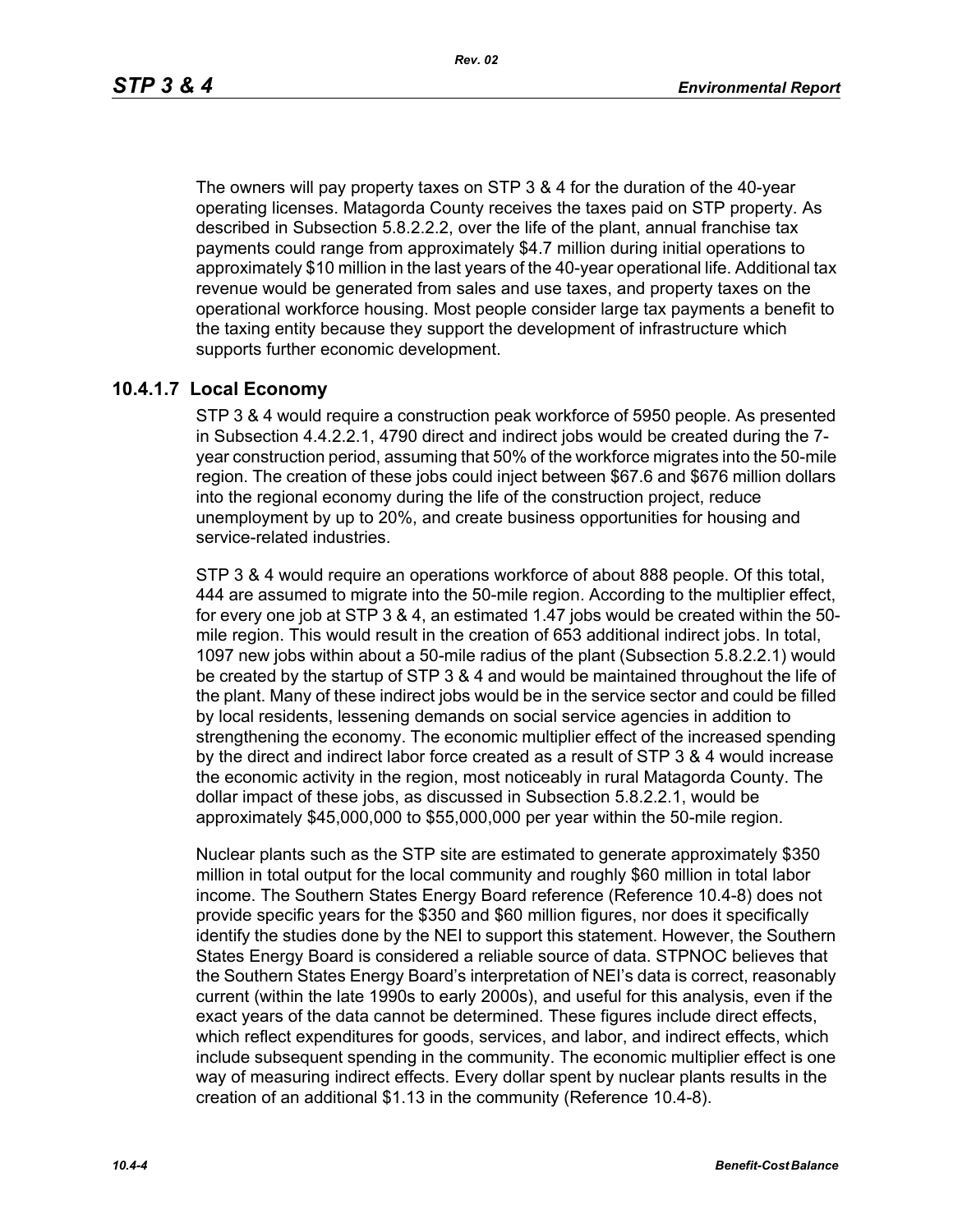## **10.4.1.8 Benefit Summary**

Table 10.4-2 includes a summary of the benefits of the proposed project (STP 3 & 4). In Section 9.3, STPNOC evaluated environmental impacts of construction and operation of the proposed project at three alternative sites (Limestone Site, Allens Creek Greenfield Site, and the Malakoff Greenfield Site). Table 10.4-3 provides a comparison of the benefits of construction and operation of STP 3 & 4 to those at the three alternative sites.

### **10.4.2 Costs**

### **10.4.2.1 Monetary–Construction**

In evaluating the STP 3 & 4 monetary cost, STPNOC reviewed published literature, vendor information, internally generated general information, and internally generated site-specific information. There are many cost studies available in the literature with a wide range of cost estimates. STPNOC found four studies to be most authoritative due to the breadth and depth of their analyses and the fact that other studies tend to be based on them. These are:

- University of Chicago Study (Reference 10.4-7)
- **MIT Study (Reference 10.4-9)**
- OECD Study (Reference 10.4-10)
- EIA Study (Reference 10.4-11)

The phrase commonly used to describe the monetary cost of constructing a nuclear plant is "overnight capital cost." The capital costs are those incurred during construction, when the actual outlays for equipment, construction, and engineering are expended. Overnight costs are exclusive of interest and include engineering, procurement, and construction costs, owner's costs, and contingencies (Reference 10.4-7).

Estimates of overnight capital costs in 2003 dollars range from \$1000 per kW to \$2500 per kW (Reference 10.4-10), with \$1500 to \$2000 per kW being the most representative range (Reference 10.4-10). Many factors account for the range in cost, such as:

- The specific technology used
- Assumptions about the number of like-units built
- Allocation of first-of-a-kind cost
- **Site location**
- **Parity adjustments to allow comparison between countries**
- Allowances for contingencies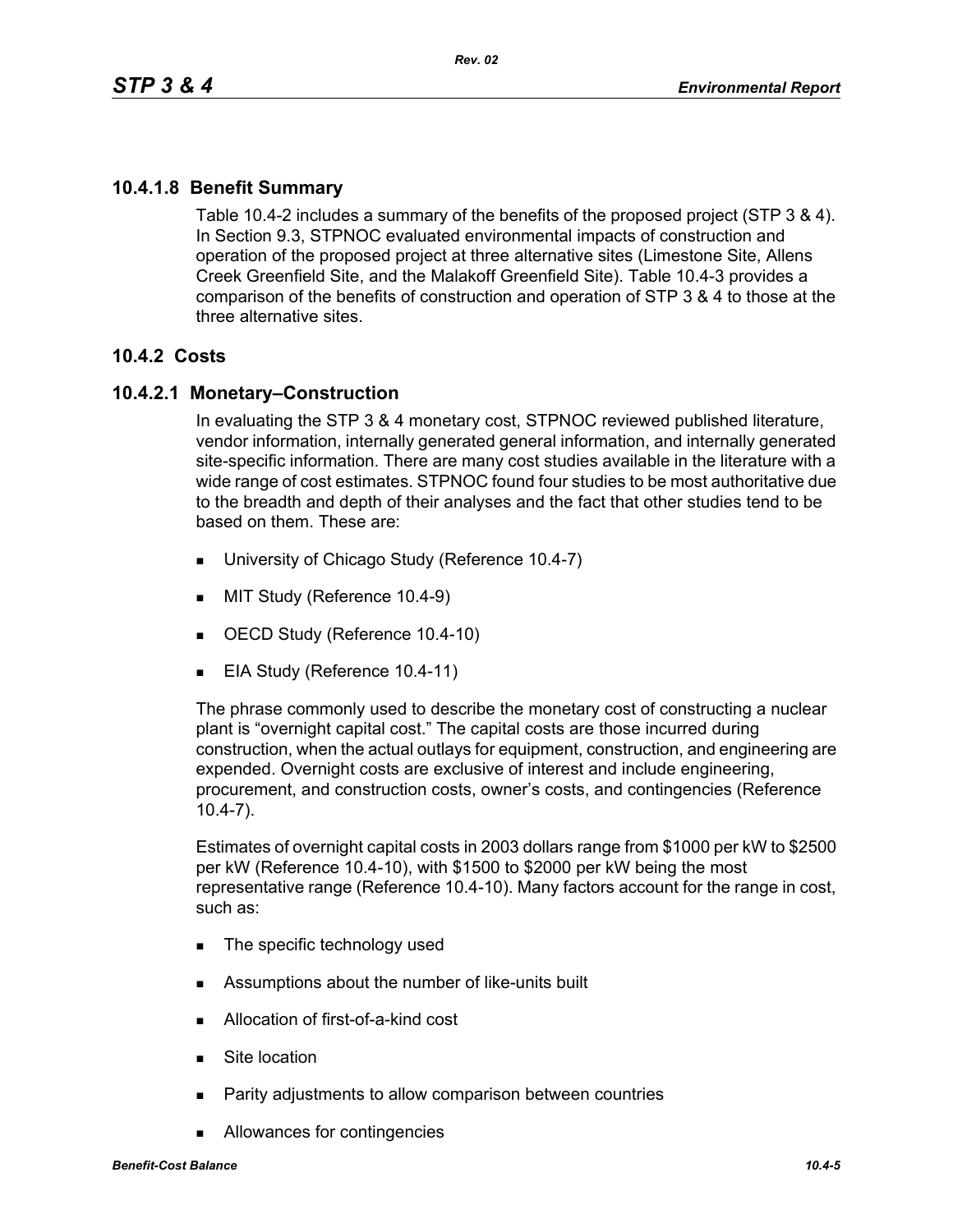The estimates are not based on nuclear plant construction experience in this country, which is more than 20 years old. Actual construction costs overseas have been less than the most recent domestic construction, suggesting that the industry has learned from the domestic experience. There is an assumption that the overseas experience can be applied domestically and the studies have found the overseas experience to be most applicable to estimating the cost of new domestic nuclear plant construction (Reference 10.4-7). There is reason to believe that new reactors will be less expensive to build than those currently in operation in the United States. Over the past 30 years, there have been technological advances in construction techniques that would reduce costs. In addition, simplified, standardized, and pre-approved designs clearly result in cost savings. The newer plants have fewer components and therefore would be less expensive. Because the designs of advanced reactors are pre-approved by the NRC, much of the design work will be done before construction begins, and this will lower the costs (Reference 10.4-11)

The four studies tend to support \$2000 per kW as a reasonable high-end overnight capital cost estimate. The \$2500 value is based on construction in Japan. While no explanation is offered as to why the cost in Japan is so high in this study, it is reasonable to suggest that contributing factors are the high cost of living in Japan (labor accounts for more than 20% of costs) and difficulties associated with construction on an island. Construction experience with ABWR plants worldwide will be used to minimize First of a Kind Engineering (FOAKE) costs discussed in the studies. For the purposes of analysis in this environmental report, to avoid understating the cost, STPNOC has chosen to use the \$2000 per kW value (year 2003 dollars). Together with an installed capacity of 2700 MWe, \$2000 per kW results in a STP 3 & 4 construction cost of approximately \$5.4 billion in 2003 dollars.

## **10.4.2.2 Monetary–Operation**

The four studies discussed in Subsection 10.4.2.1 show a wide range of operation cost estimates. Operation costs are frequently expressed as levelized cost of electricity, which is the price at the busbar needed to cover operating costs and annualized capital costs. The levelized cost of a project is equivalent to the constant dollar ("real") price of electricity that would be necessary over the life of the plant to cover all operating expenses, interest, and principal repayment obligations on project debt, taxes, and provide an acceptable return to equity investors over the economic life of the project (Reference 10.4-9). Overnight capital costs account for a third of the levelized cost, and interest costs on the overnight costs account for another 25%. Levelized cost estimates range from \$36 to \$65 per MW-hour (3.6 to 6.5 cents per kW hour) (Reference 10.4-7). Factors affecting the range include choices for discount rate, construction duration, plant lifespan, capacity factor, cost of debt and equity and split between debt and equity financing, depreciation time, tax rates, and premium for uncertainty. It is concluded that \$65 per MW-hour (6.5 cents per kW-hour) is a reasonably conservative high-end levelized cost of electricity for nuclear generation. This includes nuclear fixed operation and maintenance and fuel costs of approximately \$60,000 per MW-hr (\$60 per kW – hour) and \$4.35 per MW-hr (0.435 cents per kWhour), respectively. Decommissioning costs have been estimated for one reactor at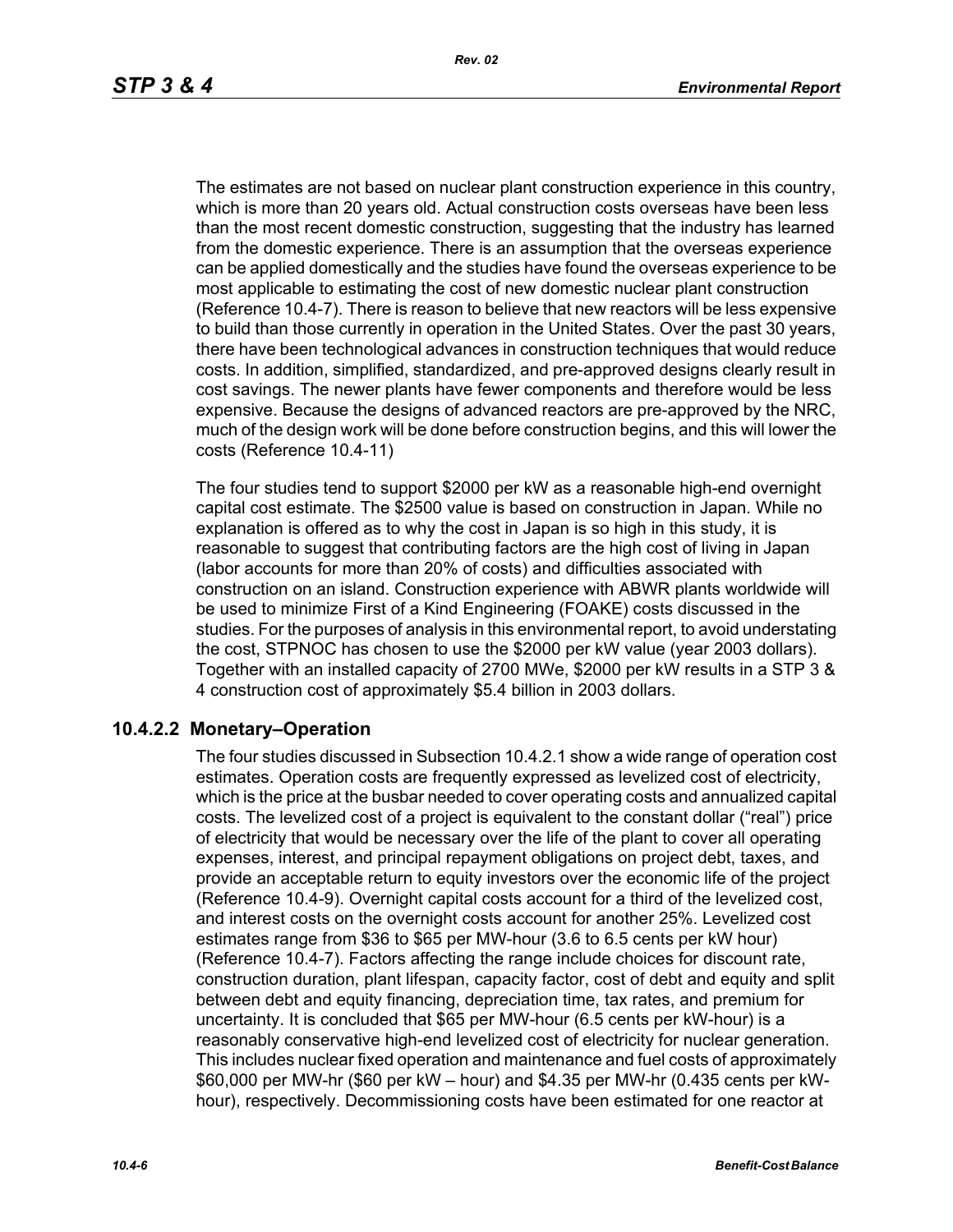STP to be approximately \$517 million (in year 2006 dollars), consistent with the formula established by the NRC in 10 CFR 50.75.

In addition to nuclear plant costs, the four studies provide coal- and gas-fired generation costs for comparison to nuclear generation costs. One study shows nuclear costs competitive with coal and gas (Reference 10.4-10). The other studies show nuclear costs that exceed those of coal and gas. The MIT study indicates that new nuclear power is not economically competitive but goes on to suggest steps that the government could take to improve nuclear economic viability (Reference 10.4-9). Since this study, the government has undertaken those steps as follows:

- U. S. Department of Energy has provided financial support for plants testing the U. S. NRC licensing processes for early site permits and combined operating licenses.
- The U. S. government has endorsed nuclear energy as a viable carbon-free generation option.
- The Energy Policy Act of 2005 instituted a production tax credit for the first advanced reactors brought on line in the United States.

STPNOC has concluded that the government steps have negated the MIT study's conclusion that new nuclear power is not economically competitive.

### **10.4.2.3 Environmental and Material**

Section 10.1 identifies unavoidable adverse impacts of the proposed action (i.e., impacts after consideration of proposed mitigation actions), and Section 10.2 identifies irretrievable commitments of resources. Table 10.4-2 includes these costs. The qualitative costs that are unavoidable impacts to the environment are in the general categories of land and water.

Environmental impacts of construction and operation of the proposed project at three alternative sites (Limestone site, Allens Creek Greenfield site and the Malakoff Greenfield site) are discussed in Section 9.3. Table 10.4-4 describes the impacts of construction and operation of the proposed project at the three alternative sites, and provides details regarding potential mitigation, and the unavoidable adverse impacts after mitigation has been considered.

Consistent with Regulatory Guide (RG) 4.2, each site was evaluated using preliminary reconnaissance level information. Consequently, the costs of mitigation are not easy to determine at this time. Many costs would be built into the project design (e.g., scheduling to ensure that construction is completed in the shortest possible time; using construction best management practices to limit erosion, fugitive dust, runoff, spills, and air emissions; providing first aid stations at the construction site). Others would rely on communications between STPNOC and the affected communities to mitigate the impacts and associated costs.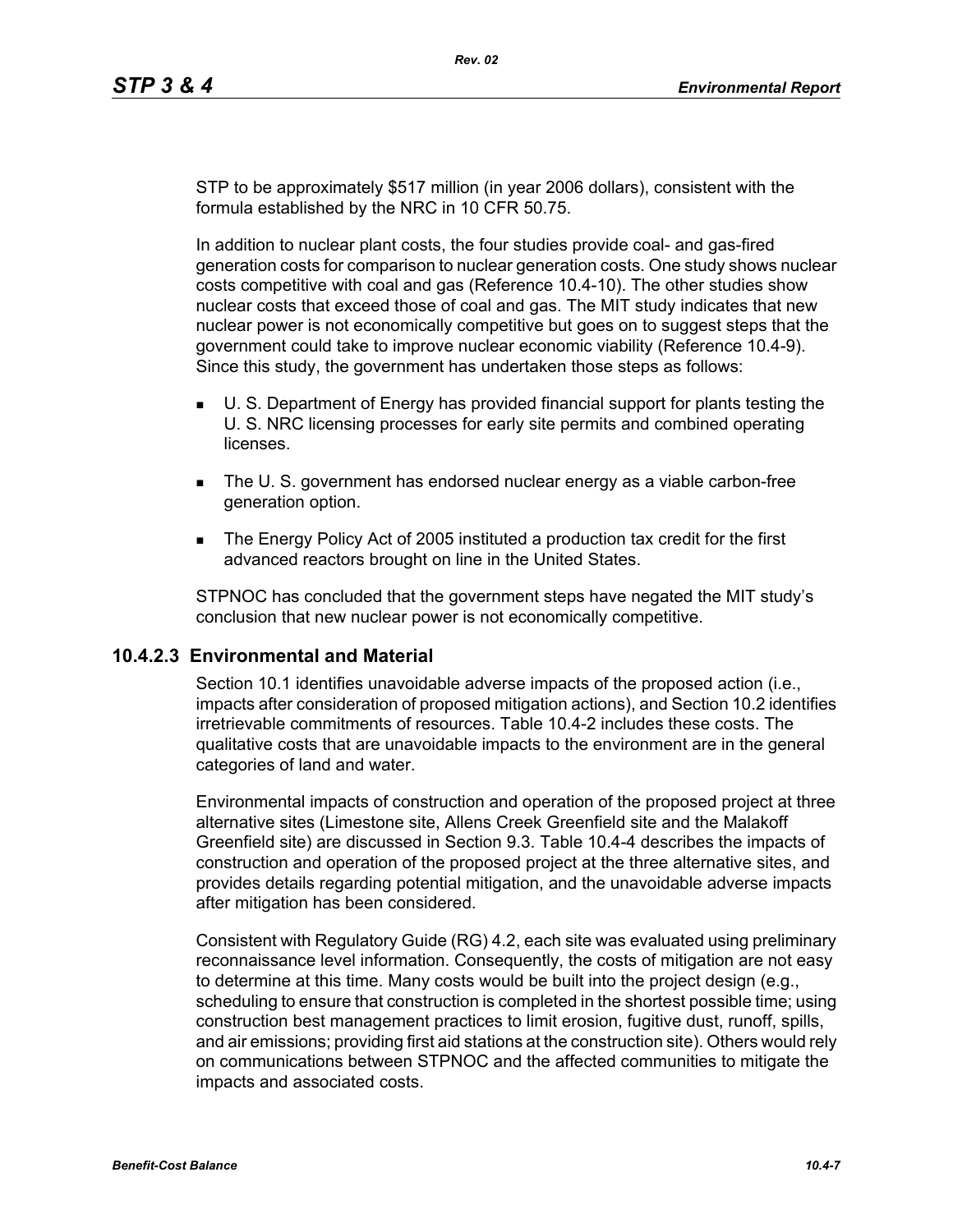## **10.4.3 Summary**

Table 10.4-3 summarizes benefits of the proposed action in comparison to the benefits of constructing the units at alternative sites, as identified in Section 9.3. Table 10.4-4 summarizes the environmental costs (adverse impacts) associated with construction and operation of the proposed project at the three alternative sites. Most of the impacts associated with construction of the proposed project, particularly operational impacts, would be the similar regardless of the location of the site. The impacts that are similar are stated as such and can be found in detail in Section 10.1.

## **10.4.4 References**

- 10.4-1 "Fuel Diversity," Edison Electric Institute 2006. Available at http://www. eei.org/industry\_issues/energy\_infrastructure/fuel\_diversity/index.htm, accessed March 19, 2007.
- 10.4-2 "Fuel Diversity," Center for Energy and Economic Development 2006. Available at http://www.ceednet.org/ceed/index.cfm?cid=7500,7583, accessed March 19, 2007.
- 10.4-3 "Nuclear Power 2010," U.S. Department of Energy, available at http://nuclear.energy.gov/np2010/neNP2010a.html, accessed March 22, 2007.
- 10.4-4 "Electric Reliability and Resource Adequacy Update," Electric Reliability Council of Texas July 13, 2006. Available at http://www.ercot.com/news/ presentations/2006/index.html, accessed August 7, 2007.
- 10.4-5 "Nuclear Energy's Role in Reducing Demand for Natural Gas Through Diversification of Energy Sources Used for Electricity Generation," Nuclear Energy Institute 2005, January 24, 2005, responding to questions posed by the Senate Energy and Natural Resource Committee for its Natural Gas Supply and Demand Conference, Quotation from Report of the President's National Energy Policy Development Group, May 2001. Available at http://www.nei.org/ documents/White\_Paper\_Reducing\_Demand\_Natural\_Gas\_1-24-05.pdf, accessed March 19, 2007.
- 10.4-6 "U. S. House of Representatives, Securing America's Energy Future, Majority Staff Report to Committee on Government Reform and Subcommittee on Energy and resources," Nuclear Energy Institute 2005, May 8, 2006. Available at http://www.nei.org/documents/House\_Energy\_Report\_5-8-06.pdf, accessed March 19, 2007.
- 10.4-7 "The Economic Future of Nuclear Power; A Study Conducted at The University of Chicago," University of Chicago 2004, August 2004. Available at http://np2010.ne.doe.gov/reports/NuclIndustryStudy.pdf, accessed March 19, 2007.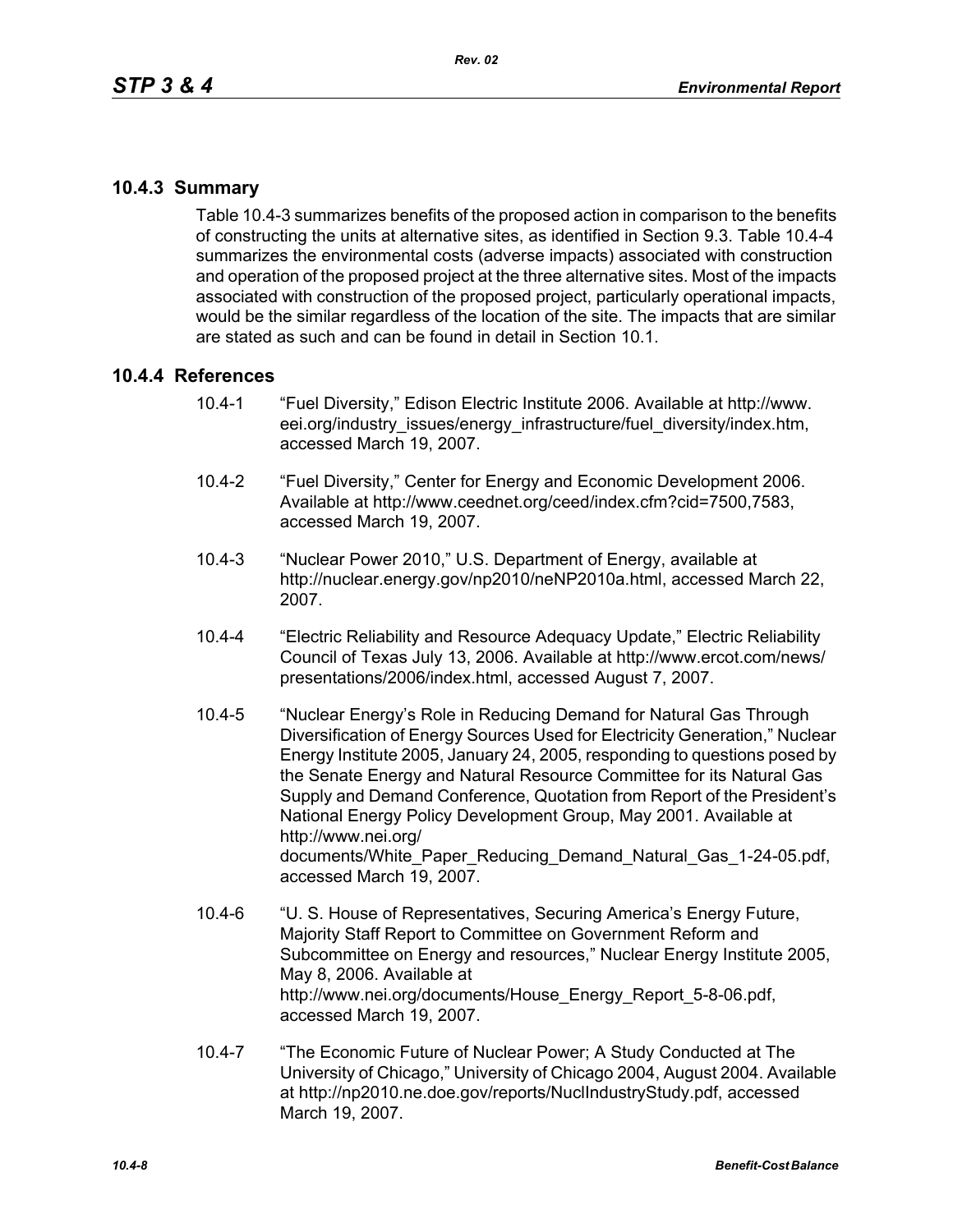| $10.4 - 8$  | "Nuclear Energy: Cornerstone of Southern Living, Today and Tomorrow,"<br>Southern States Energy Board 2006. Available at<br>http://np2010.ne.doe.gov/<br>reports/NuclIndustryStudy.pdf, accessed March 19, 2007.                                                                                             |
|-------------|--------------------------------------------------------------------------------------------------------------------------------------------------------------------------------------------------------------------------------------------------------------------------------------------------------------|
| $10.4 - 9$  | "The Future of Nuclear Power, An Interdisciplinary MIT Study,"<br>Massachusetts Institute of Technology 2003. Available at<br>http://web.mit.edu/nuclearpower/, accessed March 19, 2007.                                                                                                                     |
| $10.4 - 10$ | International Energy Agency, Organization for Economic Co-operation and<br>Development, and International Energy Agency, Projected Costs of<br>Generating Electricity; 2005 Update, available at<br>http://www.iea/org/Textbase/<br>publications/free new Desc.asp?PUBS ID=1472, accessed March 23,<br>2007. |
| 10 4-11     | "Annual Energy Outlook 2004 "Energy Information Administration"                                                                                                                                                                                                                                              |

10.4-11 "Annual Energy Outlook 2004,"Energy Information Administration. Available at http://www.eia.doe.gov/oiaf/archive/aeo04/pdf/0383(2004).pdf, accessed April 2, 2007.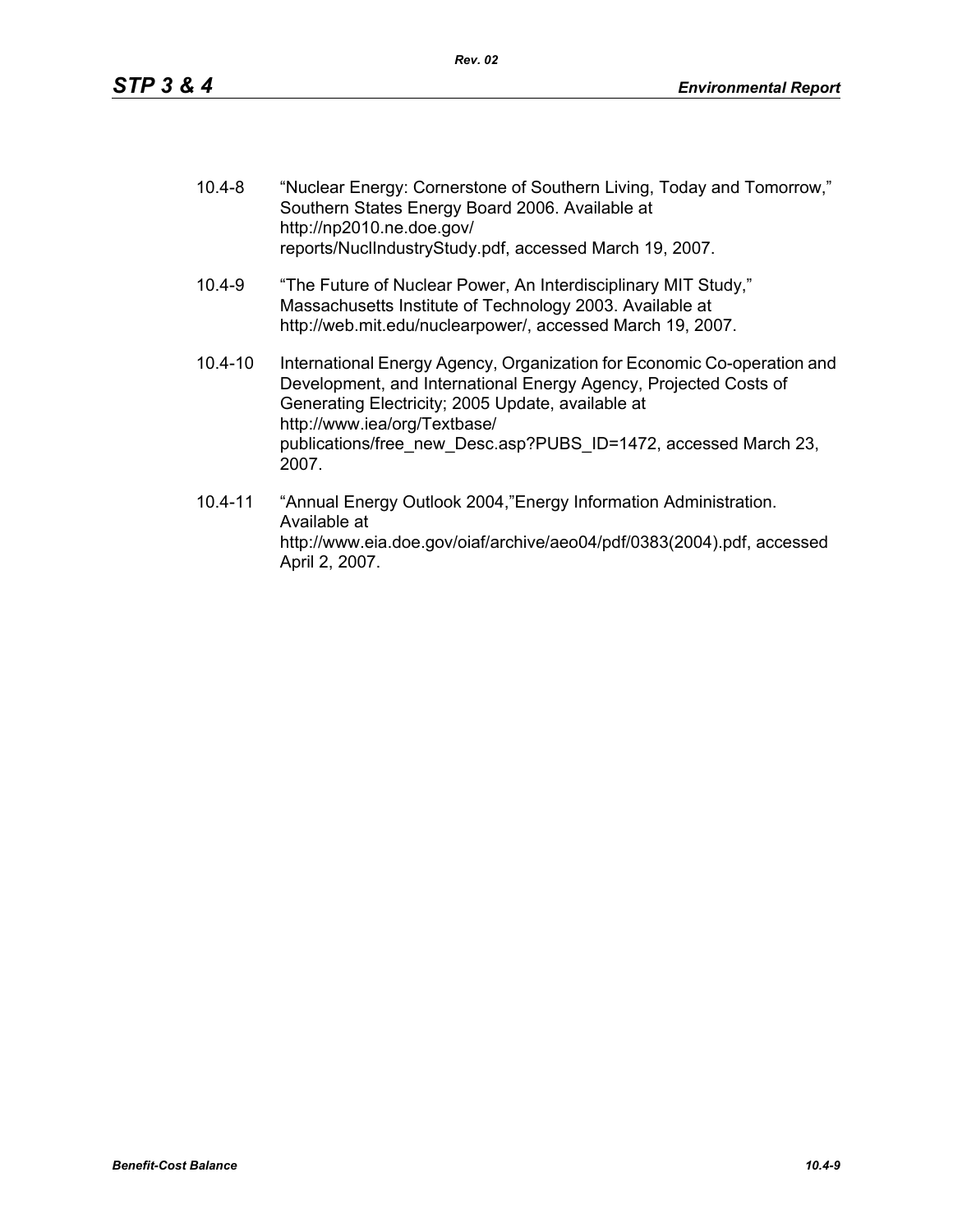| <b>Pollutant</b>                                           | <b>Coal Emissions</b><br>(tons per year/<br>2700 MWe) [1] | <b>Gas Emissions</b><br>(tons per year/<br>2700 MWe) [1] | <b>Nuclear</b><br><b>Emissions</b><br>(tons per year)<br>[2] |
|------------------------------------------------------------|-----------------------------------------------------------|----------------------------------------------------------|--------------------------------------------------------------|
| Sulfur dioxide                                             | 2,900                                                     | 41                                                       |                                                              |
| Nitrogen oxides                                            | 2,000                                                     | 680                                                      | 0                                                            |
| Carbon monoxide                                            | 2,800                                                     | 141                                                      | 0                                                            |
| Carbon dioxide                                             | 27,000,000                                                | 6,900,000                                                |                                                              |
| Mercury                                                    | 0.46                                                      | 0                                                        | ∩                                                            |
| Particulates having a diameter<br>of less than 10 microns  | 50                                                        | 0                                                        | ∩                                                            |
| Particulates having a diameter<br>of less than 2.5 microns | 13                                                        | 119                                                      |                                                              |

|  |  |  | <b>Table 10.4-1 Avoided Air Pollutant Emissions</b> |  |
|--|--|--|-----------------------------------------------------|--|
|--|--|--|-----------------------------------------------------|--|

[1] Based on constructing two units to replace the power produced by STP 3 & 4 (gross power) (see Section 9.2).

[2] Nuclear power plants have emergency and auxiliary equipment that is fossil-fuelfired and emits pollutants. The equipment is generally operated only for testing purposes for less than 250 hours per year. As such, the emissions are considered minimal and are excluded here.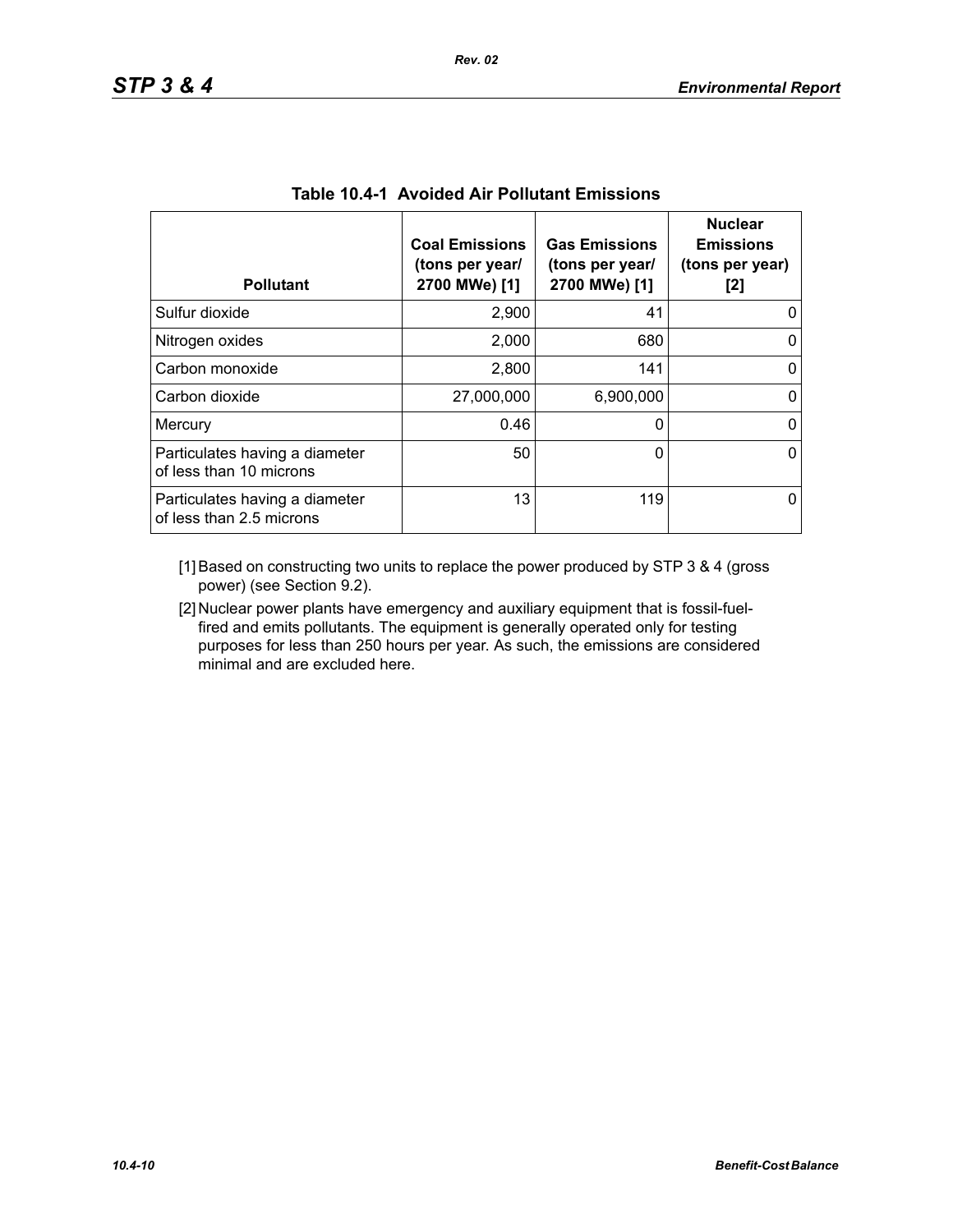| <b>Benefit-Cost Category</b>               | <b>Description</b>                                                                                                                                                                                                                                                                                                                                                                                                                                                                    |
|--------------------------------------------|---------------------------------------------------------------------------------------------------------------------------------------------------------------------------------------------------------------------------------------------------------------------------------------------------------------------------------------------------------------------------------------------------------------------------------------------------------------------------------------|
|                                            | <b>Benefits</b>                                                                                                                                                                                                                                                                                                                                                                                                                                                                       |
| Electricity generated                      | 20,000,000 (85% capacity) to 22,000,000 (93% capacity)<br>MW-hours per year                                                                                                                                                                                                                                                                                                                                                                                                           |
| Generating capacity                        | 2700 MW (gross)                                                                                                                                                                                                                                                                                                                                                                                                                                                                       |
| Fuel diversity and natural gas alternative | Nuclear option to coal- and gas-fired baseload generation                                                                                                                                                                                                                                                                                                                                                                                                                             |
| <b>Emissions reduction</b>                 | Avoidance of 41 to 2900 tons per year sulfur dioxide<br>Avoidance of 680 to 2000 tons per year nitrogen oxides<br>Avoidance of 141 to 2800 tons per year carbon monoxide<br>Avoidance of 6,900,000 to 27,000,000 tons per year<br>carbon dioxide<br>Avoidance of 13 to 119 tons per year fine particulates                                                                                                                                                                            |
| Advanced Light Water Reactor development   | Maintaining domestic nuclear technology capability as<br>hedge against possible need to control global warming                                                                                                                                                                                                                                                                                                                                                                        |
| Tax payments (construction and operation)  | Projected sales tax payments on construction goods at an<br>estimated \$23.9 million per unit, with \$5.8 million due to<br>Bay City and \$18.1 million to the State of Texas over the 7<br>yr construction period.<br>\$4.7 to \$5.4 million in franchise taxes in 2015, the first<br>year of operation for STP 3, and an estimated \$8.6 to<br>\$10.0 million in 2016, when STP 4 comes on line, and in<br>subsequent years.                                                        |
| Socioeconomics                             | 2975 direct and 1815 indirect jobs added to local<br>economy during construction.<br>444 direct jobs and 653 indirect jobs added to local<br>economy during operation.                                                                                                                                                                                                                                                                                                                |
|                                            | The creation of jobs during construction could inject<br>between \$67.6 and \$676 million dollars into the regional<br>economy during the life of the construction project,<br>reduce unemployment by up to 20 percent, and create<br>business opportunities for housing and service-related<br>industries. The operations workforce impact on the<br>regional economy would be estimated at between<br>approximately \$45,000,000 to \$55,000,000 per year in<br>the 50-mile region. |

# **Table 10.4-2 Benefit-Cost Summary**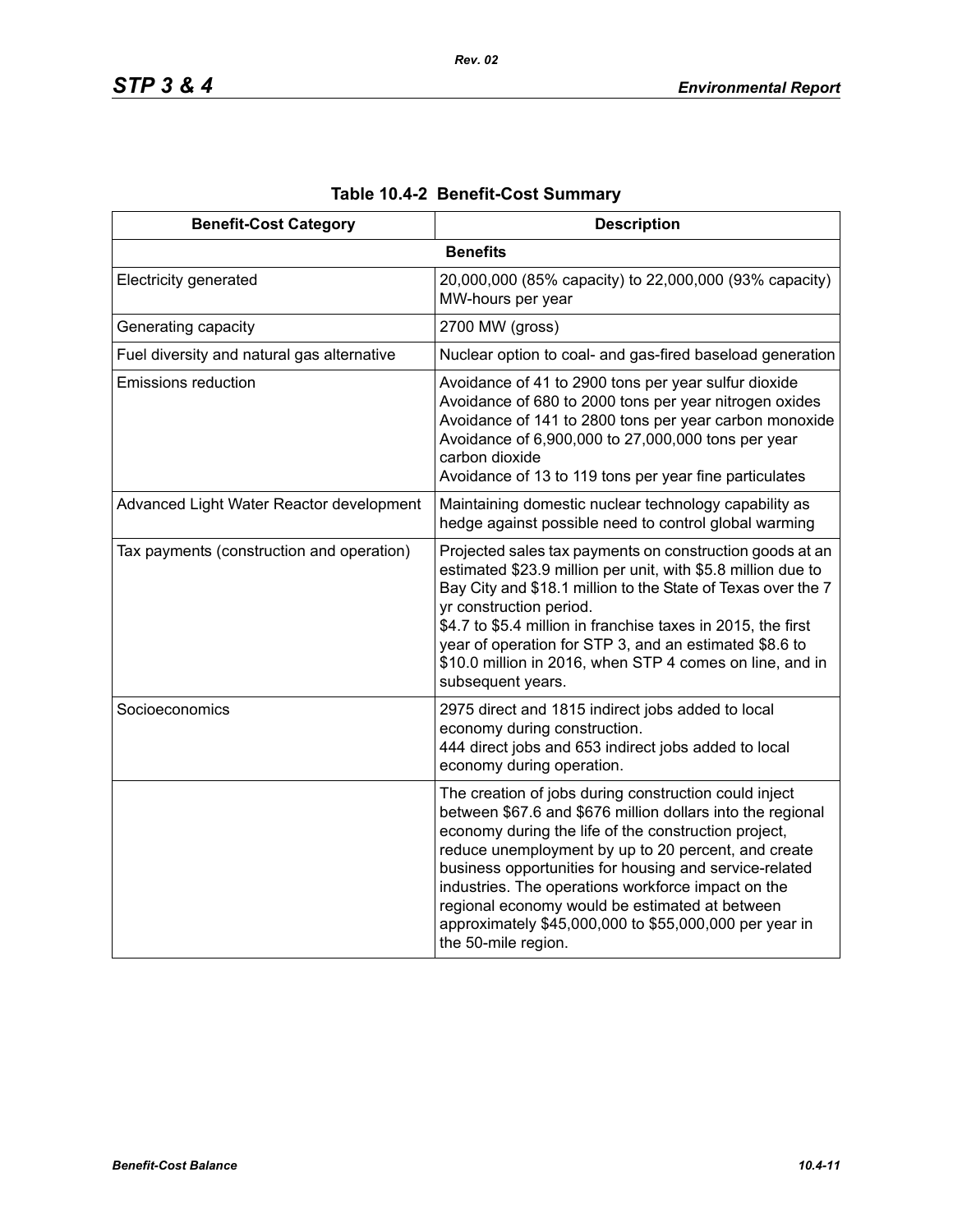| <b>Benefit-Cost Category</b>    | <b>Description</b>                                                                                                                                                                                                                                                                                   |
|---------------------------------|------------------------------------------------------------------------------------------------------------------------------------------------------------------------------------------------------------------------------------------------------------------------------------------------------|
|                                 | <b>Costs</b>                                                                                                                                                                                                                                                                                         |
| Construction cost               | \$5.4 billion dollars (overnight capital cost)                                                                                                                                                                                                                                                       |
| Operating cost                  | 6.5 cents per kW-hour (levelized cost of electricity)<br>\$60 per kW fixed O&M cost<br>0.435 cents per kW hour nuclear fuel cost<br>\$517 million for decommissioning of one reactor                                                                                                                 |
| Land use                        | 90 acres (excluding the MGR Main Cooling Reservoir<br>[MCR]) occupied on long-term basis by STP 3 & 4 and<br>associated infrastructure. On-site landfill may restrict<br>future uses of that land.                                                                                                   |
|                                 | Total annual land requirements for fuel cycle support<br>would be 21 permanently committed acres and 160<br>temporarily committed acres per unit.                                                                                                                                                    |
| Hydrology - Groundwater use     | During operations, the expected average rate of<br>groundwater removal for STP 3 & 4 would be 1077 gpm<br>for normal operations and 3935 gpm for maximum (peak)<br>operations. During the construction period, dewatering of<br>shallow, water-table aquifer would have only small, local<br>affect. |
| Hydrology - Surface water use   | The expected rate of withdrawal of Colorado River water<br>to replace water losses from the main cooling reservoir<br>MCR will be 42,604 gallons per minute (gpm) for normal<br>two-unit operations and 44,779 gpm during maximum<br>(peak) use operations                                           |
| Material (per reactor building) | 240,000 yards concrete<br>13,000 tons structural steel<br>2,500,000 linear feet cable for reactor building<br>6,500,000 linear feet of cable for a single reactor<br>55,000 feet of piping having diameter > 2.5 inches<br>17,000 metric tons of uranium                                             |

|  | Table 10.4-2 Benefit-Cost Summary (Continued) |  |  |
|--|-----------------------------------------------|--|--|
|--|-----------------------------------------------|--|--|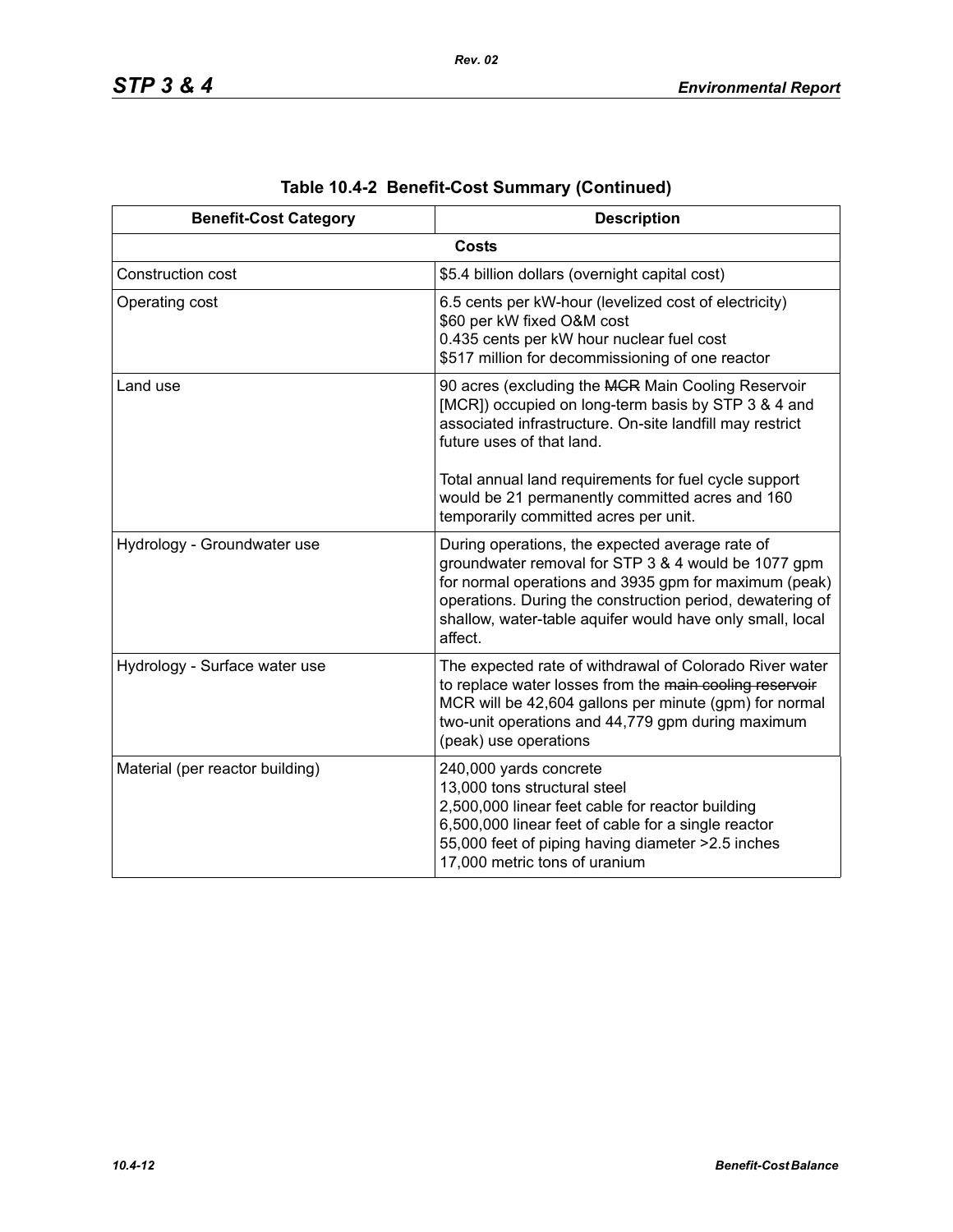|                                  |                                                                                                                                                                                                                                                                                                                                                                                                 |                                                                                                                                                                          | <b>Benefit Category</b>                                                                                                                                               | <b>Project as Proposed</b>                                                                                                                                               | <b>Alternative Site #1</b> | <b>Alternative Site #2</b> | <b>Alternative Site #3</b> |
|----------------------------------|-------------------------------------------------------------------------------------------------------------------------------------------------------------------------------------------------------------------------------------------------------------------------------------------------------------------------------------------------------------------------------------------------|--------------------------------------------------------------------------------------------------------------------------------------------------------------------------|-----------------------------------------------------------------------------------------------------------------------------------------------------------------------|--------------------------------------------------------------------------------------------------------------------------------------------------------------------------|----------------------------|----------------------------|----------------------------|
| <b>Description of</b><br>Project | <b>STP 3 &amp; 4</b>                                                                                                                                                                                                                                                                                                                                                                            | <b>Proposed Project at</b><br><b>Limestone Site (Brownfield)</b>                                                                                                         | <b>Proposed Project at Allens</b><br><b>Creek Site (Greenfield)</b>                                                                                                   | <b>Proposed Project at</b><br><b>Malakoff Site (Greenfield)</b>                                                                                                          |                            |                            |                            |
|                                  |                                                                                                                                                                                                                                                                                                                                                                                                 | <b>Monetary Benefits</b>                                                                                                                                                 |                                                                                                                                                                       |                                                                                                                                                                          |                            |                            |                            |
| <b>Electricity Generated</b>     | 20,000,000 to 22,000,000<br>MW-hours per year                                                                                                                                                                                                                                                                                                                                                   | 20,000,000 to 22,000,000<br>MW-hours per year                                                                                                                            | 20,000,000 to 22,000,000<br>MW-hours per year                                                                                                                         | 20,000,000 to 22,000,000<br>MW-hours per year                                                                                                                            |                            |                            |                            |
| <b>Generating Capacity</b>       | 2700 MW                                                                                                                                                                                                                                                                                                                                                                                         | 2700 MW                                                                                                                                                                  | 2700 MW                                                                                                                                                               | 2700 MW                                                                                                                                                                  |                            |                            |                            |
|                                  |                                                                                                                                                                                                                                                                                                                                                                                                 | <b>State and Local Tax Payments</b>                                                                                                                                      |                                                                                                                                                                       |                                                                                                                                                                          |                            |                            |                            |
| <b>During Construction</b>       | During the 7-year construction<br>period for STP 3 & 4, NRG<br>would not pay franchise tax<br>but would pay additional<br>property taxes and state will<br>see an increase in sales tax<br>revenues. Projected sales tax<br>payments on construction<br>goods at an estimated \$23.9<br>million per unit, with \$5.8<br>million due to Bay City and<br>\$18.1 million to the State of<br>Texas. | During the 7-year construction<br>period, additional property tax<br>will be paid to Limestone<br>County and the state will see<br>an increase in sales tax<br>revenues. | During the 7-year construction<br>period, additional property tax<br>will be paid to Austin County<br>and the state will see an<br>increase in sales tax<br>revenues. | During the 7-year construction<br>period, additional property tax<br>will be paid to Henderson<br>County and the state will see<br>an increase in sales tax<br>revenues. |                            |                            |                            |
| <b>During Operations</b>         | \$4.7 to \$5.4 million in<br>franchise taxes in 2015, the<br>first year of operation for STP<br>3, and an estimated \$8.6 to<br>\$10.0 million in 2016, when<br>STP 4 comes on line, and in<br>subsequent years.                                                                                                                                                                                | During operation, tax<br>payments for the 2 new units<br>will be made to Limestone<br>County.                                                                            | During operation, tax<br>payments for the 2 new units<br>will be made to Austin County                                                                                | During operation, tax<br>payments for the 2 new units<br>will be made to Henderson<br>County.                                                                            |                            |                            |                            |

 $10.4 - 13$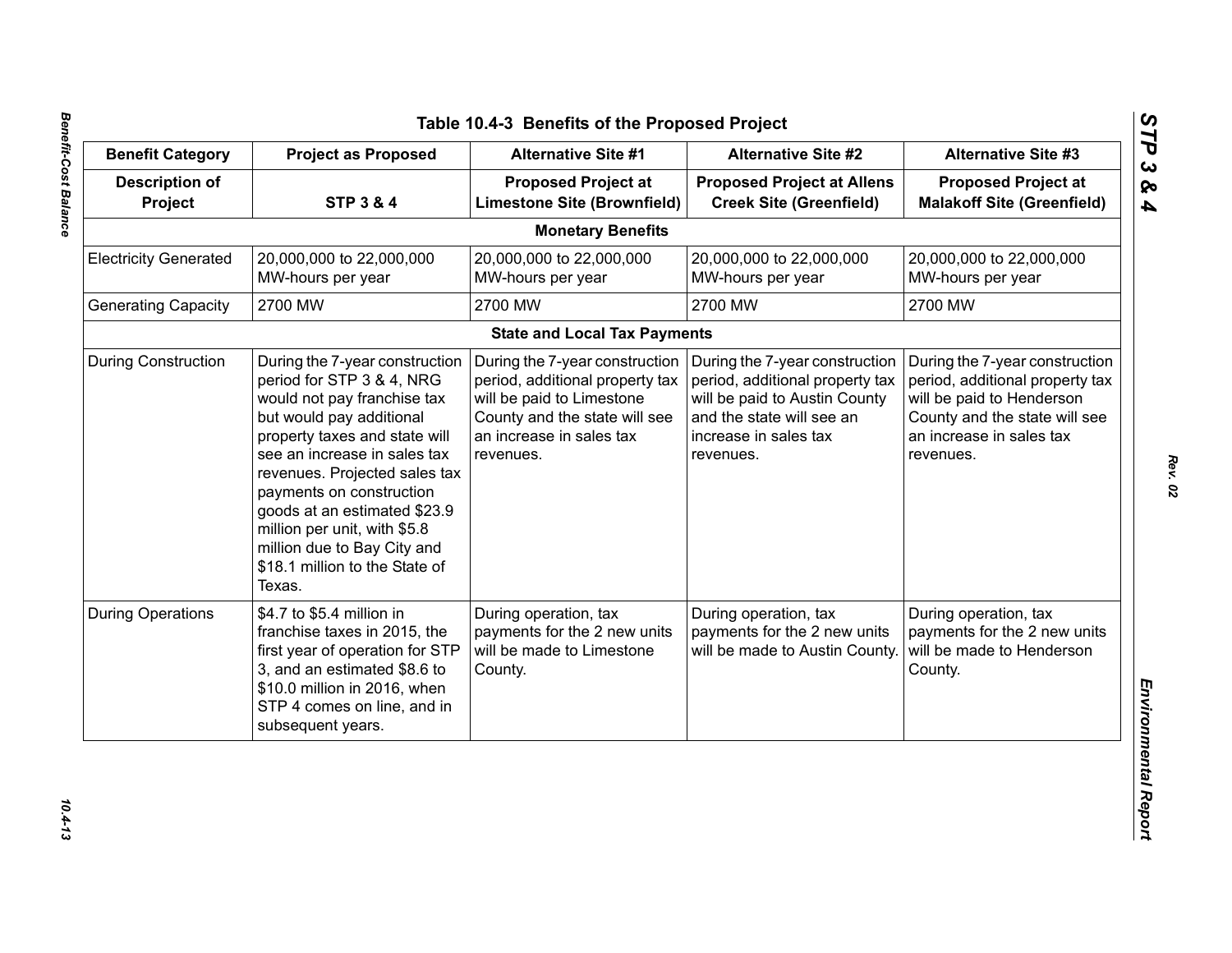| <b>Benefit Category</b>          | <b>Project as Proposed</b>                                                                                                                                                                                                                                                            | <b>Alternative Site #1</b>                                       | <b>Alternative Site #2</b>                                          | <b>Alternative Site #3</b>                                       |
|----------------------------------|---------------------------------------------------------------------------------------------------------------------------------------------------------------------------------------------------------------------------------------------------------------------------------------|------------------------------------------------------------------|---------------------------------------------------------------------|------------------------------------------------------------------|
| <b>Description of</b><br>Project | <b>STP 3 &amp; 4</b>                                                                                                                                                                                                                                                                  | <b>Proposed Project at</b><br><b>Limestone Site (Brownfield)</b> | <b>Proposed Project at Allens</b><br><b>Creek Site (Greenfield)</b> | <b>Proposed Project at</b><br><b>Malakoff Site (Greenfield)</b>  |
|                                  |                                                                                                                                                                                                                                                                                       | <b>Effects on Regional Productivity</b>                          |                                                                     |                                                                  |
| <b>During Construction</b>       | 5950 direct jobs (2975 would<br>in-migrate) and 1815 indirect<br>jobs added to local economy.<br>The creation of jobs during<br>construction could inject<br>between \$67.6 and \$676<br>million dollars into the regional<br>economy during the life of the<br>construction project. | Similar effects as proposed<br>project at STP.                   | Similar effects as proposed<br>project at STP.                      | Similar effects as proposed<br>project at STP.                   |
| <b>During Operations</b>         | 888 direct jobs and 1305<br>indirect jobs added to local<br>economy.<br>The operations workforce<br>impact on the regional<br>economy would be estimated<br>at between \$45,090,864 to<br>\$55,064,880 per year.                                                                      | Similar effects as proposed<br>project at STP.                   | Similar effects as proposed<br>project at STP.                      | Similar effects as proposed<br>project at STP.                   |
|                                  |                                                                                                                                                                                                                                                                                       | <b>Technical and Other Non-Monetary Benefits</b>                 |                                                                     |                                                                  |
| <b>Fuel Diversity</b>            | Nuclear option to coal- and<br>gas-fired baseload<br>generation.                                                                                                                                                                                                                      | Nuclear option to coal- and<br>gas-fired baseload<br>generation. | Nuclear option to coal- and<br>gas-fired baseload<br>generation.    | Nuclear option to coal- and<br>gas-fired baseload<br>generation. |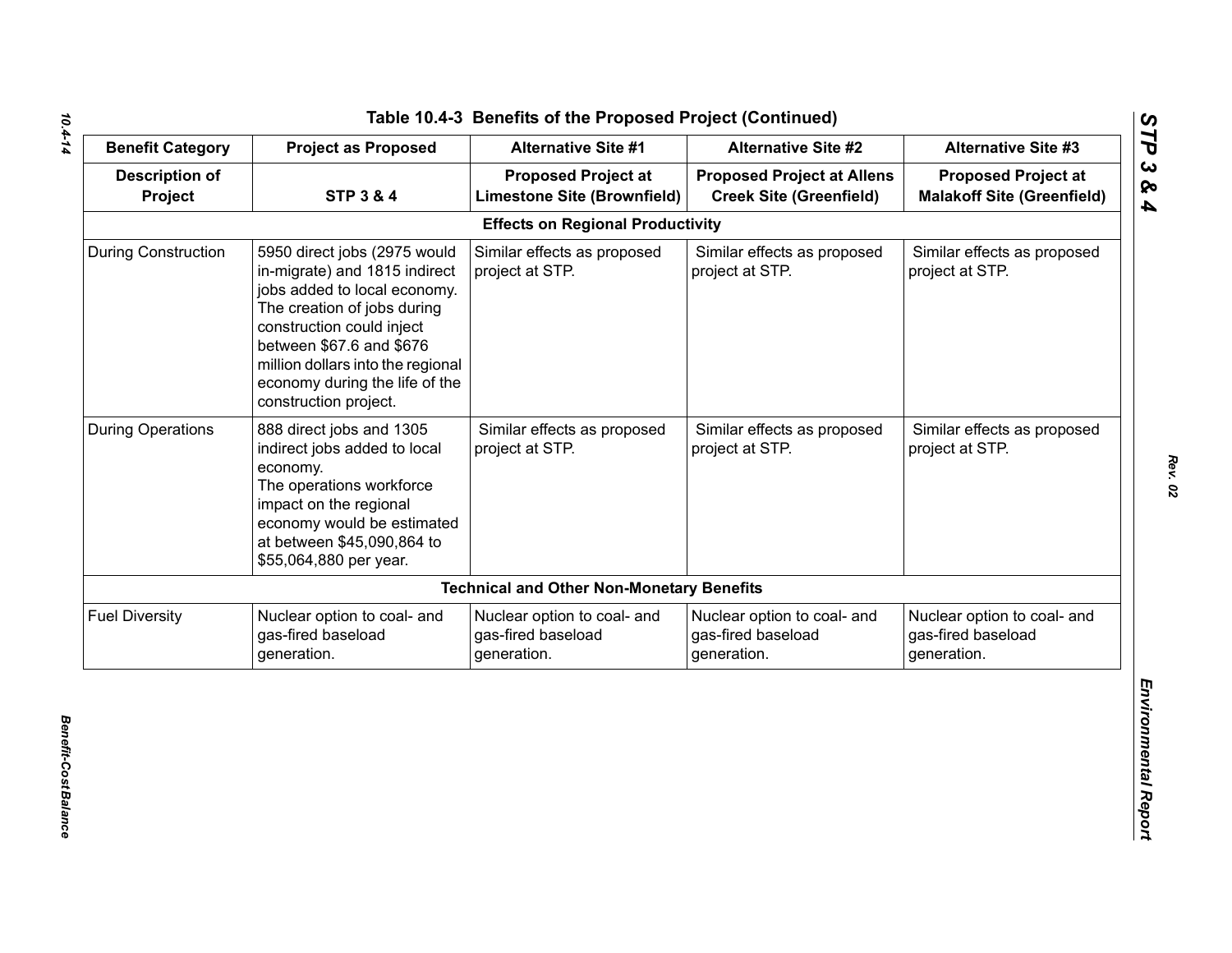| <b>Benefit Category</b>                                   | <b>Project as Proposed</b>                                                                                                                                                                                                                                           | <b>Alternative Site #1</b>                                                                                                                                                                                                                                           | <b>Alternative Site #2</b>                                                                                                                                                                                                                                           | <b>Alternative Site #3</b>                                                                                                                                                                                                                                           |
|-----------------------------------------------------------|----------------------------------------------------------------------------------------------------------------------------------------------------------------------------------------------------------------------------------------------------------------------|----------------------------------------------------------------------------------------------------------------------------------------------------------------------------------------------------------------------------------------------------------------------|----------------------------------------------------------------------------------------------------------------------------------------------------------------------------------------------------------------------------------------------------------------------|----------------------------------------------------------------------------------------------------------------------------------------------------------------------------------------------------------------------------------------------------------------------|
| <b>Description of</b><br>Project                          | <b>STP 3 &amp; 4</b>                                                                                                                                                                                                                                                 | <b>Proposed Project at</b><br><b>Limestone Site (Brownfield)</b>                                                                                                                                                                                                     | <b>Proposed Project at Allens</b><br><b>Creek Site (Greenfield)</b>                                                                                                                                                                                                  | <b>Proposed Project at</b><br><b>Malakoff Site (Greenfield)</b>                                                                                                                                                                                                      |
| <b>Emissions Reduction</b>                                | Avoidance of 41 to 2900 tons<br>per year sulfur dioxide, 680 to<br>2000 tons per year nitrogen<br>oxides; 141 to 2800 tons per<br>year carbon monoxide;<br>6,900,000 to 27,000,000 tons<br>per year carbon dioxide; 13 to<br>119 tons per year fine<br>particulates. | Avoidance of 41 to 2900 tons<br>per year sulfur dioxide, 680 to<br>2000 tons per year nitrogen<br>oxides; 141 to 2800 tons per<br>year carbon monoxide;<br>6,900,000 to 27,000,000 tons<br>per year carbon dioxide; 13 to<br>119 tons per year fine<br>particulates. | Avoidance of 41 to 2900 tons<br>per year sulfur dioxide, 680 to<br>2000 tons per year nitrogen<br>oxides; 141 to 2800 tons per<br>year carbon monoxide;<br>6,900,000 to 27,000,000 tons<br>per year carbon dioxide; 13 to<br>119 tons per year fine<br>particulates. | Avoidance of 41 to 2900 tons<br>per year sulfur dioxide, 680 to<br>2000 tons per year nitrogen<br>oxides; 141 to 2800 tons per<br>year carbon monoxide;<br>6,900,000 to 27,000,000 tons<br>per year carbon dioxide; 13 to<br>119 tons per year fine<br>particulates. |
| <b>Advanced Light Water</b><br><b>Reactor Development</b> | Maintaining domestic nuclear<br>technology capability as<br>hedge against possible need<br>to control global warming.                                                                                                                                                | Maintaining domestic nuclear<br>technology capability as<br>hedge against possible need<br>to control global warming.                                                                                                                                                | Maintaining domestic nuclear<br>technology capability as<br>hedge against possible need<br>to control global warming.                                                                                                                                                | Maintaining domestic nuclear<br>technology capability as<br>hedge against possible need<br>to control global warming.                                                                                                                                                |
|                                                           |                                                                                                                                                                                                                                                                      |                                                                                                                                                                                                                                                                      |                                                                                                                                                                                                                                                                      |                                                                                                                                                                                                                                                                      |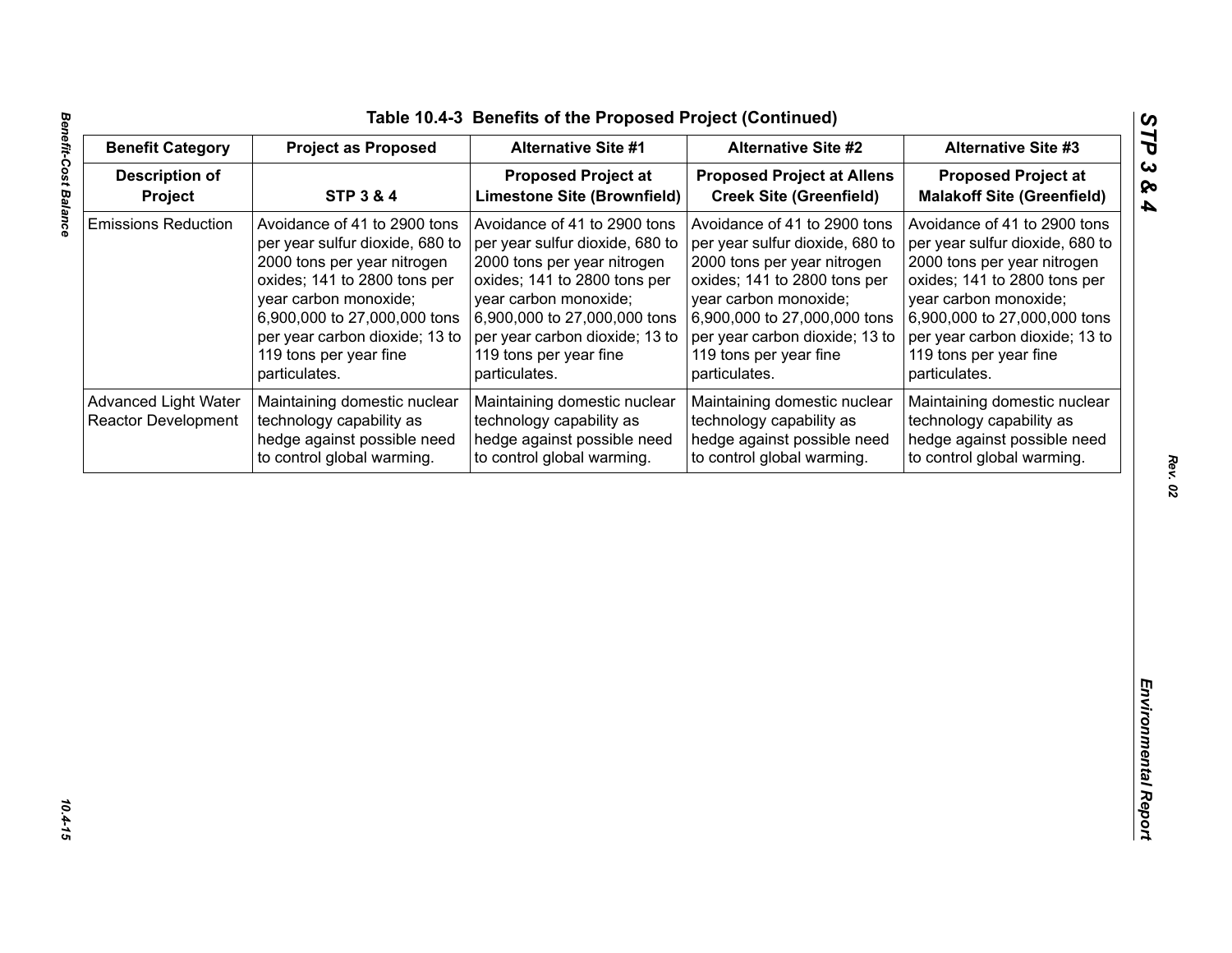| Category | <b>Proposed Project at Limestone</b><br>Site (Brownfield)                                                                                                                                                                                                                                                                                                                                                                                                                                                                                                                                                                                                                                                                                                                                                                                                                    | <b>Proposed Project at Allens Creek</b><br>Site (Greenfield)                                                                                                                                                                                                                                                                                                                                                                                                                                                                                                                                                                                                                                                                                                                                                                                                        | <b>Proposed Project at Malakoff Site (Greenfield)</b>                                                                                                                                                                                                                                                                                                                                                                                                                                                                                                                                                                                                                                                                                                                                                                                                                                                                     |
|----------|------------------------------------------------------------------------------------------------------------------------------------------------------------------------------------------------------------------------------------------------------------------------------------------------------------------------------------------------------------------------------------------------------------------------------------------------------------------------------------------------------------------------------------------------------------------------------------------------------------------------------------------------------------------------------------------------------------------------------------------------------------------------------------------------------------------------------------------------------------------------------|---------------------------------------------------------------------------------------------------------------------------------------------------------------------------------------------------------------------------------------------------------------------------------------------------------------------------------------------------------------------------------------------------------------------------------------------------------------------------------------------------------------------------------------------------------------------------------------------------------------------------------------------------------------------------------------------------------------------------------------------------------------------------------------------------------------------------------------------------------------------|---------------------------------------------------------------------------------------------------------------------------------------------------------------------------------------------------------------------------------------------------------------------------------------------------------------------------------------------------------------------------------------------------------------------------------------------------------------------------------------------------------------------------------------------------------------------------------------------------------------------------------------------------------------------------------------------------------------------------------------------------------------------------------------------------------------------------------------------------------------------------------------------------------------------------|
|          |                                                                                                                                                                                                                                                                                                                                                                                                                                                                                                                                                                                                                                                                                                                                                                                                                                                                              | <b>Construction-Related</b>                                                                                                                                                                                                                                                                                                                                                                                                                                                                                                                                                                                                                                                                                                                                                                                                                                         |                                                                                                                                                                                                                                                                                                                                                                                                                                                                                                                                                                                                                                                                                                                                                                                                                                                                                                                           |
| Land Use | Adverse Impact - No new land<br>would be acquired for additional<br>facilities. The proposed project<br>could be configured to fit within the<br>existing, previously disturbed area<br>of the site. . Land would not be<br>available for other uses.<br><b>Mitigation Measure - Conduct</b><br>construction activities using Best<br>Management Practices (BMP) in<br>accordance with regulatory and<br>permit requirements. Implement<br>environmental controls required in a<br><b>Stormwater Pollution Protection</b><br>Plan (SWPPP) such as weekly<br>compliance inspections,<br>documentation of runoff controls,<br>etc.<br>Unavoidable Adverse<br><b>Environmental Impacts - Exclusion</b><br>zone (if necessary) would be<br>excluded from future agricultural<br>and recreational use. Small<br>unavoidable adverse impacts during<br>construction of the plants. | Adverse Impact - Based on STP 3<br>& 4, approximately 770 acres of<br>land out of the 11,000 acre site<br>would be disturbed during<br>construction, with the potential for<br>erosion. Land would not be<br>available for other uses.<br><b>Mitigation Measure - Conduct</b><br>construction activities using Best<br>Management Practices (BMP) in<br>accordance with regulatory and<br>permit requirements. Implement<br>environmental controls required in a<br><b>Stormwater Pollution Protection</b><br>Plan (SWPPP) such as weekly<br>compliance inspections,<br>documentation of runoff controls,<br>etc.<br>Unavoidable Adverse<br>Environmental Impacts -. Exclusion<br>zone (if necessary) would be<br>excluded from future agricultural<br>and recreational use. Moderate to<br>large unavoidable adverse impacts<br>during construction of the plants. | Adverse Impact - Clearing of approximately 650 and<br>2700 acres (some of the cleared area consists of<br>forested systems) of land for construction of the new<br>facilities and from clearing additional acreage for<br>construction of roads, parking lots, and switchyard.<br>Land would not be available for other uses.<br>Mitigation Measure - Conduct construction activities<br>using Best Management Practices (BMP) in<br>accordance with regulatory and permit requirements.<br>Implement environmental controls required in a<br>Stormwater Pollution Protection Plan (SWPPP) such<br>as weekly compliance inspections, documentation of<br>runoff controls, etc.<br>Unavoidable Adverse Environmental Impacts -.<br>Exclusion zone (if necessary) would be would be<br>excluded from future agricultural and recreational<br>use. Moderate unavoidable adverse impacts during<br>construction of the plants |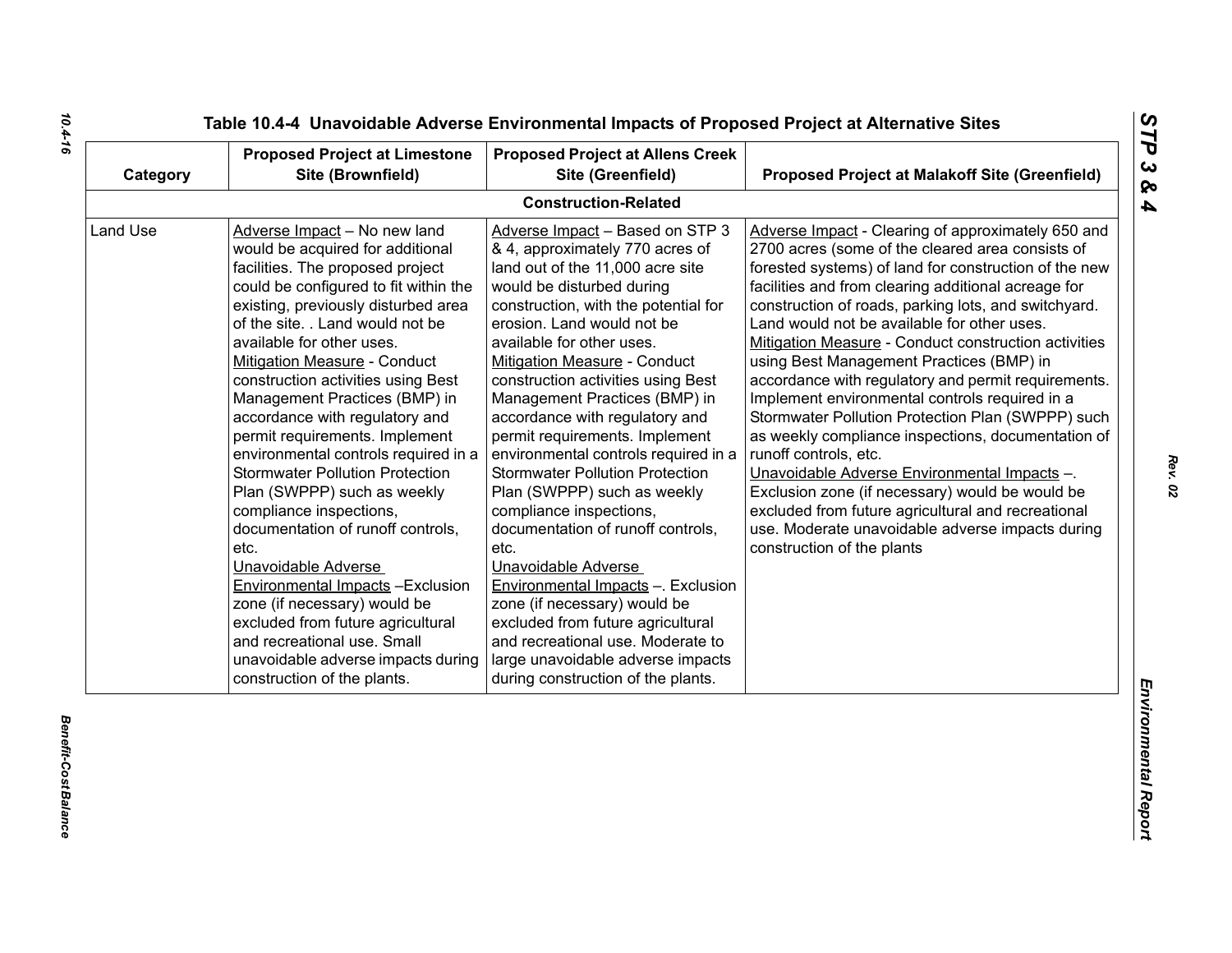| Category                | <b>Proposed Project at Limestone</b><br>Site (Brownfield)                                                                                                                                                                                                                                                                                                                                                                                                                                                                                                                                                                                                                                                                                                                                                                                                                                                                                                                                                                                                                         | <b>Proposed Project at Allens Creek</b><br>Site (Greenfield)                                                                                                                                                                                                                                                                                                                                                                                                                                                                                                                                                                                                                                                                                                                                                                                                                                                                                          | <b>Proposed Project at Malakoff Site (Greenfield)</b>                                                                                                                                                                                                                                                                                                                                                                                                                                                                                                                                                                                                                                                                                                                                                                                                                                                          |
|-------------------------|-----------------------------------------------------------------------------------------------------------------------------------------------------------------------------------------------------------------------------------------------------------------------------------------------------------------------------------------------------------------------------------------------------------------------------------------------------------------------------------------------------------------------------------------------------------------------------------------------------------------------------------------------------------------------------------------------------------------------------------------------------------------------------------------------------------------------------------------------------------------------------------------------------------------------------------------------------------------------------------------------------------------------------------------------------------------------------------|-------------------------------------------------------------------------------------------------------------------------------------------------------------------------------------------------------------------------------------------------------------------------------------------------------------------------------------------------------------------------------------------------------------------------------------------------------------------------------------------------------------------------------------------------------------------------------------------------------------------------------------------------------------------------------------------------------------------------------------------------------------------------------------------------------------------------------------------------------------------------------------------------------------------------------------------------------|----------------------------------------------------------------------------------------------------------------------------------------------------------------------------------------------------------------------------------------------------------------------------------------------------------------------------------------------------------------------------------------------------------------------------------------------------------------------------------------------------------------------------------------------------------------------------------------------------------------------------------------------------------------------------------------------------------------------------------------------------------------------------------------------------------------------------------------------------------------------------------------------------------------|
|                         |                                                                                                                                                                                                                                                                                                                                                                                                                                                                                                                                                                                                                                                                                                                                                                                                                                                                                                                                                                                                                                                                                   | <b>Construction-Related</b>                                                                                                                                                                                                                                                                                                                                                                                                                                                                                                                                                                                                                                                                                                                                                                                                                                                                                                                           |                                                                                                                                                                                                                                                                                                                                                                                                                                                                                                                                                                                                                                                                                                                                                                                                                                                                                                                |
| Land Use<br>(continued) | Adverse Impact - Two new 345-<br>kilovolt transmission lines would be<br>required in a new 200-foot wide<br>corridor. The new lines would be<br>installed mostly within existing<br>Right-of-Ways.<br>Mitigation Measure - If required,<br>conduct siting study that takes into<br>account environmental impacts.<br>Incorporate recommendations of<br>federal and state agencies into<br>route selections. Site new corridors<br>to avoid critical or sensitive habitats<br>or species as much as possible.<br>Restrict construction activities to<br>transmission corridors and access<br>roads. Restrict sites of access to<br>corridors. Before site disturbance,<br>conduct archaeological and<br>ecological surveys and determine<br>site-specific erosion control<br>measures. Comply with all<br>applicable laws, regulations,<br>permits, good engineering,<br>environmental management, and<br>construction practices.<br>Unavoidable Adverse<br>Environmental Impacts -. Small to<br>moderate unavoidable adverse<br>impacts of new transmission lines<br>on land use. | Adverse Impact - Two 345 kv<br>transmission lines in new corridor<br>would be required.<br>Mitigation Measure - Conduct siting<br>study that takes into account<br>environmental impacts. Incorporate<br>recommendations of federal and<br>state agencies into route selections.<br>Site new corridors to avoid critical or<br>sensitive habitats or species as<br>much as possible. Restrict<br>construction activities to<br>transmission corridors and access<br>roads. Restrict sites of access to<br>corridors. Before site disturbance,<br>conduct archaeological and<br>ecological surveys and determine<br>site-specific erosion control<br>measures. Comply with all<br>applicable laws, regulations,<br>permits, good engineering,<br>environmental management, and<br>construction practices.<br>Unavoidable Adverse<br>Environmental Impacts - Small to<br>large unavoidable adverse impacts<br>of new transmission lines on land<br>use. | Adverse Impact - New transmission lines could be<br>built in the existing ROW, but it may need to be<br>expanded.<br>Mitigation Measure - Conduct siting study that takes<br>into account environmental impacts. Incorporate<br>recommendations of federal and state agencies into<br>route selections. Site new corridors to avoid critical<br>or sensitive habitats or species as much as possible.<br>Restrict construction activities to transmission<br>corridors and access roads. Restrict sites of access<br>to corridors. Before site disturbance, conduct<br>archaeological and ecological surveys and determine<br>site-specific erosion control measures. Comply with<br>all applicable laws, regulations, permits, good<br>engineering, environmental management, and<br>construction practices.<br>Unavoidable Adverse Environmental Impacts - Small<br>to moderate unavoidable adverse impacts. |

 $10.4 - 17$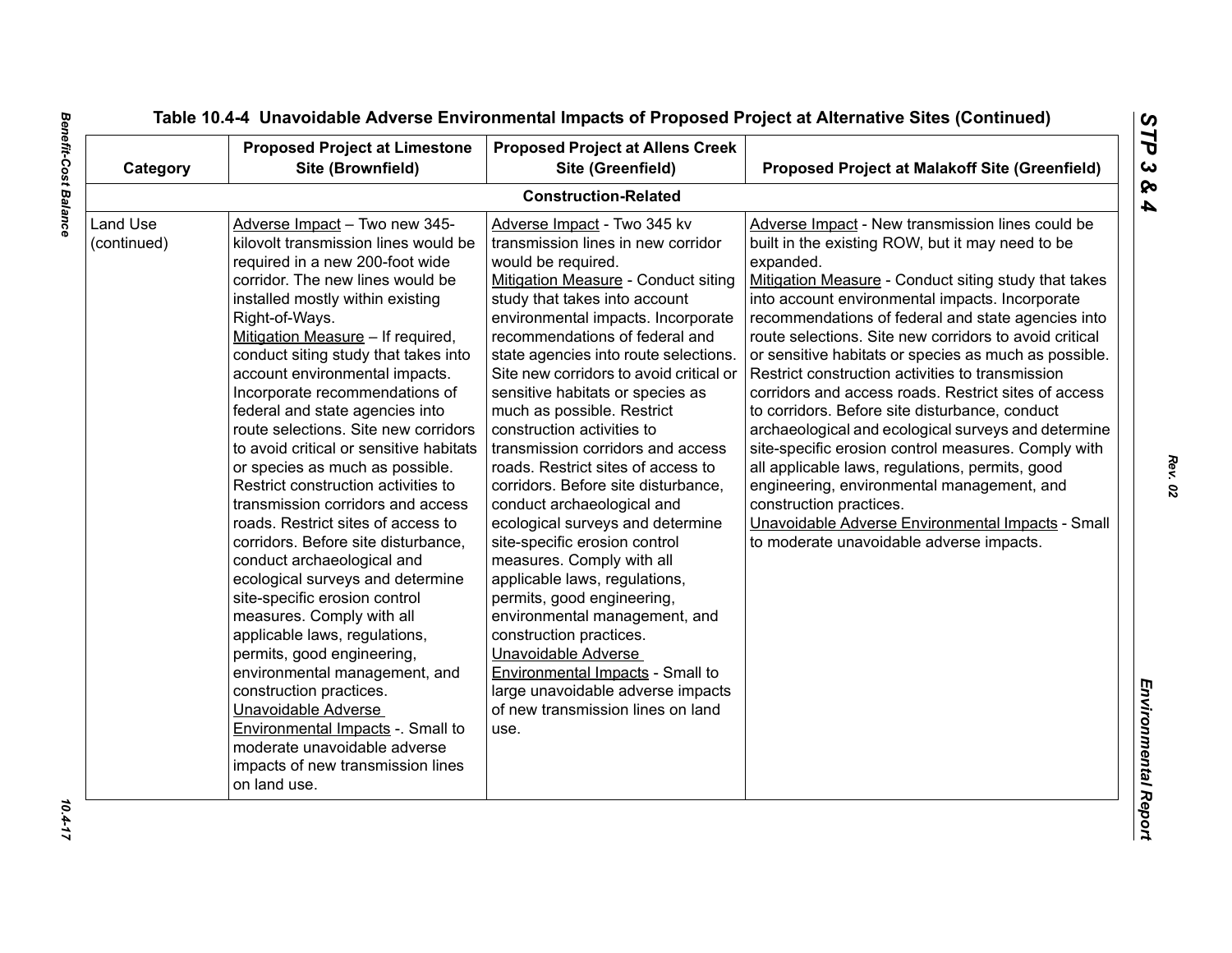| Category                       | <b>Proposed Project at Limestone</b><br>Site (Brownfield)                                                                                                                                                                                                                                                                                                                                                                                                                                                                                                                                                                                                           | <b>Proposed Project at Allens Creek</b><br>Site (Greenfield)                                                                                                                                                                                                                                                                                                                                                                                                                                                                                                                                                                                                                                                                                | <b>Proposed Project at Malakoff Site (Greenfield)</b>                                                                                                                                                                                                                                                                                                                                                                                                                                                                                                                                                                                                                                                |
|--------------------------------|---------------------------------------------------------------------------------------------------------------------------------------------------------------------------------------------------------------------------------------------------------------------------------------------------------------------------------------------------------------------------------------------------------------------------------------------------------------------------------------------------------------------------------------------------------------------------------------------------------------------------------------------------------------------|---------------------------------------------------------------------------------------------------------------------------------------------------------------------------------------------------------------------------------------------------------------------------------------------------------------------------------------------------------------------------------------------------------------------------------------------------------------------------------------------------------------------------------------------------------------------------------------------------------------------------------------------------------------------------------------------------------------------------------------------|------------------------------------------------------------------------------------------------------------------------------------------------------------------------------------------------------------------------------------------------------------------------------------------------------------------------------------------------------------------------------------------------------------------------------------------------------------------------------------------------------------------------------------------------------------------------------------------------------------------------------------------------------------------------------------------------------|
| <b>Land Use</b><br>(continued) | Adverse Impact - Potential to disturb<br>buried historic, archaeological, or<br>paleontological resources.<br><b>Mitigation Measure - Consult State</b><br><b>Historic Preservation Officer. Before</b><br>site disturbance, conduct<br>archaeological surveys. Develop<br>and implement procedure for<br>construction activities that includes<br>actions to protect cultural, historic,<br>or paleontological resources.<br>Unavoidable Adverse<br>Environmental Impacts - Potential<br>for destruction of unanticipated<br>historic, cultural, or paleontological<br>resources. Small unavoidable<br>adverse impacts to cultural<br>resources from construction. | Adverse Impact - Potential to disturb<br>buried historic, archaeological, or<br>paleontological resources.<br><b>Mitigation Measure - Select</b><br>transmission routes to avoid<br>historical properties. Consult State<br><b>Historic Preservation Officer. Before</b><br>site disturbance, conduct<br>archaeological surveys. Develop<br>and implement procedure for<br>construction activities that includes<br>actions to protect cultural, historic,<br>or paleontological resources.<br>Unavoidable Adverse<br><b>Environmental Impacts - Potential</b><br>for destruction of unanticipated<br>historic, cultural, or paleontological<br>resources. Small unavoidable<br>adverse impacts to cultural<br>resources from construction. | Adverse Impact - Potential to disturb buried historic,<br>archaeological, or paleontological resources.<br>Mitigation Measure - Select transmission routes to<br>avoid historical properties. Consult State Historic<br>Preservation Officer. Before site disturbance,<br>conduct archaeological surveys. Develop and<br>implement procedure for construction activities that<br>includes actions to protect cultural, historic, or<br>paleontological resources.<br>Unavoidable Adverse Environmental Impacts -<br>Potential for destruction of unanticipated historic,<br>cultural, or paleontological resources. Small<br>unavoidable adverse impacts to cultural resources<br>from construction. |
|                                | <b>Adverse Impact - Construction</b><br>debris would be disposed in onsite<br>and/or offsite landfills.<br>Mitigation Measure - Use waste<br>minimization to reduce volume of<br>debris.<br>Unavoidable Adverse<br>Environmental Impacts - Small<br>unavoidable adverse impacts to<br>land use. Landfill space would be<br>consumed for disposal of<br>construction debris and would not<br>be available for disposal of other<br>wastes.                                                                                                                                                                                                                           | <b>Adverse Impact - Construction</b><br>debris would be disposed in onsite<br>and/or offsite landfills.<br>Mitigation Measure - Use waste<br>minimization to reduce volume of<br>debris.<br>Unavoidable Adverse<br>Environmental Impacts - Moderately<br>unavoidable adverse impacts to<br>land use. Landfill space would be<br>consumed for disposal of<br>construction debris and would not<br>be available for disposal of other<br>wastes.                                                                                                                                                                                                                                                                                              | Adverse Impact - Construction debris would be<br>disposed in onsite and/or offsite landfills.<br>Mitigation Measure - Use waste minimization to<br>reduce volume of debris.<br>Unavoidable Adverse Environmental Impacts -<br>Moderate unavoidable adverse impacts to land use.<br>Landfill space would be consumed for disposal of<br>construction debris and would not be available for<br>disposal of other wastes.                                                                                                                                                                                                                                                                               |

**Benefit-Cost Balance** *Benefit-Cost Balance*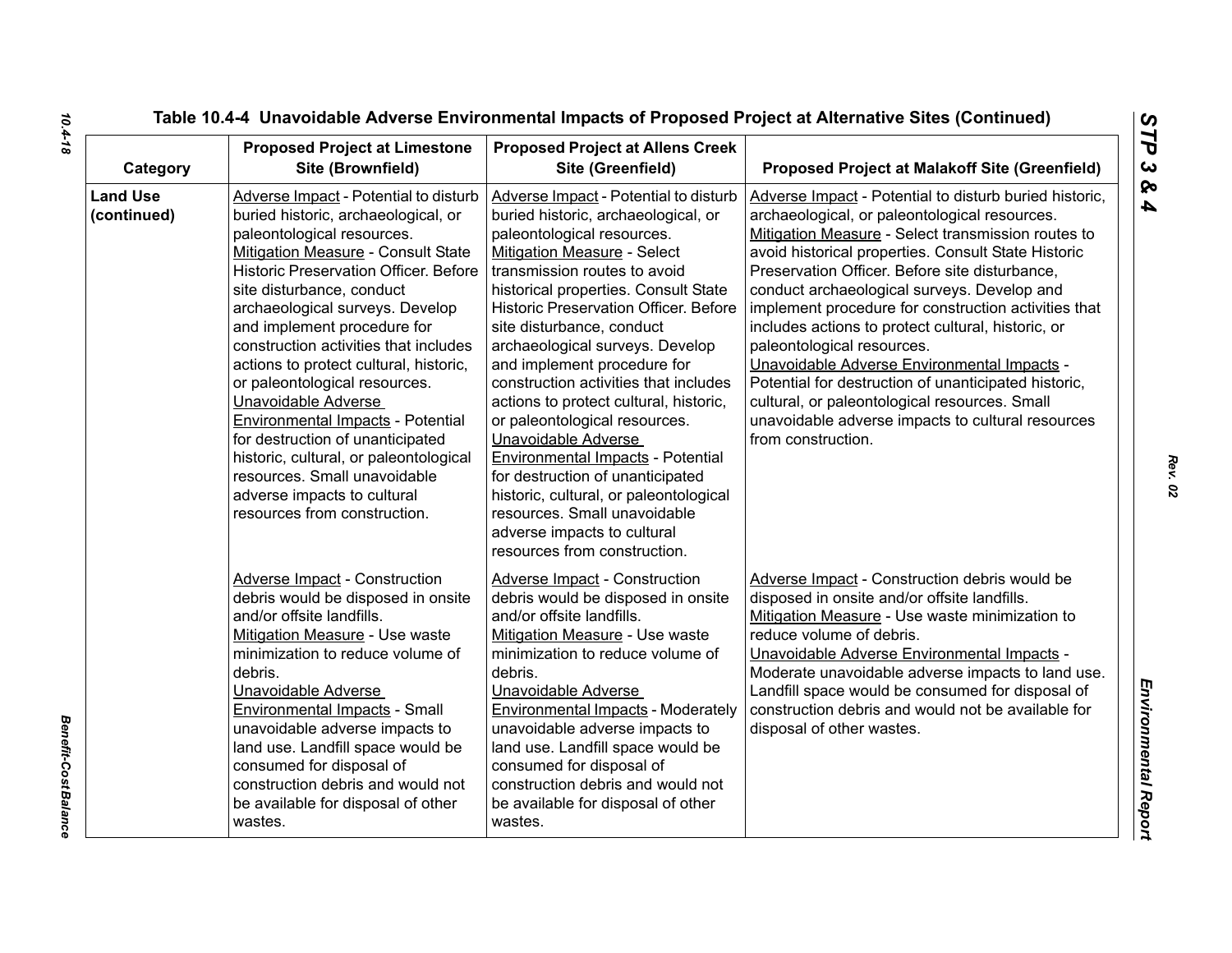| Category                          | <b>Proposed Project at Limestone</b><br>Site (Brownfield)                                                                                                                                                                                                                                                                                                                             | <b>Proposed Project at Allens Creek</b><br>Site (Greenfield)                                                                                                                                                                                                                                                                                                                          | <b>Proposed Project at Malakoff Site (Greenfield)</b>                                                                                                                                                                                                                                                                                                                 |
|-----------------------------------|---------------------------------------------------------------------------------------------------------------------------------------------------------------------------------------------------------------------------------------------------------------------------------------------------------------------------------------------------------------------------------------|---------------------------------------------------------------------------------------------------------------------------------------------------------------------------------------------------------------------------------------------------------------------------------------------------------------------------------------------------------------------------------------|-----------------------------------------------------------------------------------------------------------------------------------------------------------------------------------------------------------------------------------------------------------------------------------------------------------------------------------------------------------------------|
| Hydrology and<br><b>Water Use</b> | Adverse Impact - Based on STP 3<br>& 4, construction would require up<br>to 1200 gpm of groundwater.<br>Mitigation Measure - Practice water<br>conservation as practical. No other<br>measures or controls would be<br>necessary.<br>Unavoidable Adverse<br>Environmental Impacts -. Small<br>unavoidable adverse impacts.                                                            | Adverse Impact - Based on STP 3<br>& 4, construction would require up<br>to 1200 gpm of groundwater.<br>Mitigation Measure - Practice water<br>conservation as practical. No other<br>measures or controls would be<br>necessary.<br>Unavoidable Adverse<br>Environmental Impacts -. Small<br>unavoidable adverse impacts.                                                            | Adverse Impact - Based on STP 3 & 4, construction<br>would require up to 1200 gpm of groundwater.<br>Mitigation Measure - Practice water conservation as<br>practical. No other measures or controls would be<br>necessary.<br>Unavoidable Adverse Environmental Impacts -.<br>Small unavoidable adverse impacts.                                                     |
|                                   | Adverse Impact - Potential need to<br>dewater excavation areas.<br>Mitigation Measure - Install drainage<br>system to divert dewatering runoff to<br>settling basin before discharge<br>through a permitted TPDES outfall.<br>Follow best management practices<br>for erosion control.<br>Unavoidable Adverse<br><b>Environmental Impacts - Small</b><br>unavoidable adverse impacts. | Adverse Impact - Potential need to<br>dewater excavation areas.<br>Mitigation Measure - Install drainage<br>system to divert dewatering runoff to<br>settling basin before discharge<br>through a permitted TPDES outfall.<br>Follow best management practices<br>for erosion control.<br>Unavoidable Adverse<br><b>Environmental Impacts - Small</b><br>unavoidable adverse impacts. | Adverse Impact - Potential need to dewater<br>excavation areas.<br>Mitigation Measure - Install drainage system to divert<br>dewatering runoff to settling basin before discharge<br>through a permitted TPDES outfall. Follow best<br>management practices for erosion control.<br>Unavoidable Adverse Environmental Impacts - Small<br>unavoidable adverse impacts. |
|                                   |                                                                                                                                                                                                                                                                                                                                                                                       |                                                                                                                                                                                                                                                                                                                                                                                       |                                                                                                                                                                                                                                                                                                                                                                       |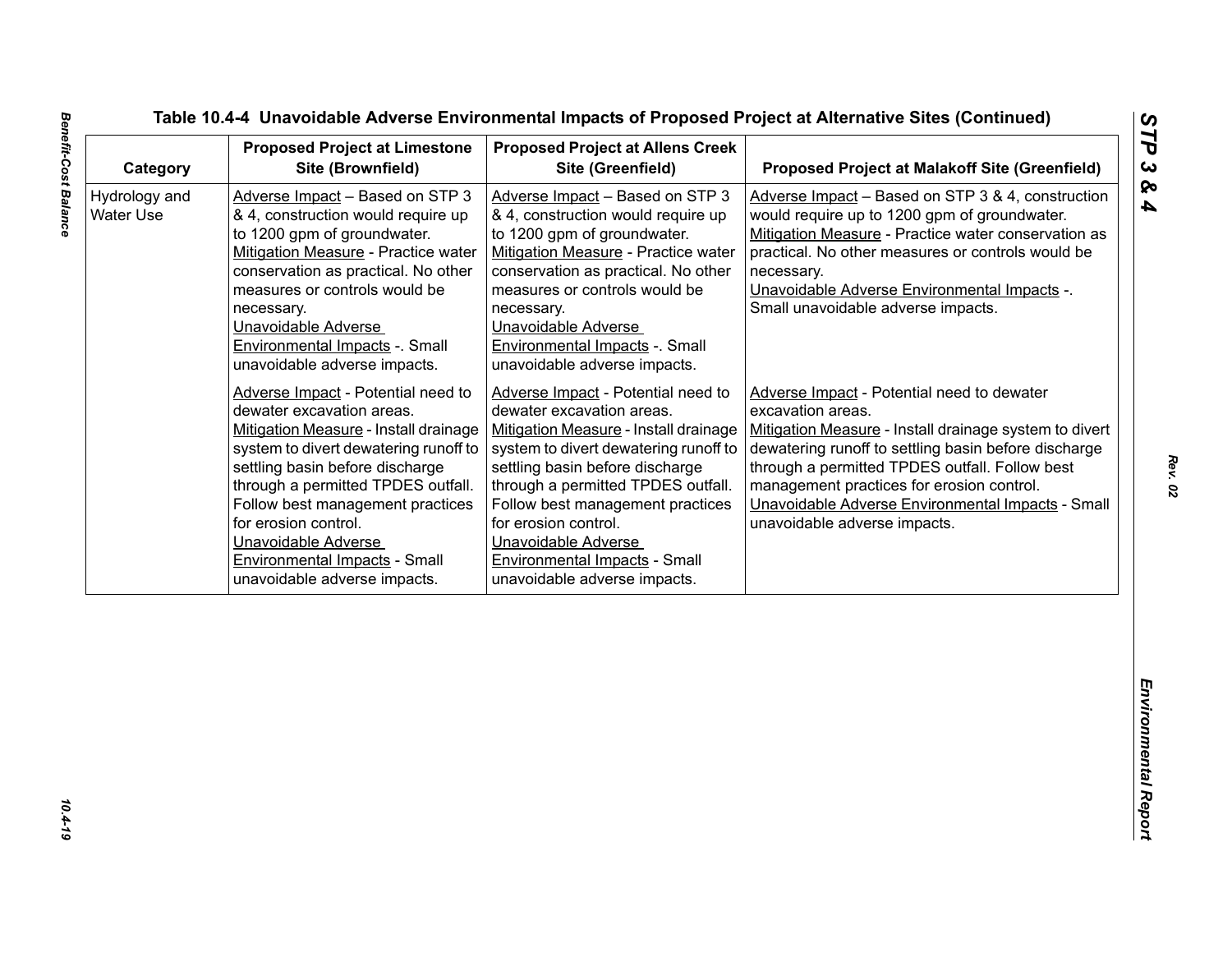| Category                                  | <b>Proposed Project at Limestone</b><br>Site (Brownfield)                                                                                                                                                                                                                                                                                                                                                                                                                             | <b>Proposed Project at Allens Creek</b><br>Site (Greenfield)                                                                                                                                                                                                                                                                                                                                                                                                                | <b>Proposed Project at Malakoff Site (Greenfield)</b>                                                                                                                                                                                                                                                                                                                                                                                                        |
|-------------------------------------------|---------------------------------------------------------------------------------------------------------------------------------------------------------------------------------------------------------------------------------------------------------------------------------------------------------------------------------------------------------------------------------------------------------------------------------------------------------------------------------------|-----------------------------------------------------------------------------------------------------------------------------------------------------------------------------------------------------------------------------------------------------------------------------------------------------------------------------------------------------------------------------------------------------------------------------------------------------------------------------|--------------------------------------------------------------------------------------------------------------------------------------------------------------------------------------------------------------------------------------------------------------------------------------------------------------------------------------------------------------------------------------------------------------------------------------------------------------|
| Hydrology and<br>Water Use<br>(continued) | <b>Adverse Impact - Construction</b><br>along river banks or stream banks<br>could introduce sediments into<br>waterways.<br>Mitigation Measure - Develop and<br>implement a construction Storm<br><b>Water Pollution Prevention Plan</b><br>(SWPP); conduct monitoring as<br>required by the storm water general<br>permit. Stabilize upslope areas and<br>adjacent to shoreline construction<br>sites with erosion control devices<br>and after construction, re-seed the<br>areas. | Adverse Impact - Construction<br>along river banks or stream banks<br>(in the case of the transmission line)<br>could introduce sediments into<br>waterways.<br>Mitigation Measure - Develop and<br>implement a construction SWPP<br>Plan; conduct monitoring as<br>required by the storm water general<br>permit. Stabilize upslope areas and<br>adjacent to shoreline construction<br>sites with erosion control devices<br>and after construction, re-seed the<br>areas. | Adverse Impact - Construction along river banks or<br>stream banks (in the case of the transmission line)<br>could introduce sediments into waterways.<br>Mitigation Measure - Develop and implement a<br>construction SWPP Plan; conduct monitoring as<br>required by the storm water general permit. Stabilize<br>upslope areas and adjacent to shoreline construction<br>sites with erosion control devices and after<br>construction, re-seed the areas. |
|                                           | Unavoidable Adverse<br><b>Environmental Impacts - Small</b><br>unavoidable adverse impacts.                                                                                                                                                                                                                                                                                                                                                                                           | Unavoidable Adverse<br>Environmental Impacts - Small<br>unavoidable adverse impacts.                                                                                                                                                                                                                                                                                                                                                                                        | Unavoidable Adverse Environmental Impacts - Small<br>unavoidable adverse impacts.                                                                                                                                                                                                                                                                                                                                                                            |
|                                           | Adverse Impact - Use of heavy<br>equipment introduces the possibility<br>of petroleum spills that could enter<br>surface water.<br>Mitigation Measure - Use good<br>maintenance practices to maintain<br>equipment, and prevent spills and<br>leaks. Prepare and implement Spill<br>Prevention Control and<br>Countermeasures (SPCC) Plan for<br>construction activities.                                                                                                             | Adverse Impact - Use of heavy<br>equipment introduces the possibility<br>of petroleum spills that could enter<br>surface water.<br>Mitigation Measure - Use good<br>maintenance practices to maintain<br>equipment, and prevent spills and<br>leaks. Prepare and implement<br>SPCC Plan for construction<br>activities.                                                                                                                                                     | Adverse Impact - Use of heavy equipment introduces<br>the possibility of petroleum spills that could enter<br>surface water.<br>Mitigation Measure - Use good maintenance<br>practices to maintain equipment, and prevent spills<br>and leaks. Prepare and implement SPCC Plan for<br>construction activities.                                                                                                                                               |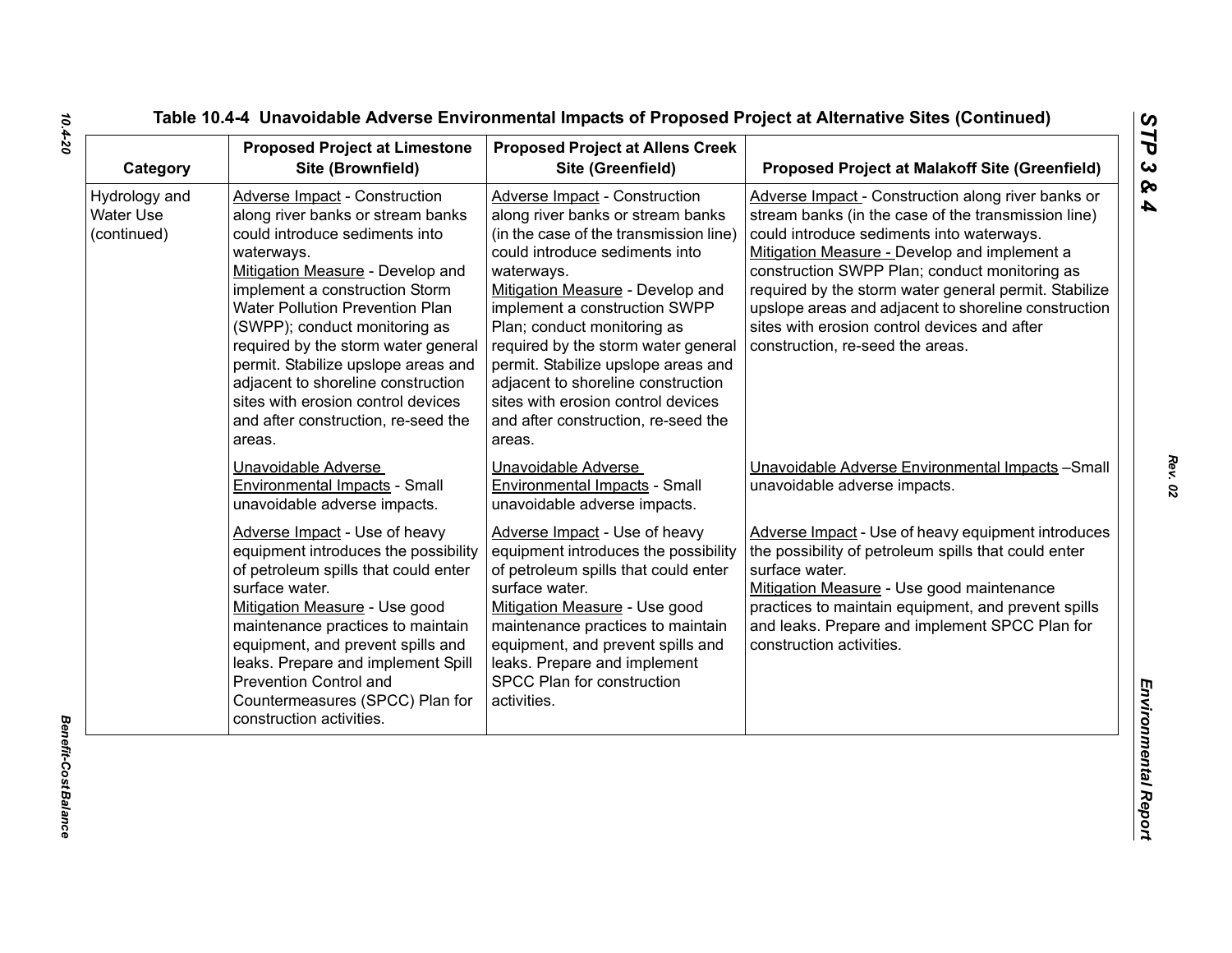| Category                                         | <b>Proposed Project at Limestone</b><br>Site (Brownfield)                                                                                                                                                                                                                                                             | <b>Proposed Project at Allens Creek</b><br>Site (Greenfield)                                                                                                                                                                                                                                                                                   | <b>Proposed Project at Malakoff Site (Greenfield)</b>                                                                                                                                                                                                                                                                                 |
|--------------------------------------------------|-----------------------------------------------------------------------------------------------------------------------------------------------------------------------------------------------------------------------------------------------------------------------------------------------------------------------|------------------------------------------------------------------------------------------------------------------------------------------------------------------------------------------------------------------------------------------------------------------------------------------------------------------------------------------------|---------------------------------------------------------------------------------------------------------------------------------------------------------------------------------------------------------------------------------------------------------------------------------------------------------------------------------------|
| Hydrology and<br><b>Water Use</b><br>(continued) | Restrict activities using petroleum<br>products and solvents to designated<br>areas that are equipped with spill<br>containment.<br>Unavoidable Adverse<br>Environmental Impacts - Small<br>unavoidable adverse impacts.                                                                                              | Restrict activities using petroleum<br>products and solvents to designated<br>areas that are equipped with spill<br>containment.<br>Unavoidable Adverse<br>Environmental Impacts - Small<br>unavoidable adverse impacts.                                                                                                                       | Restrict activities using petroleum products and<br>solvents to designated areas that are equipped with<br>spill containment.<br>Unavoidable Adverse Environmental Impacts - Small<br>unavoidable adverse impacts.                                                                                                                    |
| <b>Aquatic Ecology</b>                           | <b>Adverse Impact - Construction</b><br>along shoreline, including an intake<br>structure, would cause the loss of<br>some organisms, and temporary<br>degradation of habitat.<br>Transmission line construction<br>across streams would cause the<br>loss of some organisms and<br>temporary degradation of habitat. | Adverse Impact - Construction at<br>rivers, lakes, and the proposed<br>reservoir, including an intake<br>structure, would cause the loss of<br>some organisms, and temporary<br>degradation of habitat.<br>Transmission line construction<br>across streams would cause the<br>loss of some organisms and<br>temporary degradation of habitat. | Adverse Impact - Construction at rivers, lakes, and<br>the proposed reservoir, including an intake structure,<br>would cause the loss of some organisms, and<br>temporary degradation of habitat. Transmission line<br>construction across streams would cause the loss of<br>some organisms and temporary degradation of<br>habitat. |
|                                                  |                                                                                                                                                                                                                                                                                                                       |                                                                                                                                                                                                                                                                                                                                                |                                                                                                                                                                                                                                                                                                                                       |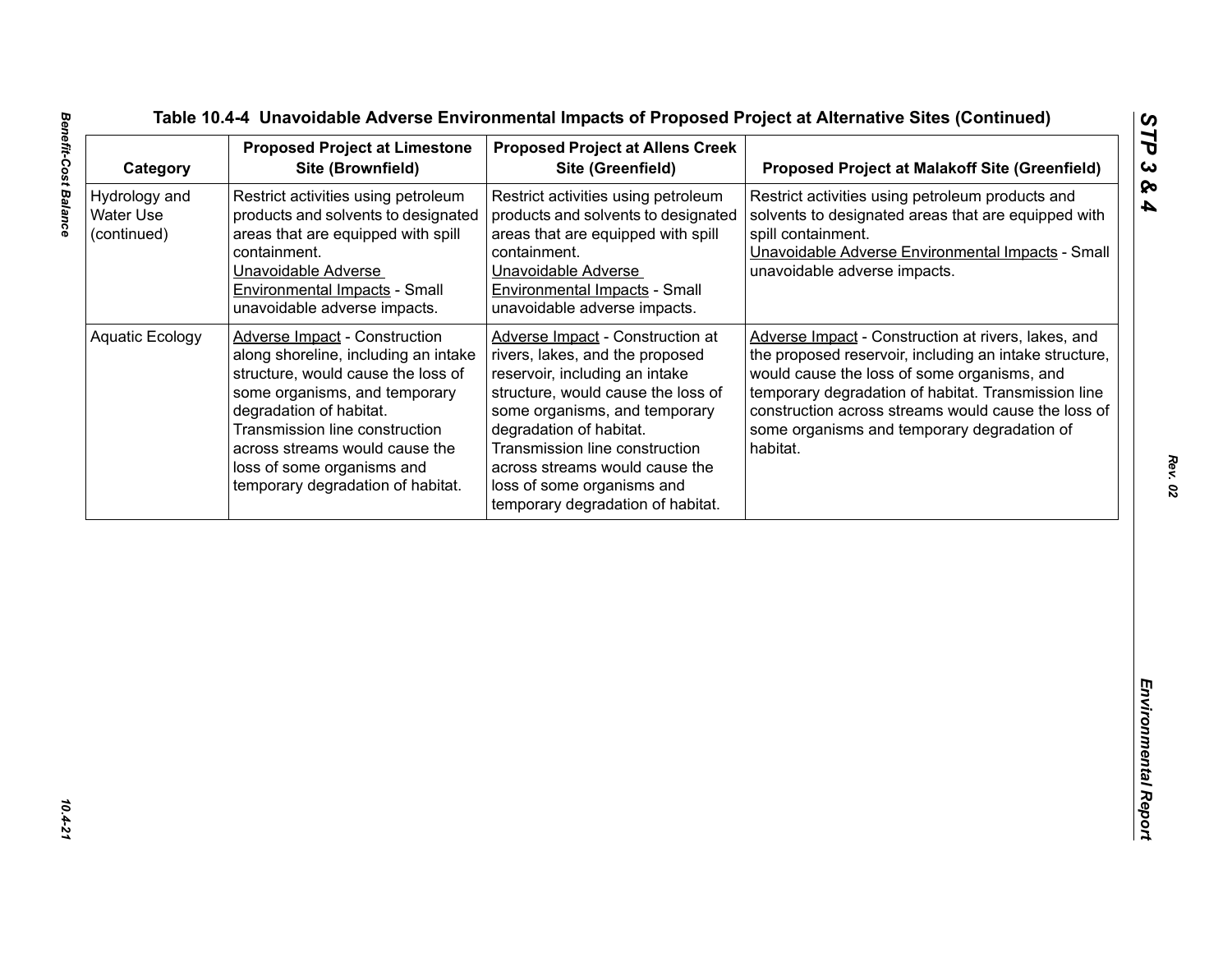| Category                       | <b>Proposed Project at Limestone</b><br>Site (Brownfield)                                                                                                                                                                                                                                                                                                                                                                                                                                                                                                    | <b>Proposed Project at Allens Creek</b><br>Site (Greenfield)                                                                                                                                                                                                                                                                                                                                                                                                                                                                                                 | <b>Proposed Project at Malakoff Site (Greenfield)</b>                                                                                                                                                                                                                                                                                                                                                                                                                                                                                      |
|--------------------------------|--------------------------------------------------------------------------------------------------------------------------------------------------------------------------------------------------------------------------------------------------------------------------------------------------------------------------------------------------------------------------------------------------------------------------------------------------------------------------------------------------------------------------------------------------------------|--------------------------------------------------------------------------------------------------------------------------------------------------------------------------------------------------------------------------------------------------------------------------------------------------------------------------------------------------------------------------------------------------------------------------------------------------------------------------------------------------------------------------------------------------------------|--------------------------------------------------------------------------------------------------------------------------------------------------------------------------------------------------------------------------------------------------------------------------------------------------------------------------------------------------------------------------------------------------------------------------------------------------------------------------------------------------------------------------------------------|
| Aquatic Ecology<br>(continued) | Mitigation Measure - Install<br>cofferdam and store excavated<br>sediment and soils in spoils area<br>designed to prevent loading in<br>wetlands and watercourses; use<br>storm water retention basins as<br>needed; re-seeding of spoils area<br>after construction. Develop and<br>implement a construction SWPP<br>Plan; conduct monitoring as<br>required by the storm water general<br>permit. Stabilize upslope areas and<br>adjacent to shoreline construction<br>sites with erosion control devices<br>and after construction, re-seed the<br>areas. | Mitigation Measure - Install<br>cofferdam and store excavated<br>sediment and soils in spoils area<br>designed to prevent loading in<br>wetlands and watercourses; use<br>storm water retention basins as<br>needed; re-seeding of spoils area<br>after construction. Develop and<br>implement a construction SWPP<br>Plan; conduct monitoring as<br>required by the storm water general<br>permit. Stabilize upslope areas and<br>adjacent to shoreline construction<br>sites with erosion control devices<br>and after construction, re-seed the<br>areas. | Mitigation Measure - Install cofferdam and store<br>excavated sediment and soils in spoils area<br>designed to prevent loading in wetlands and<br>watercourses; use storm water retention basins as<br>needed; re-seeding of spoils area after construction.<br>Develop and implement a construction SWPP Plan;<br>conduct monitoring as required by the storm water<br>general permit. Stabilize upslope areas and adjacent<br>to shoreline construction sites with erosion control<br>devices and after construction, re-seed the areas. |
|                                |                                                                                                                                                                                                                                                                                                                                                                                                                                                                                                                                                              |                                                                                                                                                                                                                                                                                                                                                                                                                                                                                                                                                              |                                                                                                                                                                                                                                                                                                                                                                                                                                                                                                                                            |

*Rev. 02*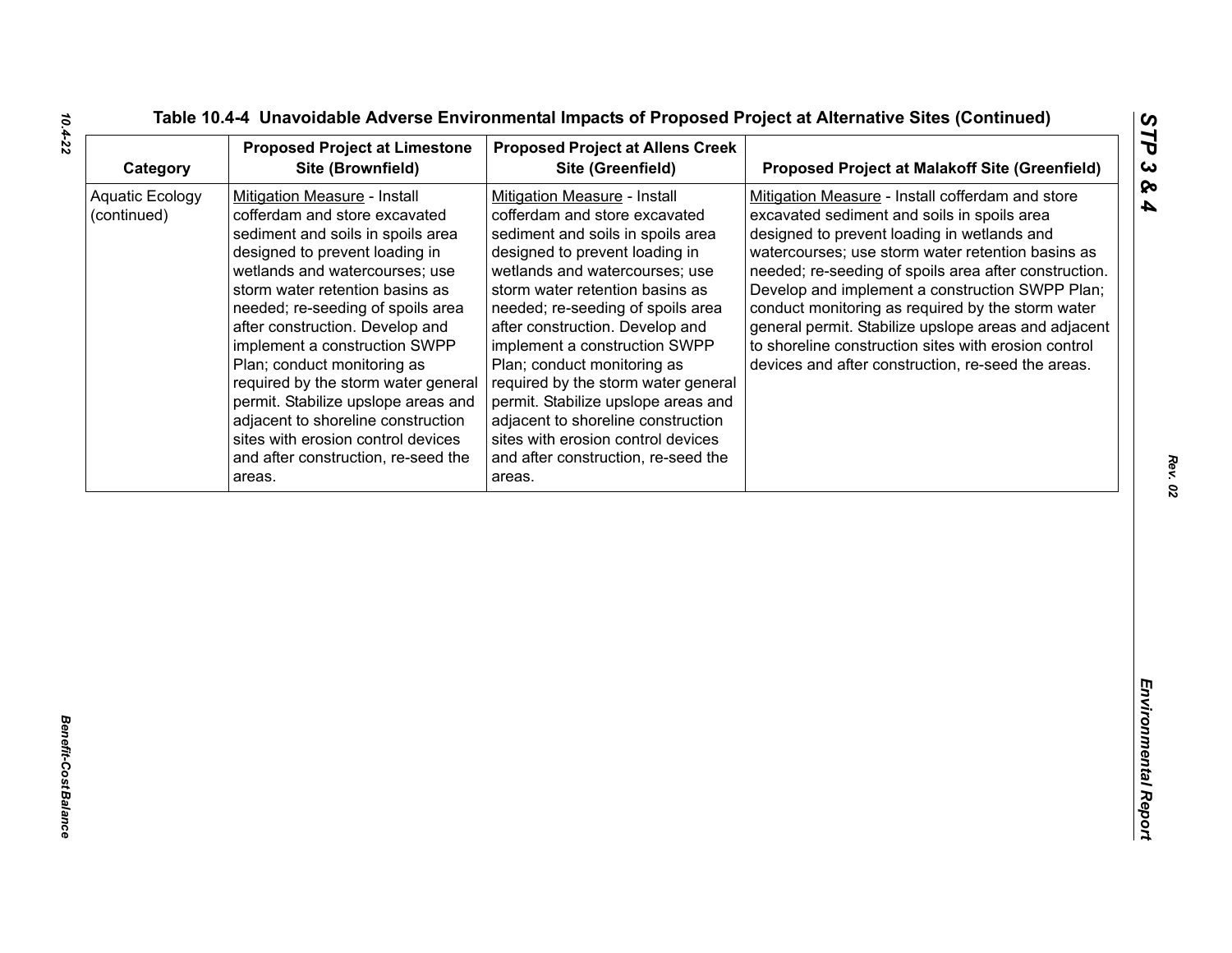| Category                              | <b>Proposed Project at Limestone</b><br>Site (Brownfield)                                                                                                                                                                                                                                                                                                                                                                                                                                                                                                                                                                                                                                                                                                                                                                           | <b>Proposed Project at Allens Creek</b><br>Site (Greenfield)                                                                                                                                                                                                                                                                                                                                                                                                                                                                                                                                                                                                                                                                                                                                                                        | <b>Proposed Project at Malakoff Site (Greenfield)</b>                                                                                                                                                                                                                                                                                                                                                                                                                                                                                                                                                                                                                                                                                                                                                       |
|---------------------------------------|-------------------------------------------------------------------------------------------------------------------------------------------------------------------------------------------------------------------------------------------------------------------------------------------------------------------------------------------------------------------------------------------------------------------------------------------------------------------------------------------------------------------------------------------------------------------------------------------------------------------------------------------------------------------------------------------------------------------------------------------------------------------------------------------------------------------------------------|-------------------------------------------------------------------------------------------------------------------------------------------------------------------------------------------------------------------------------------------------------------------------------------------------------------------------------------------------------------------------------------------------------------------------------------------------------------------------------------------------------------------------------------------------------------------------------------------------------------------------------------------------------------------------------------------------------------------------------------------------------------------------------------------------------------------------------------|-------------------------------------------------------------------------------------------------------------------------------------------------------------------------------------------------------------------------------------------------------------------------------------------------------------------------------------------------------------------------------------------------------------------------------------------------------------------------------------------------------------------------------------------------------------------------------------------------------------------------------------------------------------------------------------------------------------------------------------------------------------------------------------------------------------|
| <b>Aquatic Ecology</b><br>(continued) | Avoid wetlands and water bodies<br>and sensitive areas when possible;<br>plan transmission routes to<br>minimize impacts to wetlands and<br>water bodies that must be crossed;<br>use equipment specifically designed<br>for work around wetlands and<br>streams, install erosion controls,<br>and implement best management<br>practices to minimize impacts to<br>aquatic ecosystems. Before<br>transmission line construction,<br>conduct ecological surveys and<br>determine site-specific erosion<br>control measures. If there is<br>potential for construction of a new<br>transmission line to degrade habitat<br>of a listed aquatic species, work<br>closely with the state agency to<br>develop a construction schedule<br>and construction techniques that are<br>protective of the habitat and species<br>in question. | Avoid wetlands and water bodies<br>and sensitive areas when possible;<br>plan transmission routes to<br>minimize impacts to wetlands and<br>water bodies that must be crossed;<br>use equipment specifically designed<br>for work around wetlands and<br>streams, install erosion controls,<br>and implement best management<br>practices to minimize impacts to<br>aquatic ecosystems. Before<br>transmission line construction,<br>conduct ecological surveys and<br>determine site-specific erosion<br>control measures. If there is<br>potential for construction of a new<br>transmission line to degrade habitat<br>of a listed aquatic species, work<br>closely with the state agency to<br>develop a construction schedule<br>and construction techniques that are<br>protective of the habitat and species<br>in question. | Avoid wetlands and water bodies and sensitive areas<br>when possible; plan transmission routes to minimize<br>impacts to wetlands and water bodies that must be<br>crossed; use equipment specifically designed for<br>work around wetlands and streams, install erosion<br>controls, and implement best management practices<br>to minimize impacts to aquatic ecosystems. Before<br>transmission line construction, conduct ecological<br>surveys and determine site-specific erosion control<br>measures. If there is potential for construction of a<br>new transmission line to degrade habitat of a listed<br>aquatic species, work closely with the state agency<br>to develop a construction schedule and construction<br>techniques that are protective of the habitat and<br>species in question. |
|                                       | Unavoidable Adverse<br><b>Environmental Impacts -Small</b><br>unavoidable adverse impacts.                                                                                                                                                                                                                                                                                                                                                                                                                                                                                                                                                                                                                                                                                                                                          | Unavoidable Adverse<br><b>Environmental Impacts - Small</b><br>unavoidable adverse impacts.                                                                                                                                                                                                                                                                                                                                                                                                                                                                                                                                                                                                                                                                                                                                         | Unavoidable Adverse Environmental Impacts - Small<br>unavoidable adverse impacts.                                                                                                                                                                                                                                                                                                                                                                                                                                                                                                                                                                                                                                                                                                                           |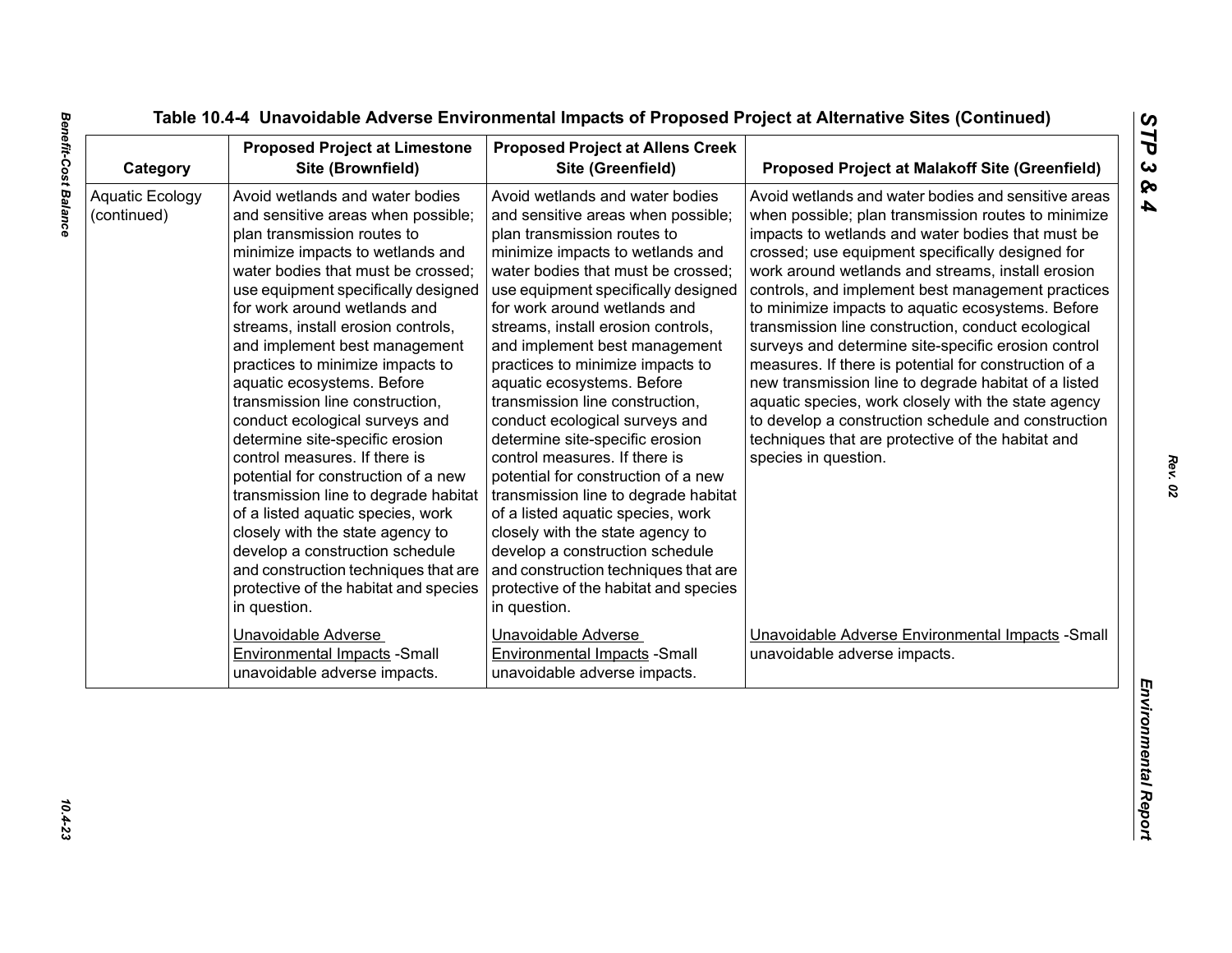| Category                   | <b>Proposed Project at Limestone</b><br>Site (Brownfield)                                                                                                                                                                                                                                                                                                                                                                                                                                                                                                                                                                                                                                                                                                                                                                                                                                                        | <b>Proposed Project at Allens Creek</b><br>Site (Greenfield)                                                                                                                                                                                                                                                                                                                                                                                                                                                                                                                                                                                                                                                                                                                                                                                                                                                     | <b>Proposed Project at Malakoff Site (Greenfield)</b>                                                                                                                                                                                                                                                                                                                                                                                                                                                                                                                                                                                                                                                                                                                                                                                                                                |
|----------------------------|------------------------------------------------------------------------------------------------------------------------------------------------------------------------------------------------------------------------------------------------------------------------------------------------------------------------------------------------------------------------------------------------------------------------------------------------------------------------------------------------------------------------------------------------------------------------------------------------------------------------------------------------------------------------------------------------------------------------------------------------------------------------------------------------------------------------------------------------------------------------------------------------------------------|------------------------------------------------------------------------------------------------------------------------------------------------------------------------------------------------------------------------------------------------------------------------------------------------------------------------------------------------------------------------------------------------------------------------------------------------------------------------------------------------------------------------------------------------------------------------------------------------------------------------------------------------------------------------------------------------------------------------------------------------------------------------------------------------------------------------------------------------------------------------------------------------------------------|--------------------------------------------------------------------------------------------------------------------------------------------------------------------------------------------------------------------------------------------------------------------------------------------------------------------------------------------------------------------------------------------------------------------------------------------------------------------------------------------------------------------------------------------------------------------------------------------------------------------------------------------------------------------------------------------------------------------------------------------------------------------------------------------------------------------------------------------------------------------------------------|
| <b>Terrestrial Ecology</b> | Adverse Impact - Habitat loss, and<br>potential impacts to threatened or<br>endangered plants or animals at the<br>site or in the vicinity. Displacement<br>of animals from the construction<br>site. Loss of less mobile individual<br>animals. Potential degradation of<br>wetlands.<br>Mitigation Measure - Land clearing<br>would be conducted according to<br>federal and state regulations and<br>permits, plant procedures, good<br>construction practices, and<br>established best management<br>practices. Schedule equipment<br>maintenance procedures to<br>minimize emission and spills.<br>Minimize fugitive dust by watering.<br>Delineate wetlands and determine<br>impacts and mitigation prior to<br>beginning construction activities<br>Unavoidable Adverse<br>Environmental Impacts - Small,<br>temporary impacts to habitat and<br>wildlife during the construction<br>phase of the project | Adverse Impact - Habitat loss, and<br>potential impacts to threatened or<br>endangered plants or animals at the<br>site or in the vicinity. Displacement<br>of animals from the construction<br>site. Loss of less mobile individual<br>animals. Potential degradation of<br>wetlands.<br>Mitigation Measure - Land clearing<br>would be conducted according to<br>federal and state regulations and<br>permits, plant procedures, good<br>construction practices, and<br>established best management<br>practices. Schedule equipment<br>maintenance procedures to<br>minimize emission and spills.<br>Minimize fugitive dust by watering.<br>Delineate wetlands and determine<br>impacts and mitigation prior to<br>beginning construction activities<br>Unavoidable Adverse<br>Environmental Impacts - Small,<br>temporary impacts to habitat and<br>wildlife during the construction<br>phase of the project | Adverse Impact Habitat loss and potential impacts to<br>threatened or endangered plants or animals at or in<br>the vicinity. Displacement of animals from the<br>construction site. Loss of less mobile individual<br>animals. Potential degradation of wetlands.<br>Mitigation Measure - Land clearing would be<br>conducted according to federal and state regulations<br>and permits, plant procedures, good construction<br>practices, and established best management<br>practices. Schedule equipment maintenance<br>procedures to minimize emission and spills. Minimize<br>fugitive dust by watering. Delineate wetlands and<br>determine impacts and mitigation prior to beginning<br>construction activities<br>Unavoidable Adverse Environmental Impacts - Small<br>to moderate temporary impacts to habitat and wildlife<br>during the construction phase of the project |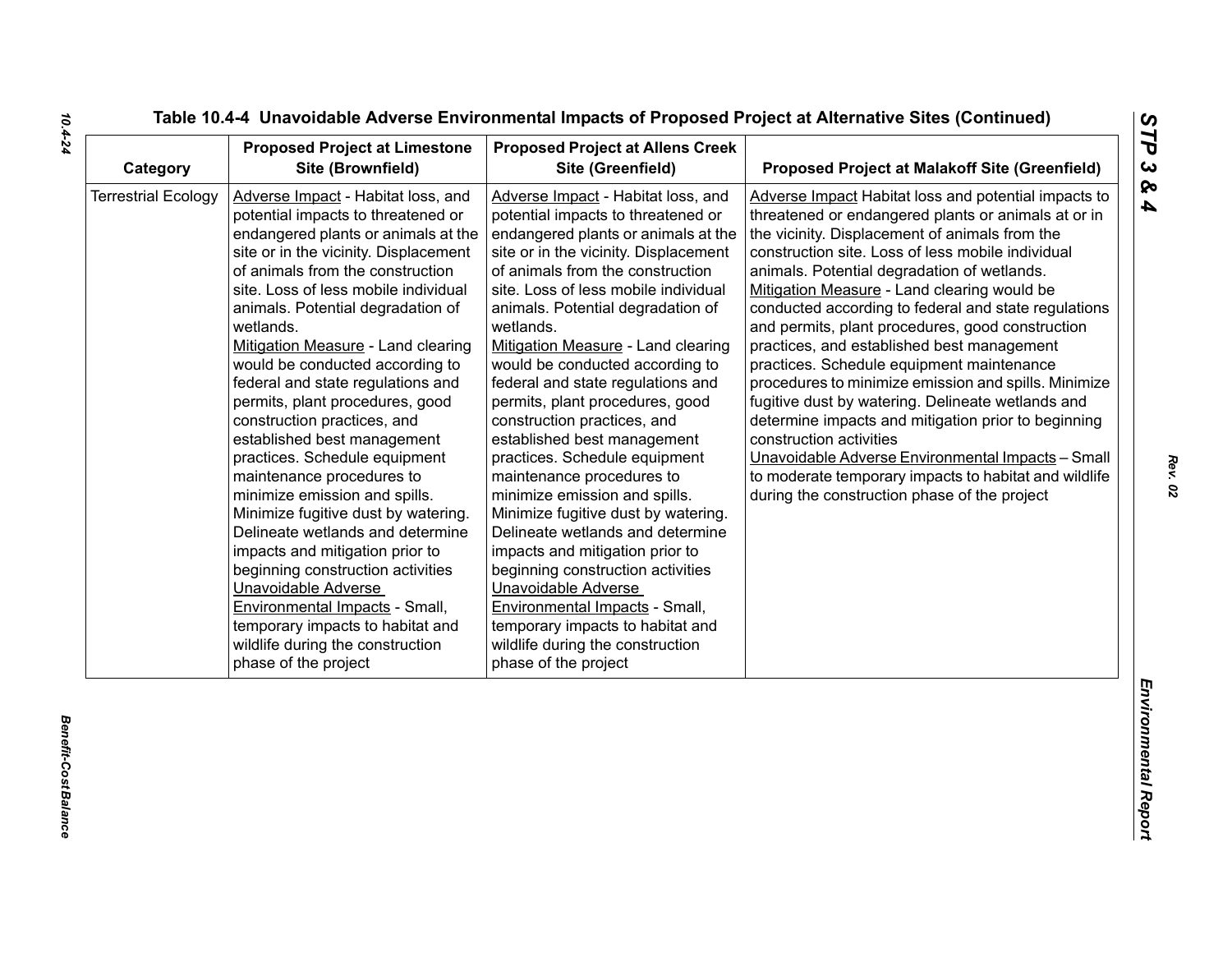| Category      | <b>Proposed Project at Limestone</b><br>Site (Brownfield)                                                                                                                                                                                                                                                                                                                                                                                                                                                                                                                                                                                                                                                                                                 | <b>Proposed Project at Allens Creek</b><br>Site (Greenfield)                                                                                                                                                                                                                                                                                                                                                                                                                                                                                                                                                                                                                                                                                        | <b>Proposed Project at Malakoff Site (Greenfield)</b>                                                                                                                                                                                                                                                                                                                                                                                                                                                                                                                                                                                                                                                                         |
|---------------|-----------------------------------------------------------------------------------------------------------------------------------------------------------------------------------------------------------------------------------------------------------------------------------------------------------------------------------------------------------------------------------------------------------------------------------------------------------------------------------------------------------------------------------------------------------------------------------------------------------------------------------------------------------------------------------------------------------------------------------------------------------|-----------------------------------------------------------------------------------------------------------------------------------------------------------------------------------------------------------------------------------------------------------------------------------------------------------------------------------------------------------------------------------------------------------------------------------------------------------------------------------------------------------------------------------------------------------------------------------------------------------------------------------------------------------------------------------------------------------------------------------------------------|-------------------------------------------------------------------------------------------------------------------------------------------------------------------------------------------------------------------------------------------------------------------------------------------------------------------------------------------------------------------------------------------------------------------------------------------------------------------------------------------------------------------------------------------------------------------------------------------------------------------------------------------------------------------------------------------------------------------------------|
| Socioeconomic | Adverse Impact - Temporary and<br>localized noise, fugitive dust, and<br>exhaust emissions during<br>construction.<br>Mitigation Measure - Train and<br>appropriately protect construction<br>workers to reduce the risk of<br>potential exposure to noise, dust<br>and exhaust emissions.                                                                                                                                                                                                                                                                                                                                                                                                                                                                | Adverse Impact - Temporary and<br>localized noise, fugitive dust, and<br>exhaust emissions during<br>construction.<br>Mitigation Measure - Train and<br>appropriately protect construction<br>workers to reduce the risk of<br>potential exposure to noise, dust<br>and exhaust emissions.                                                                                                                                                                                                                                                                                                                                                                                                                                                          | Adverse Impact - Temporary and localized noise,<br>fugitive dust, and exhaust emissions during<br>construction.<br>Mitigation Measure - Train and appropriately protect<br>construction workers to reduce the risk of potential<br>exposure to noise, dust and exhaust emissions.                                                                                                                                                                                                                                                                                                                                                                                                                                             |
|               | Make public announcements or<br>prior notification of atypically loud<br>construction activities. Regularly<br>inspect and maintain equipment to<br>include exhaust and noise aspects.<br>Phase construction to minimize<br>daily emissions. Restrict noise-<br>related activities to daylight hours.<br>Restrict delivery times to daylight<br>hours. Develop and implement a<br>dust control plan that includes<br>mitigation measures such as<br>watering unpaved roads, stabilizing<br>construction roads, phasing grading<br>activities and ceasing them during<br>high winds, etc.<br>Unavoidable Adverse<br><b>Environmental Impacts - Small</b><br>temporary and localized noise,<br>fugitive dust, and exhaust emissions<br>during construction. | Make public announcements or<br>prior notification of atypically loud<br>construction activities. Regularly<br>inspect and maintain equipment to<br>include exhaust and noise aspects.<br>Phase construction to minimize<br>daily emissions. Restrict noise-<br>related activities to daylight hours.<br>Restrict delivery times to daylight<br>hours. Develop and implement a<br>dust control plan that includes<br>mitigation measures such as<br>watering unpaved roads, stabilizing<br>construction roads, phasing grading<br>activities and ceasing them during<br>high winds, etc.<br>Unavoidable Adverse<br>Environmental Impacts - Small,<br>temporary and localized noise,<br>fugitive dust, and exhaust emissions<br>during construction. | Make public announcements or prior notification of<br>atypically loud construction activities. Regularly<br>inspect and maintain equipment to include exhaust<br>and noise aspects. Phase construction to minimize<br>daily emissions. Restrict noise-related activities to<br>daylight hours. Restrict delivery times to daylight<br>hours. Develop and implement a dust control plan<br>that includes mitigation measures such as watering<br>unpaved roads, stabilizing construction roads,<br>phasing grading activities and ceasing them during<br>high winds, etc.<br>Unavoidable Adverse Environmental Impacts -<br>Small, temporary and localized noise, fugitive dust,<br>and exhaust emissions during construction. |
|               | <b>Adverse Impact - Construction</b><br>workers could experience<br>occupational illnesses, injuries, or<br>death.                                                                                                                                                                                                                                                                                                                                                                                                                                                                                                                                                                                                                                        | Adverse Impact - Construction<br>workers could experience<br>occupational illnesses, injuries, or<br>death.                                                                                                                                                                                                                                                                                                                                                                                                                                                                                                                                                                                                                                         | Adverse Impact - Construction workers could<br>experience occupational illnesses, injuries, or death.                                                                                                                                                                                                                                                                                                                                                                                                                                                                                                                                                                                                                         |

10.4-25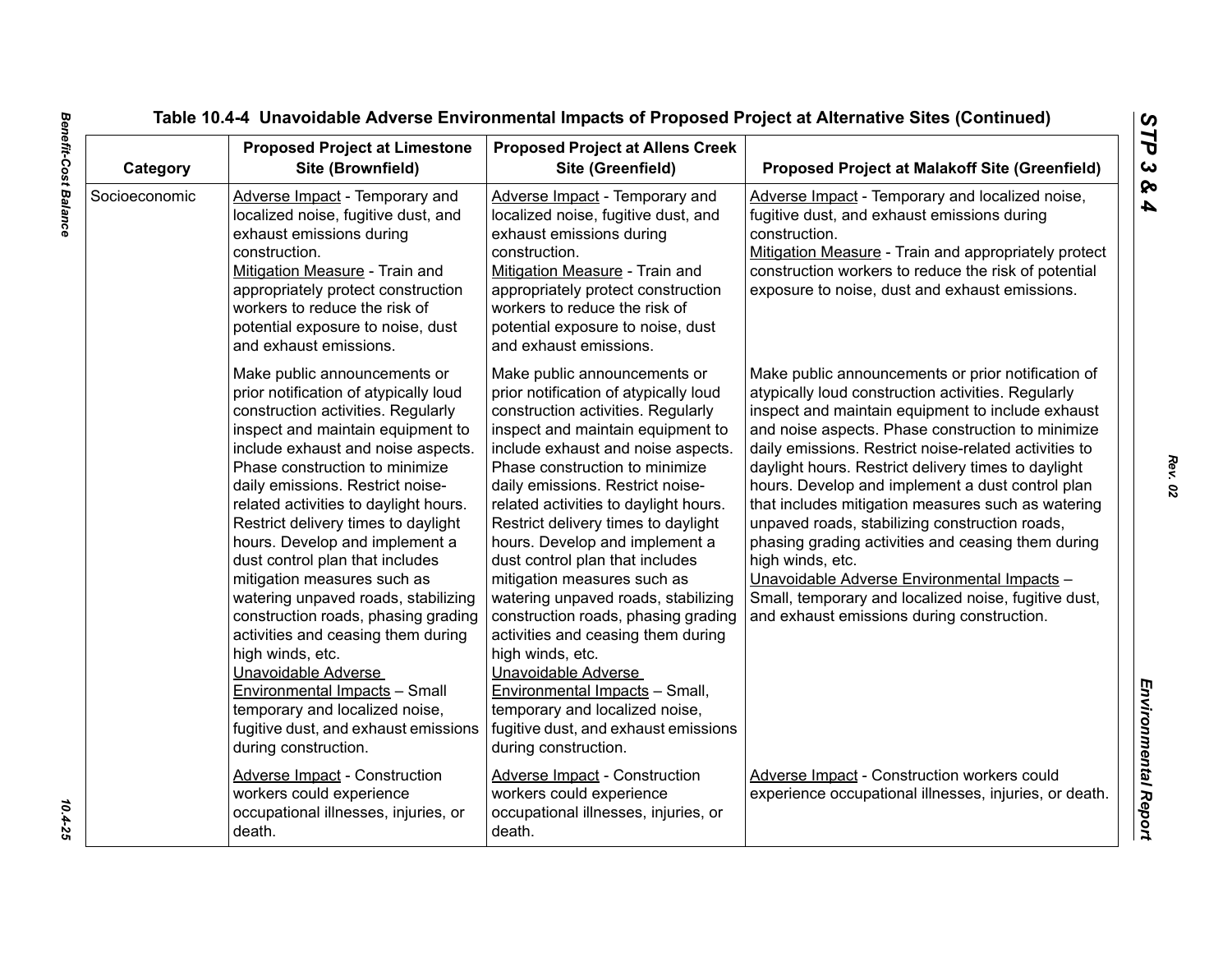| Category                     | <b>Proposed Project at Limestone</b><br>Site (Brownfield)                                                                                                                                                                                                                                                                                                                                                                                                                                                                  | <b>Proposed Project at Allens Creek</b><br>Site (Greenfield)                                                                                                                                                                                                                                                                                                                                                                                                                                                                      | <b>Proposed Project at Malakoff Site (Greenfield)</b>                                                                                                                                                                                                                                                                                                                                                                                                                                            |
|------------------------------|----------------------------------------------------------------------------------------------------------------------------------------------------------------------------------------------------------------------------------------------------------------------------------------------------------------------------------------------------------------------------------------------------------------------------------------------------------------------------------------------------------------------------|-----------------------------------------------------------------------------------------------------------------------------------------------------------------------------------------------------------------------------------------------------------------------------------------------------------------------------------------------------------------------------------------------------------------------------------------------------------------------------------------------------------------------------------|--------------------------------------------------------------------------------------------------------------------------------------------------------------------------------------------------------------------------------------------------------------------------------------------------------------------------------------------------------------------------------------------------------------------------------------------------------------------------------------------------|
| Socioeconomic<br>(continued) | Mitigation Measure - Train<br>contractors on safety requirements.<br>Require construction contractors<br>and subcontractors to develop and<br>implement safety procedures.<br>Provide onsite services for<br>emergency first aid; conduct regular<br>health and safety monitoring.                                                                                                                                                                                                                                         | Mitigation Measure - Train<br>contractors on safety requirements.<br>Require construction contractors<br>and subcontractors to develop and<br>implement safety procedures.<br>Provide onsite services for<br>emergency first aid; conduct regular<br>health and safety monitoring.                                                                                                                                                                                                                                                | Mitigation Measure - Train contractors on safety<br>requirements. Require construction contractors and<br>subcontractors to develop and implement safety<br>procedures. Provide onsite services for emergency<br>first aid; conduct regular health and safety<br>monitoring.                                                                                                                                                                                                                     |
|                              | Unavoidable Adverse<br>Environmental Impacts - Small,<br>temporary impacts during the<br>construction phase of the project                                                                                                                                                                                                                                                                                                                                                                                                 | Unavoidable Adverse<br>Environmental Impacts - Small,<br>temporary impacts during the<br>construction phase of the project                                                                                                                                                                                                                                                                                                                                                                                                        | Unavoidable Adverse Environmental Impacts -<br>Small, temporary impacts during the construction<br>phase of the project.                                                                                                                                                                                                                                                                                                                                                                         |
|                              | Adverse Impact - Increased traffic<br>on local roads.<br>Mitigation Measure - Develop<br>construction management traffic<br>plan prior to the start of<br>construction. Add turn lanes at<br>construction entrance. Post signs<br>near construction entrances and<br>exits to make the public aware of<br>potentially high construction traffic<br>areas.<br>Unavoidable Adverse<br><b>Environmental Impacts - Small to</b><br>moderate adverse impacts during<br>construction due to Increased traffic<br>on local roads. | Adverse Impact - Increased traffic<br>on local roads.<br><b>Mitigation Measure - Develop</b><br>construction management traffic<br>plan prior to the start of<br>construction. Add turn lanes at<br>construction entrance. Post signs<br>near construction entrances and<br>exits to make the public aware of<br>potentially high construction traffic<br>areas.<br>Unavoidable Adverse<br><b>Environmental Impacts - Small to</b><br>moderate adverse impacts during<br>construction due to Increased traffic<br>on local roads. | Adverse Impact - Increased traffic on local roads.<br>Mitigation Measure - Develop construction<br>management traffic plan prior to the start of<br>construction. Add turn lanes at construction<br>entrance. Post signs near construction entrances<br>and exits to make the public aware of potentially high<br>construction traffic areas.<br>Unavoidable Adverse Environmental Impacts - Small<br>to moderate adverse impacts during construction due<br>to Increased traffic on local roads |
|                              | Adverse Impact - Increase in<br>demand for housing.                                                                                                                                                                                                                                                                                                                                                                                                                                                                        | Adverse Impact - Increase in<br>demand for housing.                                                                                                                                                                                                                                                                                                                                                                                                                                                                               | Adverse Impact - Increase in demand for housing.                                                                                                                                                                                                                                                                                                                                                                                                                                                 |

*Rev. 02*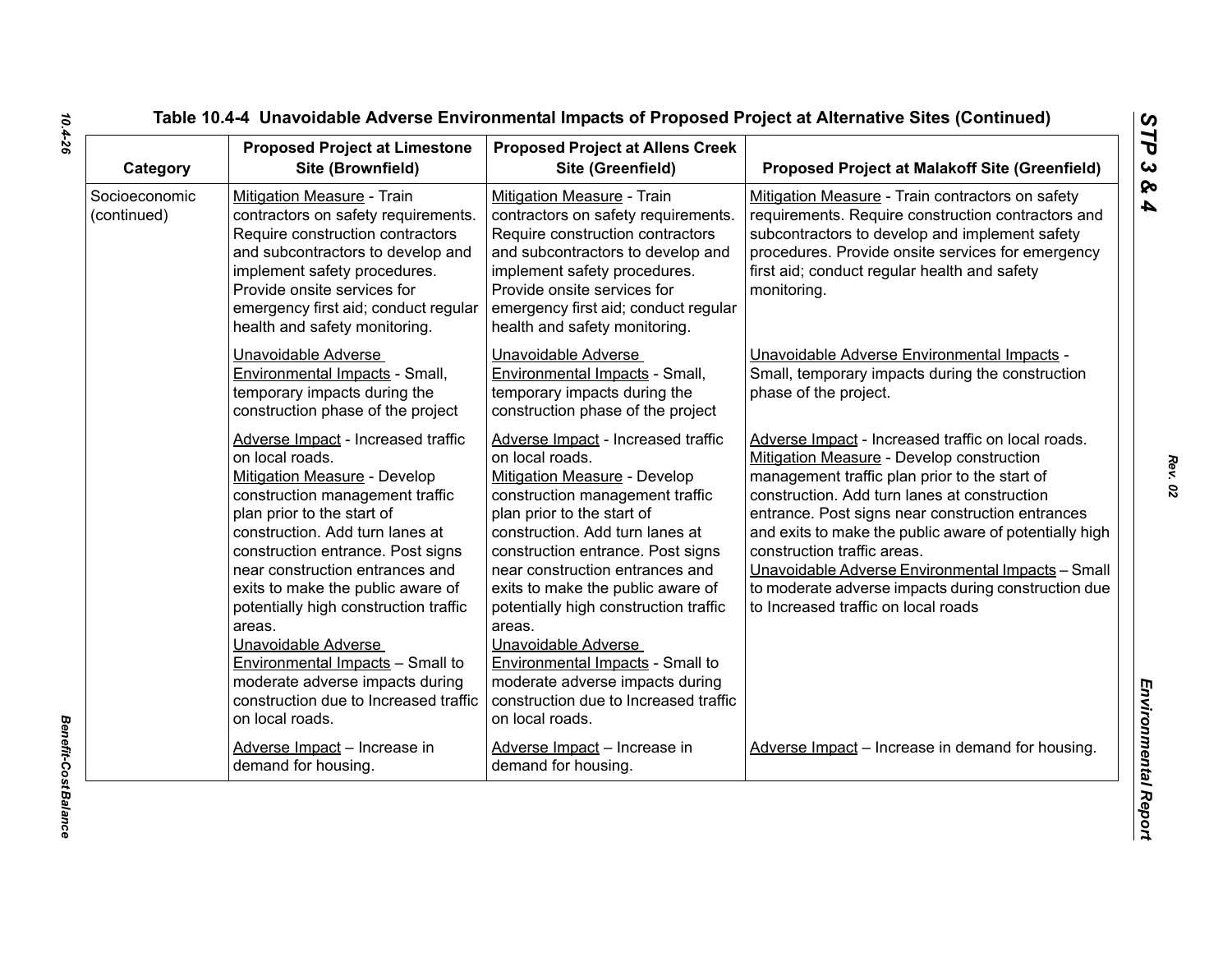| Socioeconomic<br><b>Mitigation Measure - Discuss</b><br><b>Mitigation Measure - Discuss</b><br>Mitigation Measure - Discuss construction plans<br>and anticipated influx of workers with community<br>(continued)<br>construction plans and anticipated<br>construction plans and anticipated<br>influx of workers with community<br>influx of workers with community<br>leaders. Builders and developers would meet the<br>leaders. Builders and developers<br>leaders. Builders and developers<br>demand for additional housing, and because the<br>would meet the demand for<br>would meet the demand for<br>additional housing, and because the<br>additional housing, and because the<br>project has a long lead time, and the<br>project has a long lead time, and the<br>community anticipates the increase in population,<br>construction workforce would build<br>construction workforce would build<br>adequate housing would always be available.<br>gradually, it is likely that if the<br>gradually, it is likely that if the<br>community anticipates the increase<br>community anticipates the increase<br>in population, adequate affordable<br>in population, adequate affordable<br>housing would always be available.<br>housing would always be available.<br>Unavoidable Adverse<br>Unavoidable Adverse<br>Unavoidable Adverse Environmental Impacts -<br>Environmental Impacts - Moderate<br><b>Environmental Impacts - Moderate</b><br>to large short-lived unavoidable<br>to large short-lived unavoidable<br>impacts.<br>adverse impacts.<br>adverse impacts.<br>Adverse Impact - Initially there may<br>Adverse Impact - Initially there may<br>be insufficient classroom space for<br>be insufficient classroom space for<br>classroom space for the influx of construction<br>the influx of construction workers<br>workers families.<br>the influx of construction workers | families. | <b>Proposed Project at Limestone</b><br>Site (Brownfield) | <b>Proposed Project at Allens Creek</b><br>Site (Greenfield) | <b>Proposed Project at Malakoff Site (Greenfield)</b>                                                           |
|---------------------------------------------------------------------------------------------------------------------------------------------------------------------------------------------------------------------------------------------------------------------------------------------------------------------------------------------------------------------------------------------------------------------------------------------------------------------------------------------------------------------------------------------------------------------------------------------------------------------------------------------------------------------------------------------------------------------------------------------------------------------------------------------------------------------------------------------------------------------------------------------------------------------------------------------------------------------------------------------------------------------------------------------------------------------------------------------------------------------------------------------------------------------------------------------------------------------------------------------------------------------------------------------------------------------------------------------------------------------------------------------------------------------------------------------------------------------------------------------------------------------------------------------------------------------------------------------------------------------------------------------------------------------------------------------------------------------------------------------------------------------------------------------------------------------------------------------------------------------------------------------------------|-----------|-----------------------------------------------------------|--------------------------------------------------------------|-----------------------------------------------------------------------------------------------------------------|
|                                                                                                                                                                                                                                                                                                                                                                                                                                                                                                                                                                                                                                                                                                                                                                                                                                                                                                                                                                                                                                                                                                                                                                                                                                                                                                                                                                                                                                                                                                                                                                                                                                                                                                                                                                                                                                                                                                         |           |                                                           |                                                              | project has a long lead time, and the construction<br>workforce would build gradually, it is likely that if the |
|                                                                                                                                                                                                                                                                                                                                                                                                                                                                                                                                                                                                                                                                                                                                                                                                                                                                                                                                                                                                                                                                                                                                                                                                                                                                                                                                                                                                                                                                                                                                                                                                                                                                                                                                                                                                                                                                                                         |           |                                                           |                                                              | Moderate to large short-lived unavoidable adverse                                                               |
| families.                                                                                                                                                                                                                                                                                                                                                                                                                                                                                                                                                                                                                                                                                                                                                                                                                                                                                                                                                                                                                                                                                                                                                                                                                                                                                                                                                                                                                                                                                                                                                                                                                                                                                                                                                                                                                                                                                               |           |                                                           |                                                              | Adverse Impact - Initially there may be insufficient                                                            |
|                                                                                                                                                                                                                                                                                                                                                                                                                                                                                                                                                                                                                                                                                                                                                                                                                                                                                                                                                                                                                                                                                                                                                                                                                                                                                                                                                                                                                                                                                                                                                                                                                                                                                                                                                                                                                                                                                                         |           |                                                           |                                                              |                                                                                                                 |
|                                                                                                                                                                                                                                                                                                                                                                                                                                                                                                                                                                                                                                                                                                                                                                                                                                                                                                                                                                                                                                                                                                                                                                                                                                                                                                                                                                                                                                                                                                                                                                                                                                                                                                                                                                                                                                                                                                         |           |                                                           |                                                              |                                                                                                                 |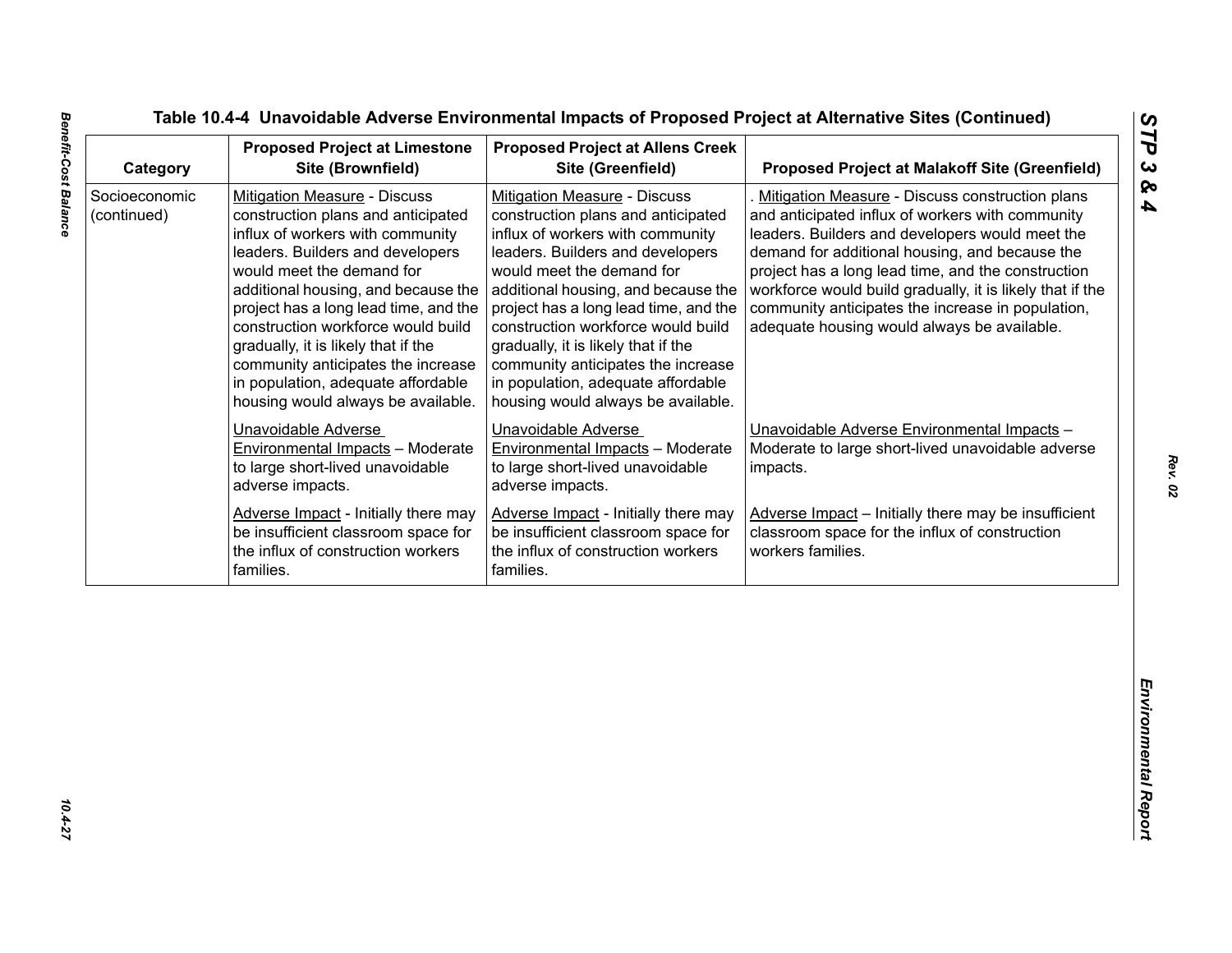| Category                     | <b>Proposed Project at Limestone</b><br>Site (Brownfield)                                                                                                                                                                                                                                                                                                                                                                                                                                 | <b>Proposed Project at Allens Creek</b><br>Site (Greenfield)                                                                                                                                                                                                                                                                                                                                                                                                                              | <b>Proposed Project at Malakoff Site (Greenfield)</b>                                                                                                                                                                                                                                                                                                                                                                                                                         |
|------------------------------|-------------------------------------------------------------------------------------------------------------------------------------------------------------------------------------------------------------------------------------------------------------------------------------------------------------------------------------------------------------------------------------------------------------------------------------------------------------------------------------------|-------------------------------------------------------------------------------------------------------------------------------------------------------------------------------------------------------------------------------------------------------------------------------------------------------------------------------------------------------------------------------------------------------------------------------------------------------------------------------------------|-------------------------------------------------------------------------------------------------------------------------------------------------------------------------------------------------------------------------------------------------------------------------------------------------------------------------------------------------------------------------------------------------------------------------------------------------------------------------------|
| Socioeconomic<br>(continued) | Mitigation Measure - Discuss<br>construction plans and anticipated<br>influx of workers with community<br>leaders. Increased tax revenues as<br>a result of the large construction<br>project would fund additional school<br>resources. Because the project has<br>a long lead time, and the<br>construction workforce would build<br>gradually, it is likely that if the<br>community anticipates the increase<br>in population, adequate classroom<br>space would always be available. | Mitigation Measure - Discuss<br>construction plans and anticipated<br>influx of workers with community<br>leaders. Increased tax revenues as<br>a result of the large construction<br>project would fund additional school<br>resources. Because the project has<br>a long lead time, and the<br>construction workforce would build<br>gradually, it is likely that if the<br>community anticipates the increase<br>in population, adequate classroom<br>space would always be available. | Mitigation Measure - Discuss construction plans and<br>anticipated influx of workers with community leaders.<br>Increased tax revenues as a result of the large<br>construction project would fund additional school<br>resources. Because the project has a long lead time,<br>and the construction workforce would build gradually,<br>it is likely that if the community anticipates the<br>increase in population, adequate classroom space<br>would always be available. |
|                              | Unavoidable Adverse<br>Environmental Impacts - Moderate<br>to Large temporary unavoidable<br>adverse impacts.                                                                                                                                                                                                                                                                                                                                                                             | Unavoidable Adverse<br>Environmental Impacts - Moderate<br>to Large temporary unavoidable<br>adverse impacts.                                                                                                                                                                                                                                                                                                                                                                             | Unavoidable Adverse Environmental Impacts -<br>Moderate to Large temporary unavoidable adverse<br>impacts.                                                                                                                                                                                                                                                                                                                                                                    |
|                              | Adverse Impact - Increase in<br>demand for public services.                                                                                                                                                                                                                                                                                                                                                                                                                               | Adverse Impact - Increase in<br>demand for public services.                                                                                                                                                                                                                                                                                                                                                                                                                               | Adverse Impact - Increase in demand for public<br>services.                                                                                                                                                                                                                                                                                                                                                                                                                   |
|                              | <b>Mitigation Measure Discuss</b><br>construction plans and anticipated<br>influx of workers with community<br>leaders. Increased tax revenues<br>after construction begins could be<br>used to purchase additional<br>facilities/equipment and hire/train<br>additional staff, if necessary.                                                                                                                                                                                             | <b>Mitigation Measure Discuss</b><br>construction plans and anticipated<br>influx of workers with community<br>leaders. Increased tax revenues<br>after construction begins could be<br>used to purchase additional<br>facilities/equipment and hire/train<br>additional staff, if necessary.                                                                                                                                                                                             | Mitigation Measure Discuss construction plans and<br>anticipated influx of workers with community leaders.<br>Increased tax revenues after construction begins<br>could be used to purchase additional<br>facilities/equipment and hire/train additional staff, if<br>necessary.                                                                                                                                                                                              |
|                              | Unavoidable Adverse<br>Environmental Impacts - Small to<br>large temporary unavoidable<br>adverse impacts.                                                                                                                                                                                                                                                                                                                                                                                | Unavoidable Adverse<br>Environmental Impacts - Small to<br>large temporary unavoidable<br>adverse impacts.                                                                                                                                                                                                                                                                                                                                                                                | Unavoidable Adverse Environmental Impacts - Small<br>to large temporary unavoidable adverse impacts.                                                                                                                                                                                                                                                                                                                                                                          |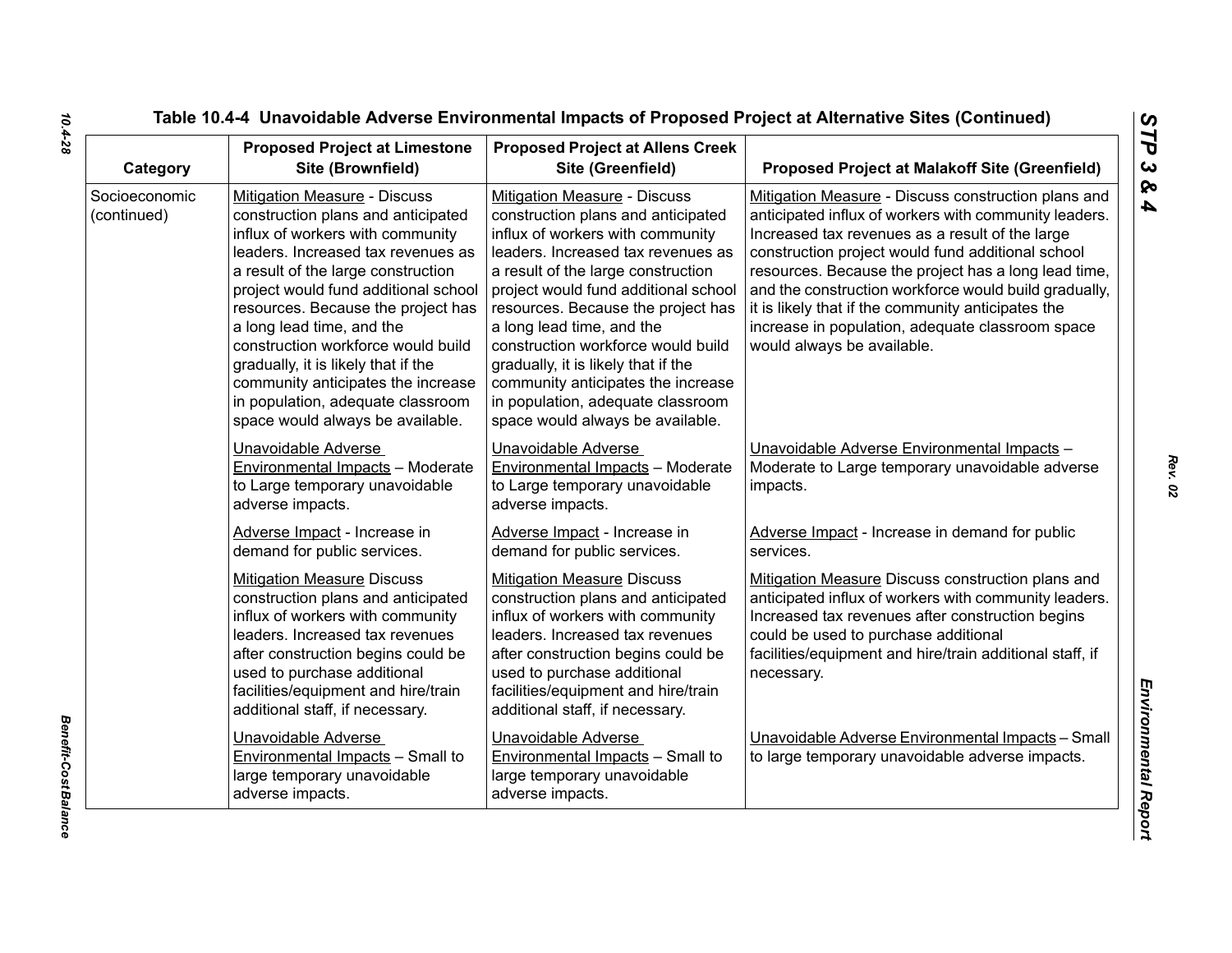| Category                          | <b>Proposed Project at Limestone</b><br>Site (Brownfield)                                                                                                                                                                                                                                                                                                                                                                                                                                                                                                                                                                                                    | <b>Proposed Project at Allens Creek</b><br>Site (Greenfield)                                                                                                                                                                                                                                                                                                                                                                                                                                                                                                                                                                                                 | <b>Proposed Project at Malakoff Site (Greenfield)</b>                                                                                                                                                                                                                                                                                                                                                                                                                                                                                                                                                                               |
|-----------------------------------|--------------------------------------------------------------------------------------------------------------------------------------------------------------------------------------------------------------------------------------------------------------------------------------------------------------------------------------------------------------------------------------------------------------------------------------------------------------------------------------------------------------------------------------------------------------------------------------------------------------------------------------------------------------|--------------------------------------------------------------------------------------------------------------------------------------------------------------------------------------------------------------------------------------------------------------------------------------------------------------------------------------------------------------------------------------------------------------------------------------------------------------------------------------------------------------------------------------------------------------------------------------------------------------------------------------------------------------|-------------------------------------------------------------------------------------------------------------------------------------------------------------------------------------------------------------------------------------------------------------------------------------------------------------------------------------------------------------------------------------------------------------------------------------------------------------------------------------------------------------------------------------------------------------------------------------------------------------------------------------|
| Radiological                      | Adverse Impact - None. The site is<br>currently a coal fired plant that does<br>not house any radioactive materials.<br>Mitigation Measure - No mitigation<br>required.<br>Unavoidable Adverse<br>Environmental Impacts - No<br>unavoidable adverse impacts.                                                                                                                                                                                                                                                                                                                                                                                                 | Adverse Impact - None. The site is<br>undeveloped so the construction<br>workers would not be exposed to<br>radiation.<br>Mitigation Measure - No mitigation<br>required.<br>Unavoidable Adverse<br>Environmental Impacts - No<br>unavoidable adverse impacts.                                                                                                                                                                                                                                                                                                                                                                                               | Adverse Impact - None. The site is undeveloped so<br>the construction workers would not be exposed to<br>radiation.<br>Mitigation Measure - No mitigation required.<br>Unavoidable Adverse Environmental Impacts - No<br>unavoidable adverse impacts.                                                                                                                                                                                                                                                                                                                                                                               |
| Atmospheric and<br>Meteorological | Adverse Impact - Temporary and<br>localized noise, fugitive dust, and<br>exhaust emissions during<br>construction<br><b>Mitigation Measure - Regularly</b><br>inspect and maintain equipment.<br>Phase construction to minimize<br>daily emissions. Develop and<br>implement a dust control plan that<br>includes mitigation measures such<br>as watering unpaved roads,<br>stabilizing construction roads,<br>phasing grading activities and<br>ceasing them during high winds,<br>etc.<br>Unavoidable Adverse<br>Environmental Impacts - Small,<br>temporary impacts from localized<br>noise, fugitive dust, and exhaust<br>emissions during construction. | Adverse Impact - Temporary and<br>localized noise, fugitive dust, and<br>exhaust emissions during<br>construction<br><b>Mitigation Measure - Regularly</b><br>inspect and maintain equipment.<br>Phase construction to minimize<br>daily emissions. Develop and<br>implement a dust control plan that<br>includes mitigation measures such<br>as watering unpaved roads,<br>stabilizing construction roads,<br>phasing grading activities and<br>ceasing them during high winds,<br>etc.<br>Unavoidable Adverse<br>Environmental Impacts - Small,<br>temporary impacts from localized<br>noise, fugitive dust, and exhaust<br>emissions during construction. | Adverse Impact - Temporary and localized noise,<br>fugitive dust, and exhaust emissions during<br>construction<br>Mitigation Measure - Regularly inspect and maintain<br>equipment. Phase construction to minimize daily<br>emissions. Develop and implement a dust control<br>plan that includes mitigation measures such as<br>watering unpaved roads, stabilizing construction<br>roads, phasing grading activities and ceasing them<br>during high winds, etc.<br>Unavoidable Adverse Environmental Impacts -<br>Small, temporary impacts from localized noise,<br>fugitive dust, and exhaust emissions during<br>construction. |

10.4-29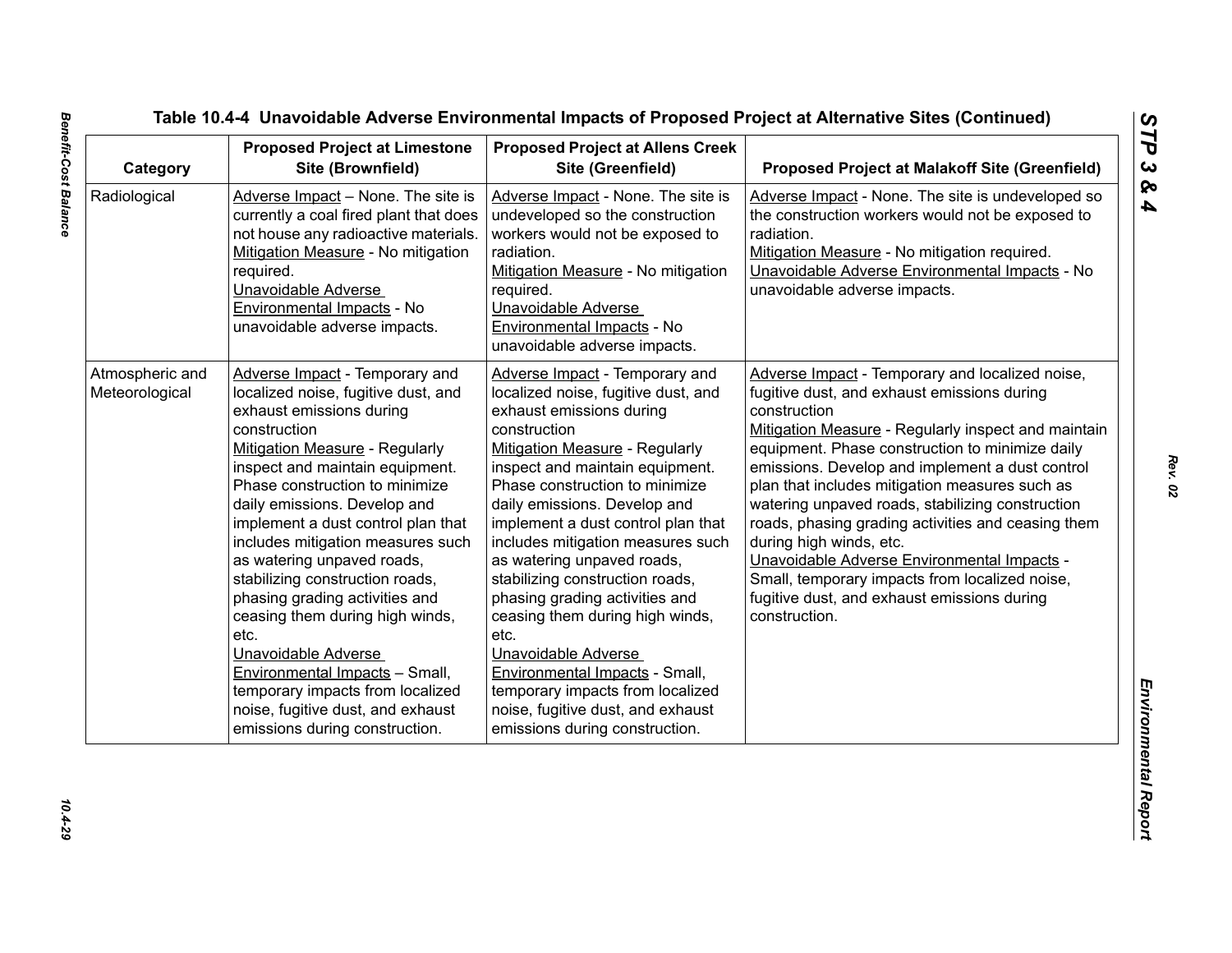| Category                 | <b>Proposed Project at Limestone</b><br>Site (Brownfield)                                                                                                                                                                                                                                                                                                                                        | <b>Proposed Project at Allens Creek</b><br>Site (Greenfield)                                                                                                                                                                                                                                                                                                                                     | <b>Proposed Project at Malakoff Site (Greenfield)</b>                                                                                                                                                                                                                                                                                                                                |
|--------------------------|--------------------------------------------------------------------------------------------------------------------------------------------------------------------------------------------------------------------------------------------------------------------------------------------------------------------------------------------------------------------------------------------------|--------------------------------------------------------------------------------------------------------------------------------------------------------------------------------------------------------------------------------------------------------------------------------------------------------------------------------------------------------------------------------------------------|--------------------------------------------------------------------------------------------------------------------------------------------------------------------------------------------------------------------------------------------------------------------------------------------------------------------------------------------------------------------------------------|
| Environmental<br>Justice | Adverse Impact - No<br>disproportionately high or adverse<br>impacts on minority or low-income<br>populations from construction of the<br>proposed new units have been<br>identified.<br>Mitigation Measure - None required.<br>Unavoidable Adverse<br>Environmental Impacts - Small<br>unavoidable adverse impacts.                                                                             | Adverse Impact - No<br>disproportionately high or adverse<br>impacts on minority or low-income<br>populations resulting from<br>construction of the proposed new<br>units have been identified.<br>Mitigation Measure - None required.<br>Unavoidable Adverse<br><b>Environmental Impacts - Small</b><br>unavoidable adverse impacts.                                                            | Adverse Impact - No disproportionately high or<br>adverse impacts on minority or low-income<br>populations resulting from construction of the<br>proposed new units have been identified.<br>Mitigation Measure - None required.<br>Unavoidable Adverse Environmental Impacts - Small<br>unavoidable adverse impacts.                                                                |
|                          |                                                                                                                                                                                                                                                                                                                                                                                                  | <b>Operations-Related</b>                                                                                                                                                                                                                                                                                                                                                                        |                                                                                                                                                                                                                                                                                                                                                                                      |
| Land Use                 | Adverse Impact - Operating the new<br>units would generate radioactive<br>and non-radioactive wastes that are<br>required to be disposed in permitted<br>disposal facilities or permitted<br>landfills. Generation of spent fuel<br>will require disposal in a geologic<br>repository.                                                                                                           | Adverse Impact - Operating the new<br>units would generate radioactive<br>and non-radioactive wastes that are<br>required to be disposed in permitted<br>disposal facilities or permitted<br>landfills. Generation of spent fuel<br>will require disposal in a geologic<br>repository.                                                                                                           | Adverse Impact - Operating the new units would<br>generate radioactive and non-radioactive wastes that<br>are required to be disposed in permitted disposal<br>facilities or permitted landfills. Generation of spent<br>fuel will require disposal in a geologic repository.                                                                                                        |
|                          | Mitigation Measure - Disposal<br>area(s) would be a permitted waste<br>disposal facility with a land use<br>designated for such activities.<br>Disposal area would be operated<br>under appropriate regulations and<br>guidelines until such time a NRC<br>licensed high-level waste disposal<br>facility is constructed. At that time,<br>the storage area could be restored<br>for other uses. | Mitigation Measure - Disposal<br>area(s) would be a permitted waste<br>disposal facility with a land use<br>designated for such activities.<br>Disposal area would be operated<br>under appropriate regulations and<br>guidelines until such time a NRC<br>licensed high-level waste disposal<br>facility is constructed. At that time,<br>the storage area could be restored<br>for other uses. | Mitigation Measure - Disposal area(s) would be a<br>permitted waste disposal facility with a land use<br>designated for such activities. Disposal area would<br>be operated under appropriate regulations and<br>guidelines until such time a NRC licensed high-level<br>waste disposal facility is constructed. At that time,<br>the storage area could be restored for other uses. |

*Benefit-Cost Balance* 

Benefit-Cost Balance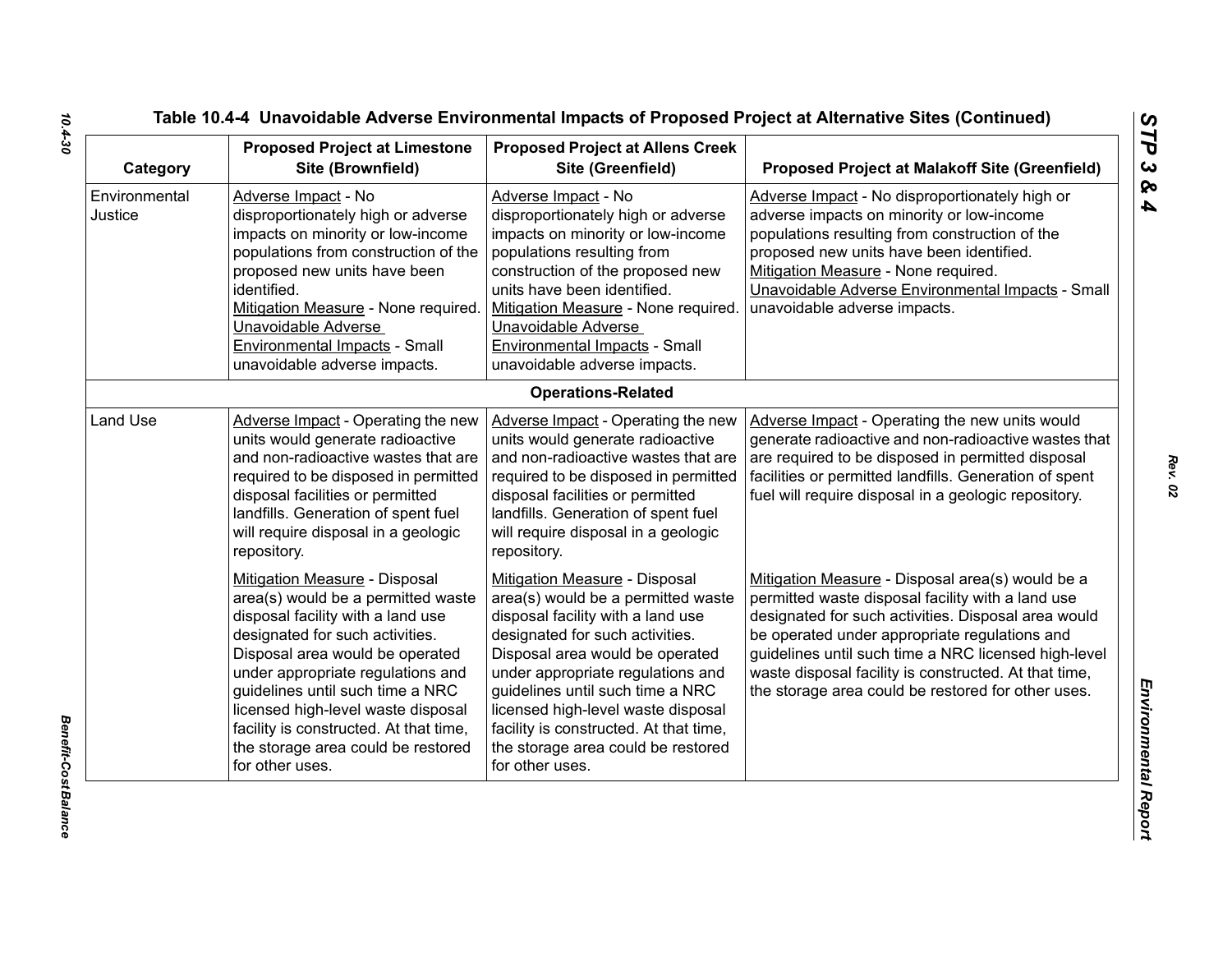| Category                | <b>Proposed Project at Limestone</b><br>Site (Brownfield)                                                                                                                                                                                                                                                                                                                                                                                                                                                                        | <b>Proposed Project at Allens Creek</b><br>Site (Greenfield)                                                                                                                                                                                                                                                                                                                                                                                                                                                                     | <b>Proposed Project at Malakoff Site (Greenfield)</b>                                                                                                                                                                                                                                                                                                                                                                                                                                            |
|-------------------------|----------------------------------------------------------------------------------------------------------------------------------------------------------------------------------------------------------------------------------------------------------------------------------------------------------------------------------------------------------------------------------------------------------------------------------------------------------------------------------------------------------------------------------|----------------------------------------------------------------------------------------------------------------------------------------------------------------------------------------------------------------------------------------------------------------------------------------------------------------------------------------------------------------------------------------------------------------------------------------------------------------------------------------------------------------------------------|--------------------------------------------------------------------------------------------------------------------------------------------------------------------------------------------------------------------------------------------------------------------------------------------------------------------------------------------------------------------------------------------------------------------------------------------------------------------------------------------------|
| Land Use<br>(continued) | Unavoidable Adverse<br>Environmental Impacts - Small<br>unavoidable impacts. Some land<br>would be dedicated to permitted<br>landfills or licensed disposal<br>facilities and would not be available<br>for other uses.                                                                                                                                                                                                                                                                                                          | Unavoidable Adverse<br>Environmental Impacts - Small<br>unavoidable impacts Some land<br>would be dedicated to permitted<br>landfills or licensed disposal<br>facilities and would not be available<br>for other uses.                                                                                                                                                                                                                                                                                                           | Unavoidable Adverse Environmental Impacts - Small<br>unavoidable impacts Some land would be dedicated<br>to permitted landfills or licensed disposal facilities<br>and would not be available for other uses.                                                                                                                                                                                                                                                                                    |
|                         | <b>Adverse Impact - Approximately 21</b><br>acres of land will be permanently<br>dedicated and 160 will be<br>temporarily committed to the<br>uranium fuel cycle during plant<br>operation.<br>Mitigation Measure - No mitigation<br>would be required<br>Unavoidable Adverse<br><b>Environmental Impacts - Small</b><br>unavoidable impacts 160 acres of<br>land will not be available until<br>decommissioning of the plant<br>resulting in a small unavoidable<br>impact. 21 acres will never be<br>available for future use. | <b>Adverse Impact - Approximately 21</b><br>acres of land will be permanently<br>dedicated and 160 will be<br>temporarily committed to the<br>uranium fuel cycle during plant<br>operation.<br>Mitigation Measure - No mitigation<br>would be required<br>Unavoidable Adverse<br><b>Environmental Impacts - Small</b><br>unavoidable impacts 160 acres of<br>land will not be available until<br>decommissioning of the plant<br>resulting in a small unavoidable<br>impact. 21 acres will never be<br>available for future use. | Adverse Impact - Approximately 21 acres of land will<br>be permanently dedicated and 160 will be<br>temporarily committed to the uranium fuel cycle<br>during plant operation.<br>Mitigation Measure - No mitigation would be required<br>Unavoidable Adverse Environmental Impacts - Small<br>unavoidable impacts 160 acres of land will not be<br>available until decommissioning of the plant resulting<br>in a small unavoidable impact. 21 acres will never be<br>available for future use. |
|                         |                                                                                                                                                                                                                                                                                                                                                                                                                                                                                                                                  |                                                                                                                                                                                                                                                                                                                                                                                                                                                                                                                                  |                                                                                                                                                                                                                                                                                                                                                                                                                                                                                                  |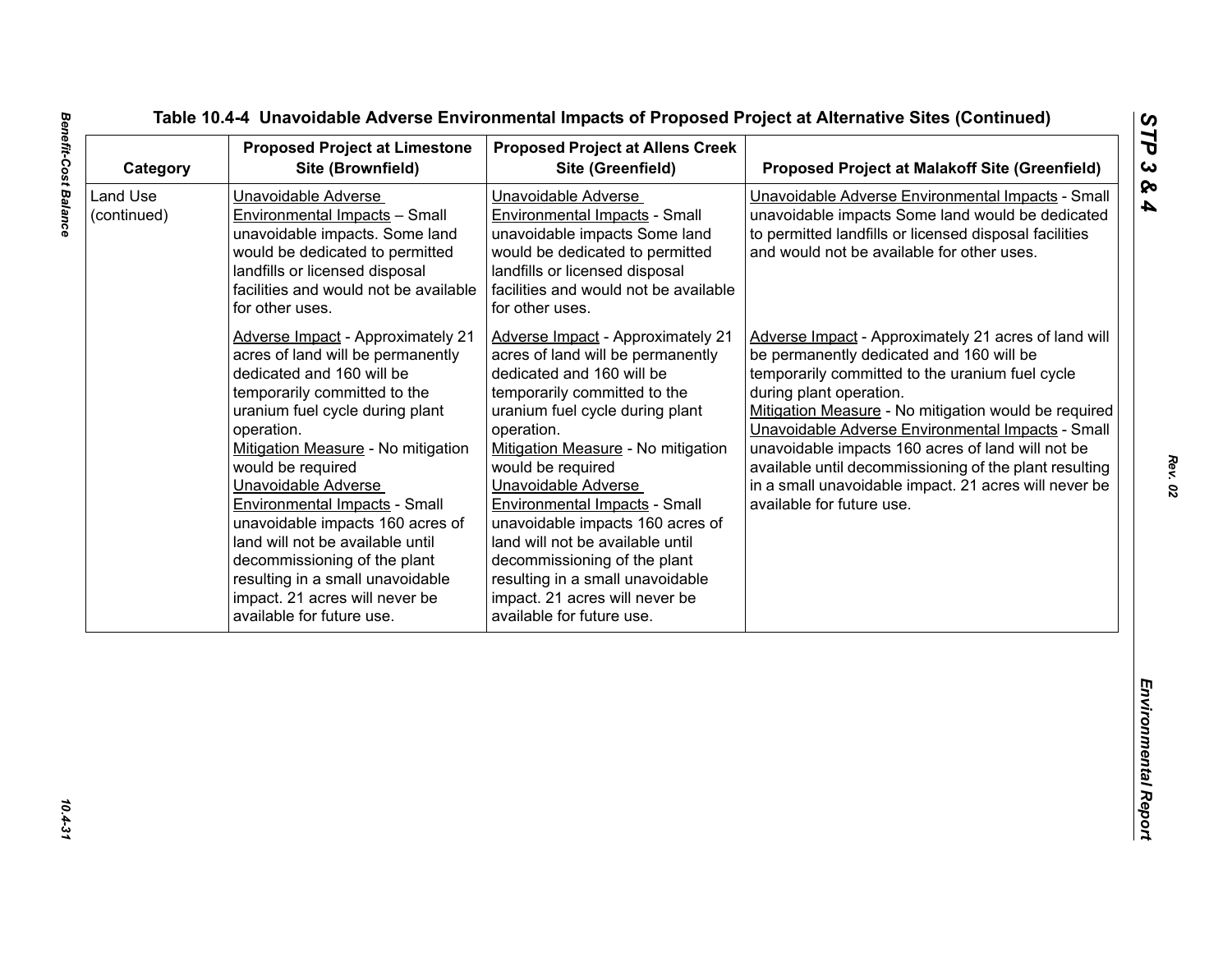| Category                          | <b>Proposed Project at Limestone</b><br>Site (Brownfield)                                                                                                                                                                                                                                                                                                                                                                                                                                                                | <b>Proposed Project at Allens Creek</b><br>Site (Greenfield)                                                                                                                                                                                                                                                                                                                                                                                                                                                             | <b>Proposed Project at Malakoff Site (Greenfield)</b>                                                                                                                                                                                                                                                                                                                                                                                                                                                  |
|-----------------------------------|--------------------------------------------------------------------------------------------------------------------------------------------------------------------------------------------------------------------------------------------------------------------------------------------------------------------------------------------------------------------------------------------------------------------------------------------------------------------------------------------------------------------------|--------------------------------------------------------------------------------------------------------------------------------------------------------------------------------------------------------------------------------------------------------------------------------------------------------------------------------------------------------------------------------------------------------------------------------------------------------------------------------------------------------------------------|--------------------------------------------------------------------------------------------------------------------------------------------------------------------------------------------------------------------------------------------------------------------------------------------------------------------------------------------------------------------------------------------------------------------------------------------------------------------------------------------------------|
| Hydrology and<br><b>Water Use</b> | <b>Adverse Impact - Operations would</b><br>result in discharge of small amounts<br>of chemicals to Texas waters<br>Mitigation Measure - All discharges<br>would comply with TPDES permit<br>and applicable water quality<br>standards. Prepare and implement<br>a SWPP plan to avoid/ minimize<br>releases of contaminated storm<br>water. Prepare and implement a<br>SPCC plan to avoid/minimize<br>contamination from spills.<br>Unavoidable Adverse<br>Environmental Impacts - Small<br>unavoidable adverse impacts. | <b>Adverse Impact - Operations would</b><br>result in discharge of small amounts<br>of chemicals to Texas water.<br>Mitigation Measure - All discharges<br>would comply with TPDES permit<br>and applicable water quality<br>standards. Prepare and implement<br>a SWPP plan to avoid/ minimize<br>releases of contaminated storm<br>water. Prepare and implement a<br>SPCC plan to avoid/minimize<br>contamination from spills.<br>Unavoidable Adverse<br>Environmental Impacts - Small<br>unavoidable adverse impacts. | Adverse Impact - Operations would result in<br>discharge of small amounts of chemicals to Texas<br>waters.<br>Mitigation Measure - All discharges would comply<br>with TPDES permit and applicable water quality<br>standards. Prepare and implement a SWPP plan to<br>avoid/ minimize releases of contaminated storm<br>water. Prepare and implement a SPCC plan to<br>avoid/minimize contamination from spills.<br>Unavoidable Adverse Environmental Impacts - Small<br>unavoidable adverse impacts. |
|                                   | Adverse Impact - Maintenance<br>activities at the site and along the<br>transmission line could result in<br>small petroleum spills.<br>Mitigation Measure - Prepare and<br>implement a SPCC plan to<br>avoid/minimize contamination from<br>spills. Adhere to the SPCC plan<br>when working on transmission lines.<br>Unavoidable Adverse<br>Environmental Impacts -Small<br>unavoidable adverse impacts.                                                                                                               | <b>Adverse Impact - Maintenance</b><br>activities at the site and along the<br>transmission line could result in<br>small petroleum spills.<br>Mitigation Measure - Prepare and<br>implement a SPCC plan to<br>avoid/minimize contamination from<br>spills. Adhere to the SPCC plan<br>when working on transmission lines.<br>Unavoidable Adverse<br>Environmental Impacts -Small<br>unavoidable adverse impacts.                                                                                                        | Adverse Impact - Maintenance activities at the site<br>and along the transmission line could result in small<br>petroleum spills.<br>Mitigation Measure - Prepare and implement a<br>SPCC plan to avoid/minimize contamination from<br>spills. Adhere to the SPCC plan when working on<br>transmission lines.<br>Unavoidable Adverse Environmental Impacts - Small<br>unavoidable adverse impacts.                                                                                                     |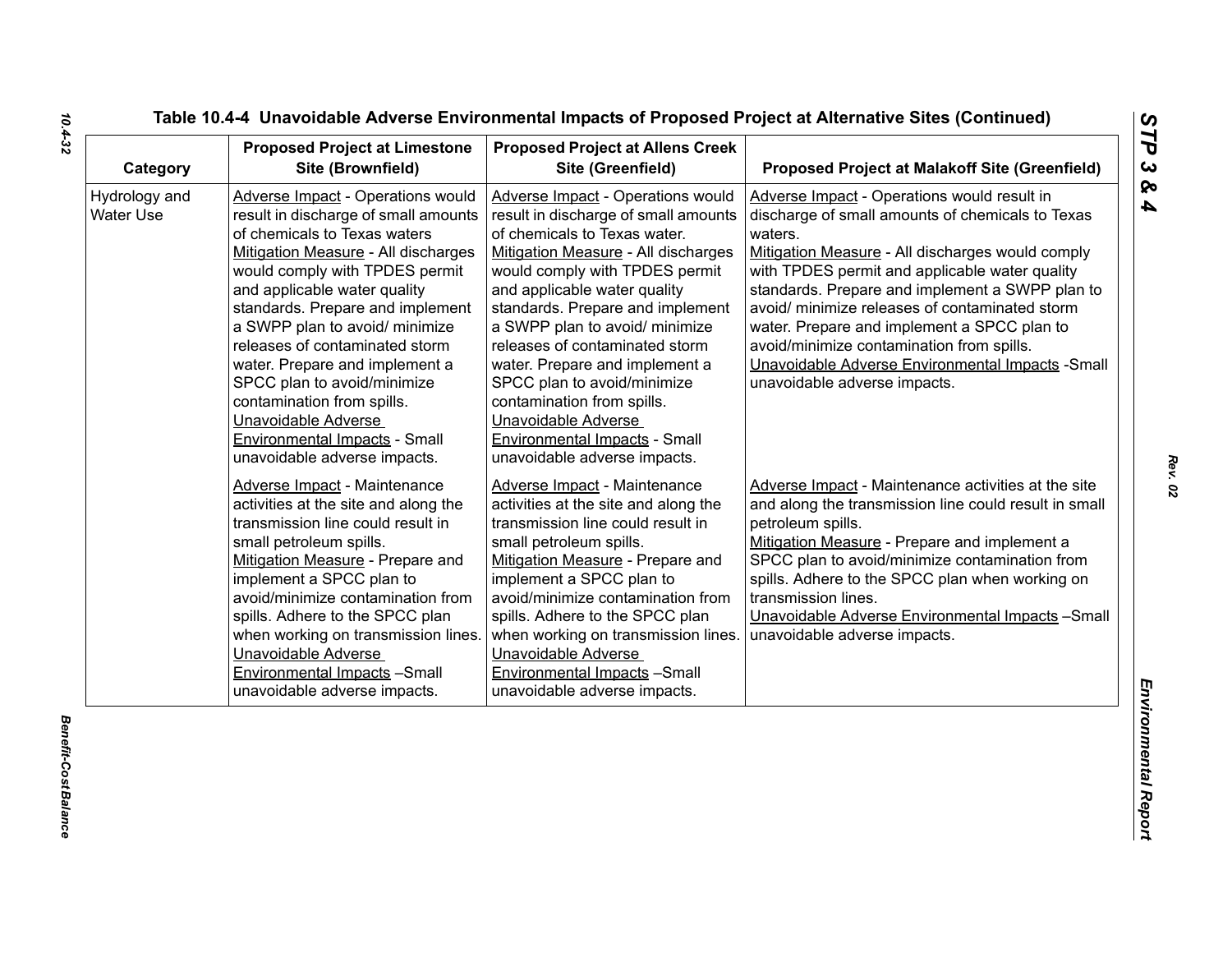| Category                                  | <b>Proposed Project at Limestone</b><br>Site (Brownfield)                                                                                                                                                                                                                                                                                                                                            | <b>Proposed Project at Allens Creek</b><br>Site (Greenfield)                                                                                                                                                                                                                                                                                                                                                                   | <b>Proposed Project at Malakoff Site (Greenfield)</b>                                                                                                                                                                                                                                                                                                                                                  |
|-------------------------------------------|------------------------------------------------------------------------------------------------------------------------------------------------------------------------------------------------------------------------------------------------------------------------------------------------------------------------------------------------------------------------------------------------------|--------------------------------------------------------------------------------------------------------------------------------------------------------------------------------------------------------------------------------------------------------------------------------------------------------------------------------------------------------------------------------------------------------------------------------|--------------------------------------------------------------------------------------------------------------------------------------------------------------------------------------------------------------------------------------------------------------------------------------------------------------------------------------------------------------------------------------------------------|
| Hydrology and<br>Water Use<br>(continued) | Adverse Impact - Water required for<br>site operation will be obtained from<br>Carrizo-Wilcox Aquifer and Lake<br>Limestone.<br>Mitigation Measure - Design and<br>operate intake structures based on<br>best available technology. Monitor<br>hydrological impacts as required by<br>water permit(s).<br>Unavoidable Adverse<br><b>Environmental Impacts - Small</b><br>unavoidable adverse impacts | Adverse Impact - Adequate<br>groundwater is available; however<br>Allens Creek reservoir would need<br>to be constructed for the plant.<br>Mitigation Measure - Design and<br>operate intake structures based on<br>best available technology. Monitor<br>hydrological impacts as required by<br>water permit(s).<br>Unavoidable Adverse<br><b>Environmental Impacts - Small to</b><br>moderate unavoidable adverse<br>impacts | Adverse Impact - Surface water consumption from<br>Palestine Lake<br>Mitigation Measure - Design and operate intake<br>structures based on best available technology.<br>Monitor hydrological impacts as required by water<br>permit(s). Modification to existing long-range water<br>management plans for region.<br>Unavoidable Adverse Environmental Impacts - Small<br>unavoidable adverse impacts |
|                                           | <b>Adverse Impact</b> - Operations may<br>result in a small thermal plume<br>discharged to Texas waters.<br>Mitigation Measure - The<br>differences between plume<br>temperature and ambient water<br>temperature would be maintained<br>within limits set in the TPDES<br>permit.<br>Unavoidable Adverse<br><b>Environmental Impacts - Small</b><br>unavoidable adverse impacts.                    | <b>Adverse Impact - Operations may</b><br>result in a small thermal plume<br>discharged to Texas waters.<br>Mitigation Measure - The<br>differences between plume<br>temperature and ambient water<br>temperature would be maintained<br>within limits set in the TPDES<br>permit.<br>Unavoidable Adverse<br><b>Environmental Impacts - Small</b><br>unavoidable adverse impacts.                                              | Adverse Impact - Operations may result in a small<br>thermal plume discharged Texas waters.<br>Mitigation Measure - The differences between plume<br>temperature and ambient water temperature would<br>be maintained within limits set in the TPDES permit.<br>Unavoidable Adverse Environmental Impacts - Small<br>unavoidable adverse impacts.                                                      |
|                                           | Adverse Impact - Water<br>consumption and discharges during<br>fuel cycle activities.<br>Mitigation Measure - No mitigation<br>would be required.                                                                                                                                                                                                                                                    | Adverse Impact - Water<br>consumption and discharges during<br>fuel cycle activities.<br>Mitigation Measure - No mitigation<br>would be required.                                                                                                                                                                                                                                                                              | Adverse Impact - Water consumption and discharges<br>during fuel cycle activities.<br>Mitigation Measure - No mitigation would be<br>required.                                                                                                                                                                                                                                                         |

 $10.4 - 33$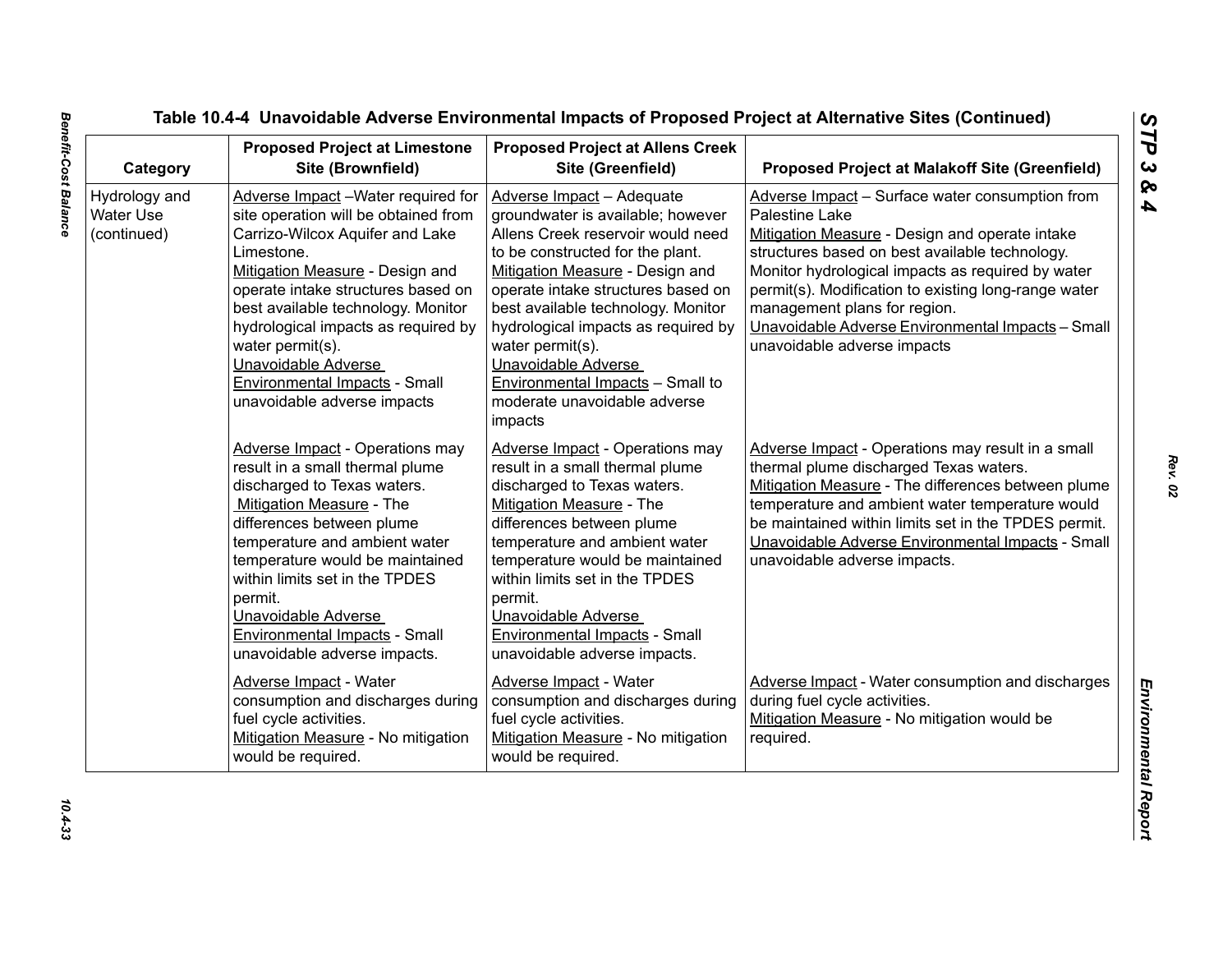| Category                                         | <b>Proposed Project at Limestone</b><br>Site (Brownfield)                                                                                                                                                                                                                                                                                                                                           | <b>Proposed Project at Allens Creek</b><br>Site (Greenfield)                                                                                                                                                                                                                                                                                                                               | <b>Proposed Project at Malakoff Site (Greenfield)</b>                                                                                                                                                                                                                                                                                                                       |
|--------------------------------------------------|-----------------------------------------------------------------------------------------------------------------------------------------------------------------------------------------------------------------------------------------------------------------------------------------------------------------------------------------------------------------------------------------------------|--------------------------------------------------------------------------------------------------------------------------------------------------------------------------------------------------------------------------------------------------------------------------------------------------------------------------------------------------------------------------------------------|-----------------------------------------------------------------------------------------------------------------------------------------------------------------------------------------------------------------------------------------------------------------------------------------------------------------------------------------------------------------------------|
| Hydrology and<br><b>Water Use</b><br>(continued) | Unavoidable Adverse<br>Environmental Impacts - Small<br>unavoidable adverse impacts.<br>Consumptive use of water<br>resources from fuel cycle. Total<br>annual water use for the fuel cycle<br>would be $1.82 \times 10^{10}$ gallons per<br>unit.                                                                                                                                                  | Unavoidable Adverse<br>Environmental Impacts - Small<br>unavoidable adverse impacts.<br>Consumptive use of water<br>resources from fuel cycle. Total<br>annual water use for the fuel cycle<br>would be $1.82 \times 10^{10}$ gallons per<br>unit.                                                                                                                                         | Unavoidable Adverse Environmental Impacts - Small<br>unavoidable adverse impacts. Consumptive use of<br>water resources from fuel cycle. Total annual water<br>use for the fuel cycle would be $1.82 \times 10^{10}$ gallons<br>per unit.                                                                                                                                   |
| <b>Aquatic Ecology</b>                           | Adverse Impact - Operations would<br>result in discharge of small amounts<br>of chemicals to Texas waters.<br><b>Mitigation Measure - The TPDES</b><br>permit limits are set to ensure that<br>discharges do not significantly affect<br>aquatic populations or water quality.<br>Unavoidable Adverse<br><b>Environmental Impacts - Small</b><br>unavoidable adverse impacts on<br>aquatic ecology. | Adverse Impact - Operations would<br>result in discharge of small amounts<br>of chemicals to Texas waters<br><b>Mitigation Measure - The TPDES</b><br>permit limits are set to ensure that<br>discharges do not significantly affect<br>aquatic populations or water quality.<br>Unavoidable Adverse<br>Environmental Impacts - Small<br>unavoidable adverse impacts on<br>aquatic ecology | Adverse Impact - Operations would result in<br>discharge of small amounts of chemicals to Texas<br>waters.<br>Mitigation Measure - The TPDES permit limits are set<br>to ensure that discharges do not significantly affect<br>aquatic populations or water quality.<br>Unavoidable Adverse Environmental Impacts - Small<br>unavoidable adverse impacts on aquatic ecology |
|                                                  | Adverse Impact - Potential impacts<br>to aquatic ecology due to petroleum<br>spills from routine maintenance<br>activities near water.<br>Mitigation Measure - Prepare and<br>implement a SPCC Plan to<br>avoid/minimize contamination from<br>spills.<br>Unavoidable Adverse<br>Environmental Impacts - Small<br>unavoidable adverse impacts.                                                      | Adverse Impact - Potential impacts<br>to aquatic ecology due to petroleum<br>spills from routine maintenance<br>activities near water.<br>Mitigation Measure - Prepare and<br>implement a SPCC Plan to<br>avoid/minimize contamination from<br>spills.<br>Unavoidable Adverse<br>Environmental Impacts - Small<br>unavoidable adverse impacts.                                             | Adverse Impact - Potential impacts to aquatic<br>ecology due to petroleum spills from routine<br>maintenance activities near water.<br>Mitigation Measure - Prepare and implement a<br>SPCC Plan to avoid/minimize contamination from<br>spills.<br>Unavoidable Adverse Environmental Impacts - Small<br>unavoidable adverse impacts.                                       |

*Benefit-Cost Balance* 

Benefit-Cost Balance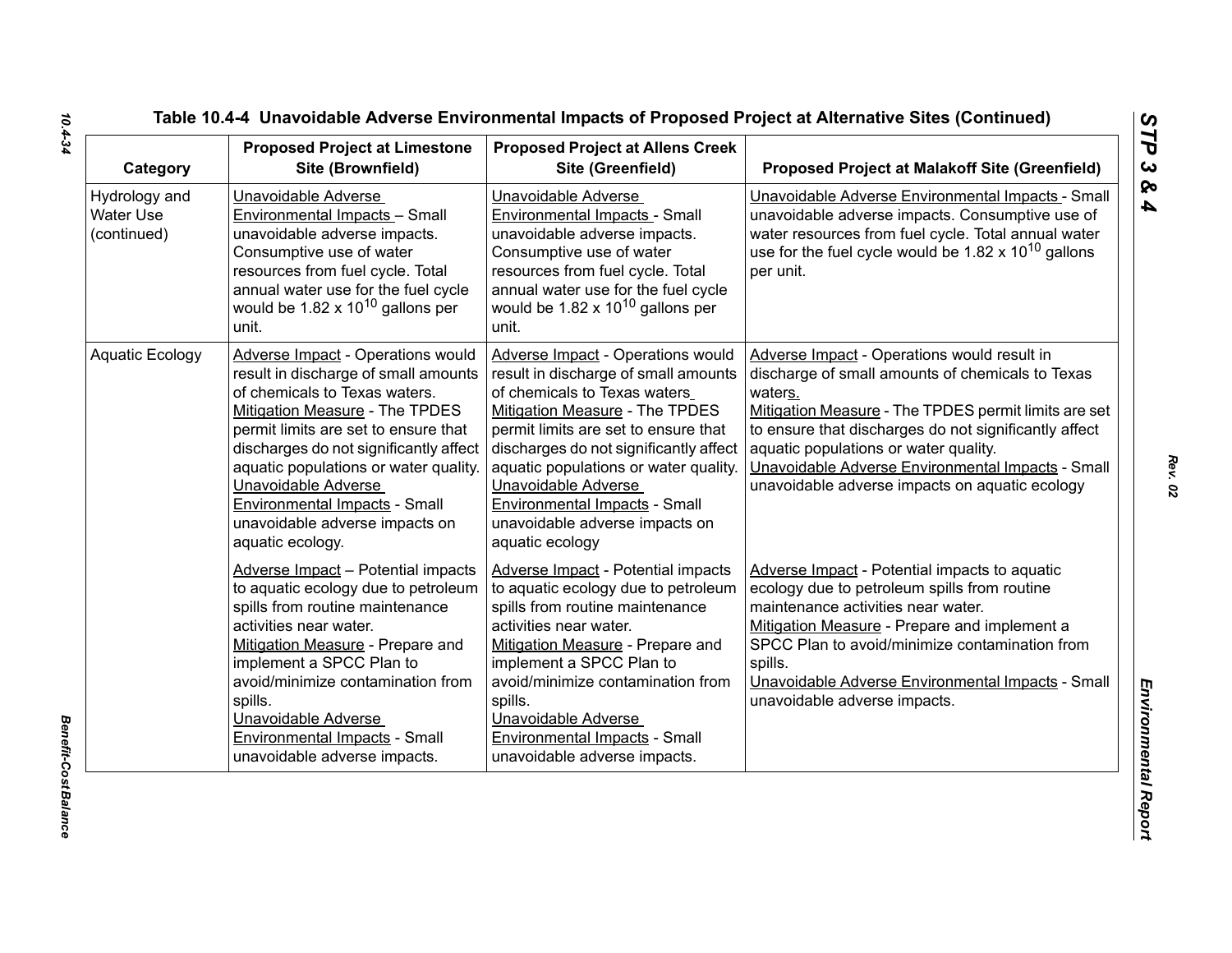| Category                              | <b>Proposed Project at Limestone</b><br>Site (Brownfield)                                                                                                                                                                                                                                                                                                                  | <b>Proposed Project at Allens Creek</b><br>Site (Greenfield)                                                                                                                                                                                                                                                             | <b>Proposed Project at Malakoff Site (Greenfield)</b>                                                                                                                                                                                                                                              |
|---------------------------------------|----------------------------------------------------------------------------------------------------------------------------------------------------------------------------------------------------------------------------------------------------------------------------------------------------------------------------------------------------------------------------|--------------------------------------------------------------------------------------------------------------------------------------------------------------------------------------------------------------------------------------------------------------------------------------------------------------------------|----------------------------------------------------------------------------------------------------------------------------------------------------------------------------------------------------------------------------------------------------------------------------------------------------|
| <b>Aquatic Ecology</b><br>(continued) | Adverse Impact - Impacts to aquatic<br>biota from impingement,<br>entrainment and thermal<br>discharges.<br>Mitigation Measure - Intake<br>structure designed with the "Best<br>Technology Available". Use of<br>cooling towers that minimize<br>withdrawal of river water.<br>Unavoidable Adverse<br><b>Environmental Impacts - Small</b><br>unavoidable adverse impacts. | Adverse Impact - Impacts to aquatic<br>biota from impingement,<br>entrainment and thermal<br>discharges.<br>Mitigation Measure - Intake<br>structure designed with the "Best<br>Technology Available".<br>Unavoidable Adverse<br><b>Environmental Impacts - Small</b><br>unavoidable adverse impacts.                    | Adverse Impact - Impacts to aquatic biota from<br>impingement, entrainment and thermal discharges.<br>Mitigation Measure - Intake structure designed with<br>the "Best Technology Available".<br>Unavoidable Adverse Environmental Impacts - Small<br>unavoidable adverse impacts.                 |
| <b>Terrestrial Ecology</b>            | Adverse Impact - No adverse<br>impacts from dry cooling tower are<br>anticipated.<br>Mitigation Measure - None required.<br>Unavoidable Adverse<br>Environmental Impacts - No<br>unavoidable adverse impacts.                                                                                                                                                              | Adverse Impact - Potential impacts<br>from cooling towers, based on<br>design.<br>Mitigation Measure - None required.<br>Unavoidable Adverse<br><b>Environmental Impacts - Small</b><br>unavoidable adverse impacts.                                                                                                     | Adverse Impact - Potential impacts from cooling<br>towers, based on design.<br>Mitigation Measure - None required.<br>Unavoidable Adverse Environmental Impacts - Small<br>unavoidable adverse impacts.                                                                                            |
|                                       | Adverse Impact - Episodic loud<br>noises at the site or along<br>transmission lines could frighten<br>animals.<br>Mitigation Measure - Animal<br>displacement due to noise should<br>be temporary in nature.<br>Unavoidable Adverse<br><b>Environmental Impacts - Small</b><br>temporary unavoidable adverse<br>impacts.                                                   | Adverse Impact - Episodic loud<br>noises at the site or along<br>transmission lines could frighten<br>animals.<br>Mitigation Measure - Animal<br>displacement due to noise should<br>be temporary in nature.<br>Unavoidable Adverse<br><b>Environmental Impacts - Small</b><br>temporary unavoidable adverse<br>impacts. | Adverse Impact - Episodic loud noises at the site or<br>along transmission lines could frighten animals.<br>Mitigation Measure - Animal displacement due to<br>noise should be temporary in nature.<br>Unavoidable Adverse Environmental Impacts - Small<br>temporary unavoidable adverse impacts. |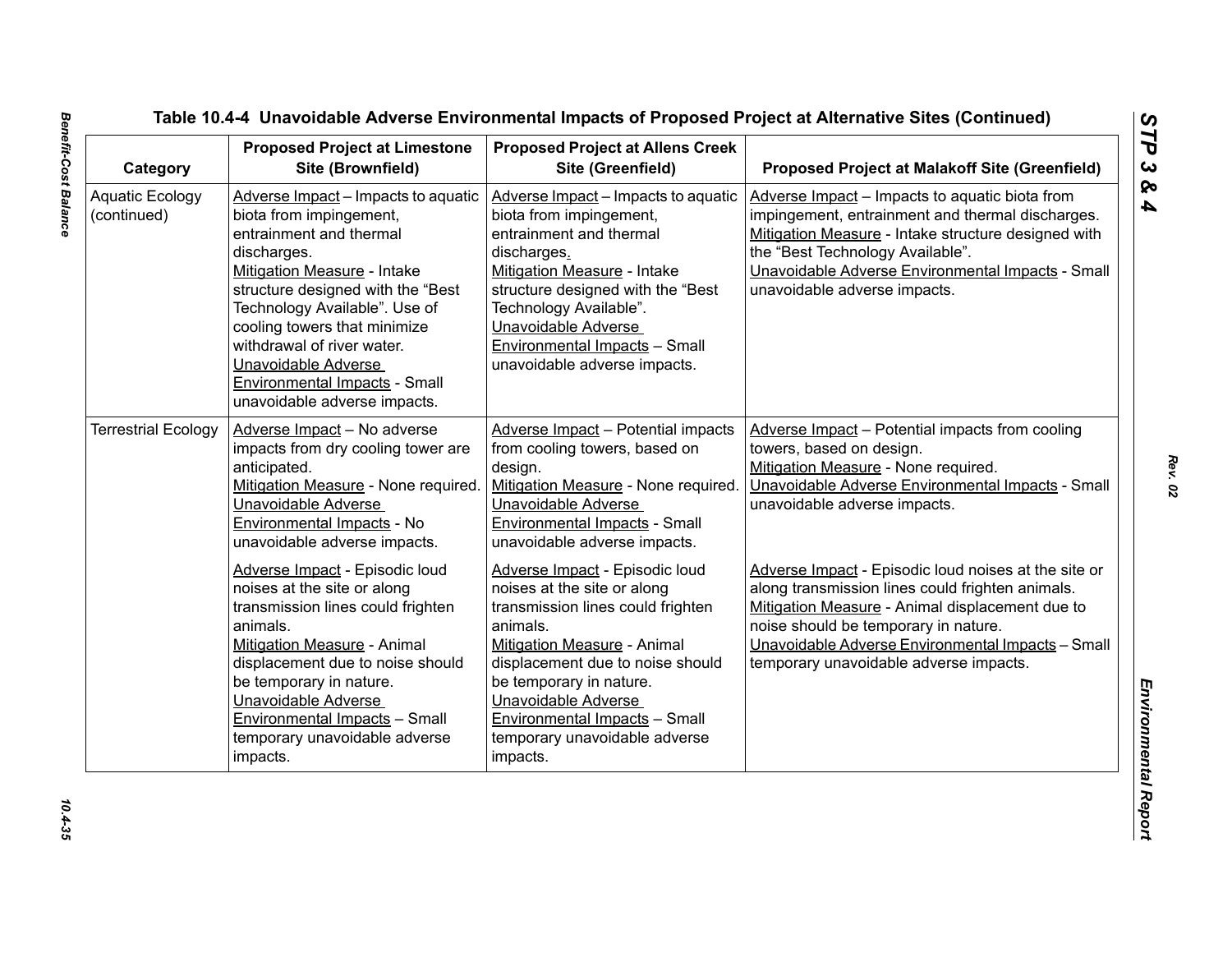| Category                                  | <b>Proposed Project at Limestone</b><br>Site (Brownfield)                                                                                                                                                                                                                                                                                                                                                                                                                                            | <b>Proposed Project at Allens Creek</b><br>Site (Greenfield)                                                                                                                                                                                                                                                                                                                                                                                                                                         | <b>Proposed Project at Malakoff Site (Greenfield)</b>                                                                                                                                                                                                                                                                                                                                                                                                                                      |
|-------------------------------------------|------------------------------------------------------------------------------------------------------------------------------------------------------------------------------------------------------------------------------------------------------------------------------------------------------------------------------------------------------------------------------------------------------------------------------------------------------------------------------------------------------|------------------------------------------------------------------------------------------------------------------------------------------------------------------------------------------------------------------------------------------------------------------------------------------------------------------------------------------------------------------------------------------------------------------------------------------------------------------------------------------------------|--------------------------------------------------------------------------------------------------------------------------------------------------------------------------------------------------------------------------------------------------------------------------------------------------------------------------------------------------------------------------------------------------------------------------------------------------------------------------------------------|
| <b>Terrestrial Ecology</b><br>(continued) | Adverse Impact - Potential impacts<br>to vegetation and habitat within the<br>transmission line rights of way from<br>routine maintenance of woody<br>vegetative growth by manual and<br>mechanical methods and<br>herbicides.                                                                                                                                                                                                                                                                       | <b>Adverse Impact - Potential impacts</b><br>to vegetation and habitat within the<br>transmission line rights of way from<br>routine maintenance of woody<br>vegetative growth by manual and<br>mechanical methods and<br>herbicides.                                                                                                                                                                                                                                                                | Adverse Impact - Potential impacts to vegetation and<br>habitat within the transmission line rights of way from<br>routine maintenance of woody vegetative growth by<br>manual and mechanical methods and herbicides.                                                                                                                                                                                                                                                                      |
|                                           | Mitigation Measure - Implement<br>existing procedures for transmission<br>line maintenance designed to<br>protect flora and fauna. Train<br>personnel in the handling of fuel and<br>lubricants and the clean-up and<br>reporting of any incidental spills.<br>Have adequate spill response<br>equipment on hand during<br>maintenance activities in the<br>corridors.<br>Unavoidable Adverse<br><b>Environmental Impacts - Small</b><br>unavoidable adverse impacts during<br>the life of the plant | Mitigation Measure - Implement<br>existing procedures for transmission<br>line maintenance designed to<br>protect flora and fauna. Train<br>personnel in the handling of fuel and<br>lubricants and the clean-up and<br>reporting of any incidental spills.<br>Have adequate spill response<br>equipment on hand during<br>maintenance activities in the<br>corridors.<br>Unavoidable Adverse<br><b>Environmental Impacts - Small</b><br>unavoidable adverse impacts during<br>the life of the plant | Mitigation Measure - Implement existing procedures<br>for transmission line maintenance designed to<br>protect flora and fauna. Train personnel in the<br>handling of fuel and lubricants and the clean-up and<br>reporting of any incidental spills. Have adequate spill<br>response equipment on hand during maintenance<br>activities in the corridors.<br>Unavoidable Adverse Environmental Impacts - Small<br>to moderate unavoidable adverse impacts during the<br>life of the plant |
| Socioeconomic                             | Adverse Impact - The plants emit<br>low noise.<br><b>Mitigation Measure - Noise levels</b><br>would normally not be above<br>background at the site boundary. No<br>mitigation is necessary.<br>Unavoidable Adverse<br>Environmental Impacts - Small<br>unavoidable adverse impacts.                                                                                                                                                                                                                 | Adverse Impact - The plants emit<br>low noise.<br><b>Mitigation Measure - Noise levels</b><br>would normally not be above<br>background at the site boundary. No<br>mitigation is necessary.<br><b>Unavoidable Adverse</b><br>Environmental Impacts -Small<br>unavoidable adverse impacts.                                                                                                                                                                                                           | Adverse Impact - The plants emit low noise.<br>Mitigation Measure - Noise levels would normally not<br>be above background at the site boundary. No<br>mitigation is necessary.<br>Unavoidable Adverse Environmental Impacts - Small<br>unavoidable adverse impacts.                                                                                                                                                                                                                       |

*Rev. 02*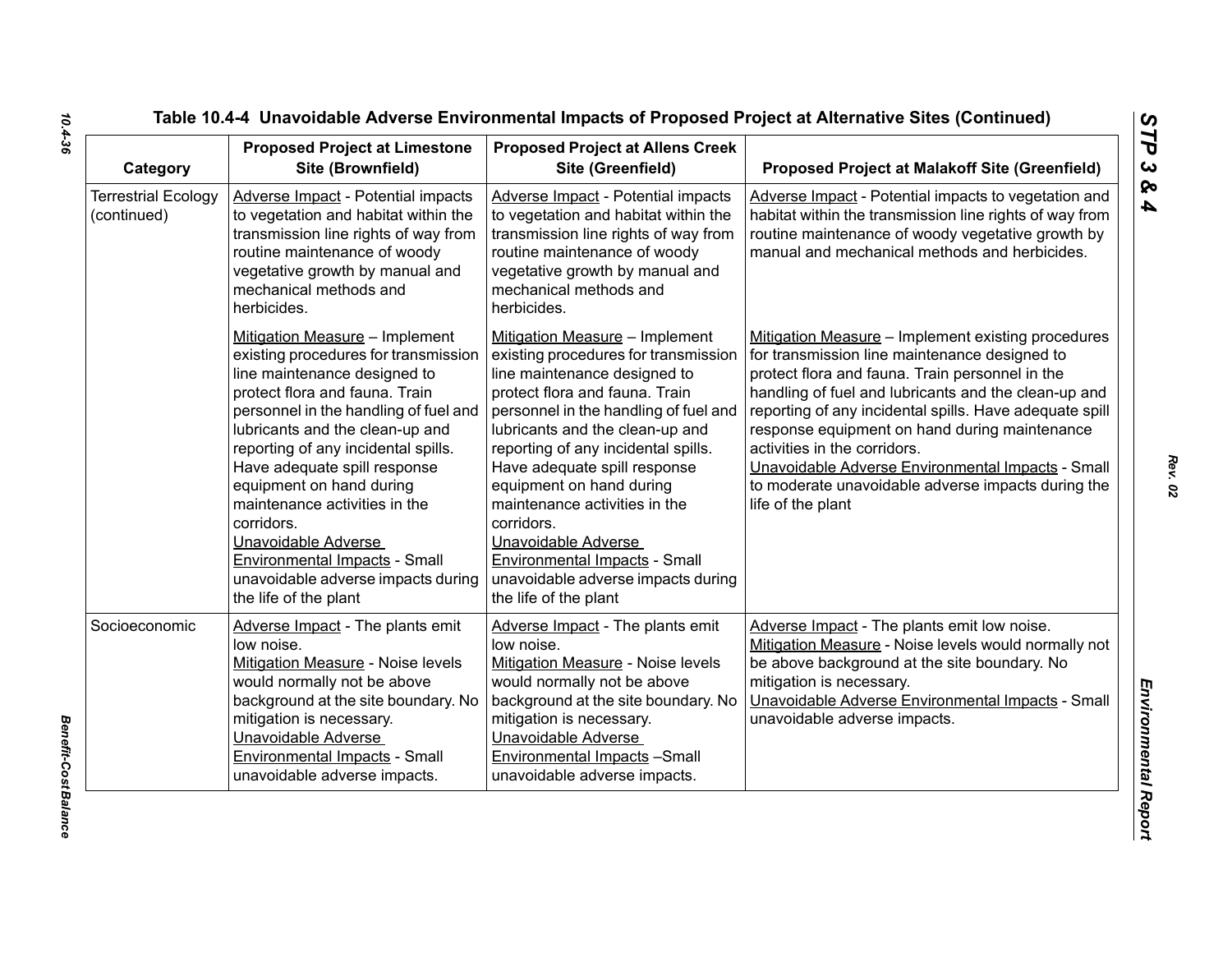| Category                     | <b>Proposed Project at Limestone</b><br>Site (Brownfield)                                                                                                                                                                                                                                                                                                                                                                                                                       | <b>Proposed Project at Allens Creek</b><br>Site (Greenfield)                                                                                                                                                                                                                                                                                                                                                                                                                  | <b>Proposed Project at Malakoff Site (Greenfield)</b>                                                                                                                                                                                                                                                                                                                                                                                              |
|------------------------------|---------------------------------------------------------------------------------------------------------------------------------------------------------------------------------------------------------------------------------------------------------------------------------------------------------------------------------------------------------------------------------------------------------------------------------------------------------------------------------|-------------------------------------------------------------------------------------------------------------------------------------------------------------------------------------------------------------------------------------------------------------------------------------------------------------------------------------------------------------------------------------------------------------------------------------------------------------------------------|----------------------------------------------------------------------------------------------------------------------------------------------------------------------------------------------------------------------------------------------------------------------------------------------------------------------------------------------------------------------------------------------------------------------------------------------------|
| Socioeconomic<br>(continued) | Adverse Impact - Episodic loud<br>noises could annoy nearby<br>residents.<br><b>Mitigation Measure - Handle</b><br>incidents on a case-by-case basis.<br>Unavoidable Adverse<br>Environmental Impacts - Small,<br>temporary unavoidable adverse<br>impacts.                                                                                                                                                                                                                     | Adverse Impact - Episodic loud<br>noises could annoy nearby<br>residents.<br><b>Mitigation Measure - Handle</b><br>incidents on a case-by-case basis.<br>Unavoidable Adverse<br>Environmental Impacts - Small,<br>temporary unavoidable adverse<br>impacts.                                                                                                                                                                                                                   | Adverse Impact - Episodic loud noises could annoy<br>nearby residents.<br>Mitigation Measure - Handle incidents on a case-by-<br>case basis.<br>Unavoidable Adverse Environmental Impacts -<br>Small, temporary unavoidable adverse impacts.                                                                                                                                                                                                       |
|                              | Adverse Impact - Increase in<br>demand for housing in Freestone,<br>Limestone, and Leon Counties.<br><b>Mitigation Measure - Discuss</b><br>anticipated influx of workers with<br>community leaders. Builders and<br>developers would meet the demand<br>for additional housing, and because<br>the project has a long lead time, it is<br>likely that if the community<br>anticipates the increase in<br>population, adequate affordable<br>housing would always be available. | Adverse Impact - Increase in<br>demand for housing in Austin, Fort<br>Bend, and Waller Counties.<br><b>Mitigation Measure - Discuss</b><br>anticipated influx of workers with<br>community leaders. Builders and<br>developers would meet the demand<br>for additional housing, and because<br>the project has a long lead time, it is<br>likely that if the community<br>anticipates the increase in<br>population, adequate affordable<br>housing would always be available | Adverse Impact - Increase in demand for housing in<br>Henderson and Navarro Counties.<br>Mitigation Measure - Discuss anticipated influx of<br>workers with community leaders. Builders and<br>developers would meet the demand for additional<br>housing, and because the project has a long lead<br>time, it is likely that if the community anticipates the<br>increase in population, adequate affordable housing<br>would always be available |
|                              | Unavoidable Adverse<br><b>Environmental Impacts - Small to</b><br>moderate unavoidable adverse<br>impacts.                                                                                                                                                                                                                                                                                                                                                                      | Unavoidable Adverse<br><b>Environmental Impacts - Small to</b><br>large unavoidable adverse impacts.                                                                                                                                                                                                                                                                                                                                                                          | Unavoidable Adverse Environmental Impacts - Small<br>to large unavoidable adverse impacts.                                                                                                                                                                                                                                                                                                                                                         |

 $10.4 - 37$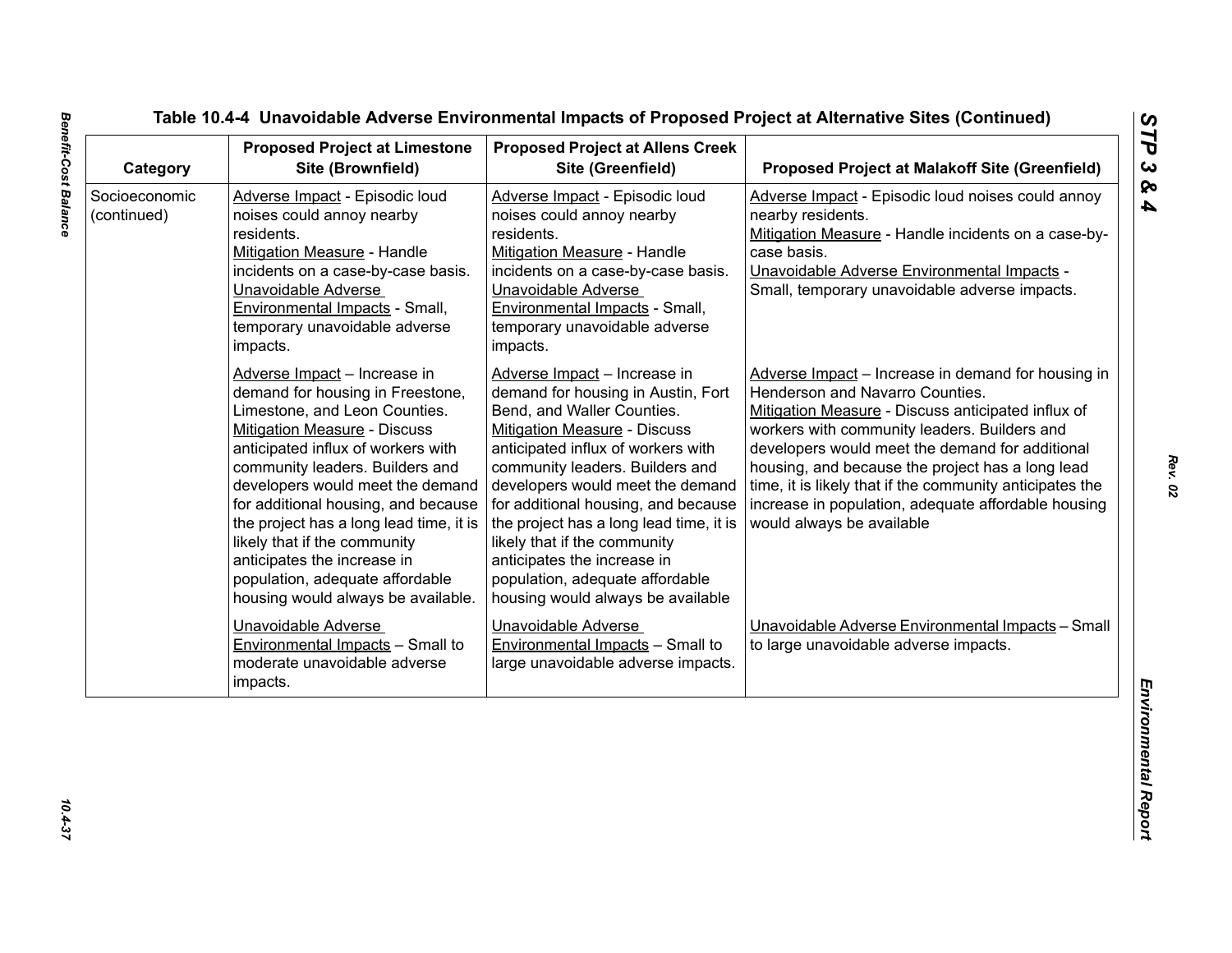| Category                     | <b>Proposed Project at Limestone</b><br>Site (Brownfield)                                                                                                                                                                                                                                                                                                                                                                                                                                                                                                                                                  | <b>Proposed Project at Allens Creek</b><br>Site (Greenfield)                                                                                                                                                                                                                                                                                                                                                                                                                                                                                                                                               | <b>Proposed Project at Malakoff Site (Greenfield)</b>                                                                                                                                                                                                                                                                                                                                                                                                                                                                                                                                |
|------------------------------|------------------------------------------------------------------------------------------------------------------------------------------------------------------------------------------------------------------------------------------------------------------------------------------------------------------------------------------------------------------------------------------------------------------------------------------------------------------------------------------------------------------------------------------------------------------------------------------------------------|------------------------------------------------------------------------------------------------------------------------------------------------------------------------------------------------------------------------------------------------------------------------------------------------------------------------------------------------------------------------------------------------------------------------------------------------------------------------------------------------------------------------------------------------------------------------------------------------------------|--------------------------------------------------------------------------------------------------------------------------------------------------------------------------------------------------------------------------------------------------------------------------------------------------------------------------------------------------------------------------------------------------------------------------------------------------------------------------------------------------------------------------------------------------------------------------------------|
| Socioeconomic<br>(continued) | Adverse Impact - Increase in<br>demand for classroom space.<br>Mitigation Measure - Discuss<br>construction plans and anticipated<br>influx of workers with community<br>leaders. Increased tax revenues as<br>a result of the large construction<br>project would fund additional school<br>resources. Because the project has<br>a long lead time, it is likely that if the<br>community anticipates the increase<br>in population, adequate classroom<br>space would always be available.<br>Unavoidable Adverse<br><b>Environmental Impacts - Small to</b><br>moderate unavoidable adverse<br>impacts. | Adverse Impact - Increase in<br>demand for classroom space.<br>Mitigation Measure - Discuss<br>construction plans and anticipated<br>influx of workers with community<br>leaders. Increased tax revenues as<br>a result of the large construction<br>project would fund additional school<br>resources. Because the project has<br>a long lead time, it is likely that if the<br>community anticipates the increase<br>in population, adequate classroom<br>space would always be available.<br>Unavoidable Adverse<br><b>Environmental Impacts - Small to</b><br>moderate unavoidable adverse<br>impacts. | Adverse Impact - Increase in demand for classroom<br>space.<br>Mitigation Measure - Discuss construction plans and<br>anticipated influx of workers with community leaders.<br>Increased tax revenues as a result of the large<br>construction project would fund additional school<br>resources. Because the project has a long lead time,<br>it is likely that if the community anticipates the<br>increase in population, adequate classroom space<br>would always be available.<br>Unavoidable Adverse Environmental Impacts - Small<br>to moderate unavoidable adverse impacts. |
|                              | Adverse Impact - Increase in<br>demand for public services<br><b>Mitigation Measure Discuss</b><br>anticipated influx of workers with<br>community leaders. Increased tax<br>revenues after construction begins<br>could be used to purchase<br>additional facilities/equipment and<br>hire/train additional staff, if<br>necessary.                                                                                                                                                                                                                                                                       | Adverse Impact - Increase in<br>demand for public services<br><b>Mitigation Measure Discuss</b><br>anticipated influx of workers with<br>community leaders. Increased tax<br>revenues after construction begins<br>could be used to purchase<br>additional facilities/equipment and<br>hire/train additional staff, if<br>necessary.                                                                                                                                                                                                                                                                       | Adverse Impact - Increase in demand for public<br>services.<br>Mitigation Measure Discuss anticipated influx of<br>workers with community leaders. Increased tax<br>revenues after construction begins could be used to<br>purchase additional facilities/equipment and<br>hire/train additional staff, if necessary.                                                                                                                                                                                                                                                                |
|                              | Unavoidable Adverse<br><b>Environmental Impacts - Small to</b><br>moderate unavoidable adverse<br>impacts.                                                                                                                                                                                                                                                                                                                                                                                                                                                                                                 | Unavoidable Adverse<br><b>Environmental Impacts - Small to</b><br>moderate unavoidable adverse<br>impacts.                                                                                                                                                                                                                                                                                                                                                                                                                                                                                                 | Unavoidable Adverse Environmental Impacts - Small<br>to moderate unavoidable adverse impacts.                                                                                                                                                                                                                                                                                                                                                                                                                                                                                        |

*Benefit-Cost Balance* 

**Benefit-Cost Balance**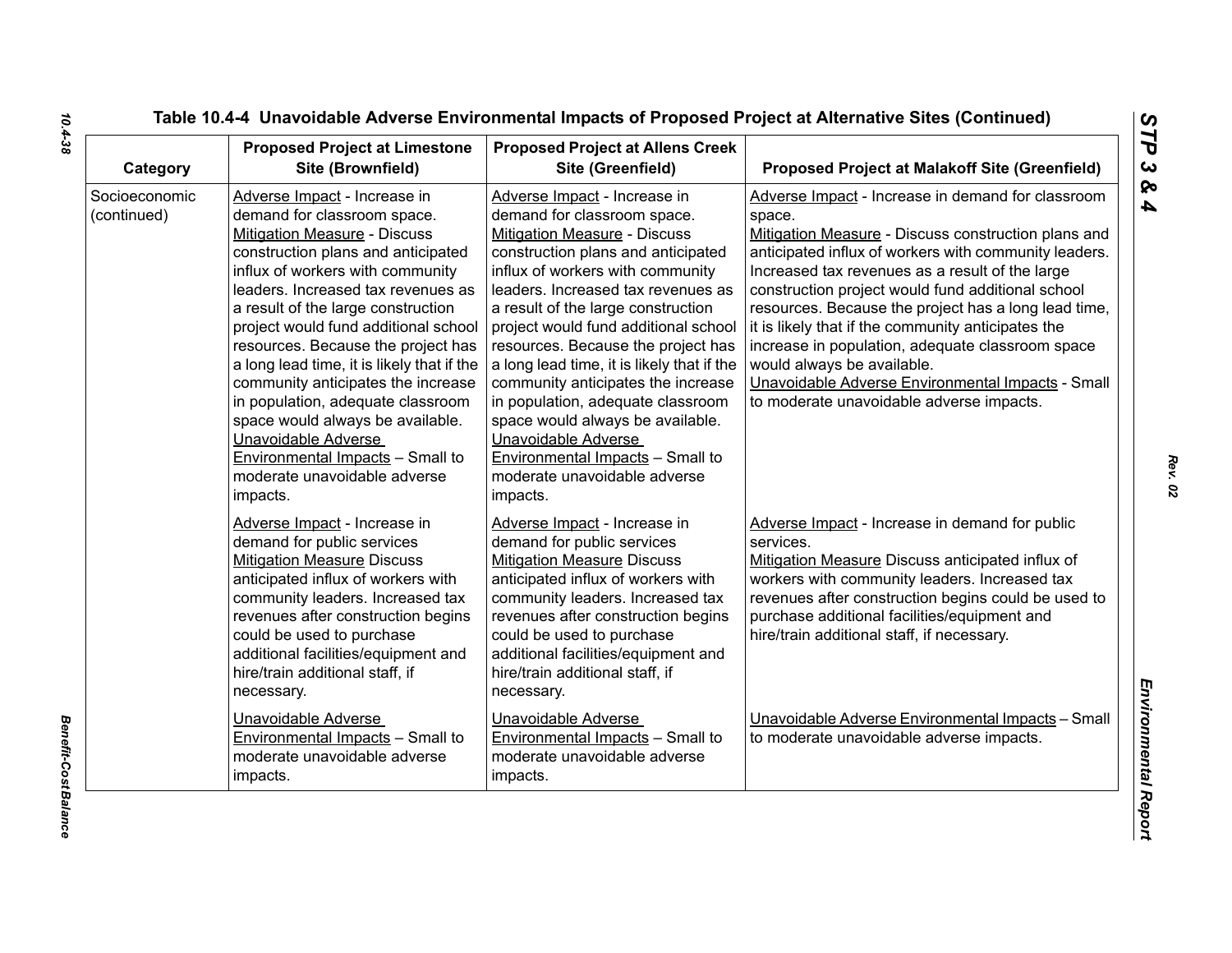| Category                     | <b>Proposed Project at Limestone</b><br>Site (Brownfield)                                                                                                                                                                                                                                                                                                                                                             | <b>Proposed Project at Allens Creek</b><br>Site (Greenfield)                                                                                                                                                                                                                                                                                                                                                        | <b>Proposed Project at Malakoff Site (Greenfield)</b>                                                                                                                                                                                                                                                                                                                                                 |
|------------------------------|-----------------------------------------------------------------------------------------------------------------------------------------------------------------------------------------------------------------------------------------------------------------------------------------------------------------------------------------------------------------------------------------------------------------------|---------------------------------------------------------------------------------------------------------------------------------------------------------------------------------------------------------------------------------------------------------------------------------------------------------------------------------------------------------------------------------------------------------------------|-------------------------------------------------------------------------------------------------------------------------------------------------------------------------------------------------------------------------------------------------------------------------------------------------------------------------------------------------------------------------------------------------------|
| Socioeconomic<br>(continued) | Adverse Impact - New transmission<br>line has potential to induce electric<br>shock in people standing near the<br>line.<br>Mitigation Measure - Build<br>transmission line to NESC code to<br>minimize noise and electric shock.<br>Unavoidable Adverse<br><b>Environmental Impacts - Small</b><br>unavoidable adverse impacts.                                                                                      | Adverse Impact - New transmission<br>line has potential to induce electric<br>shock in people standing near the<br>line.<br>Mitigation Measure - Build<br>transmission line to NESC code to<br>minimize noise and electric shock.<br>Unavoidable Adverse<br><b>Environmental Impacts - Small</b><br>unavoidable adverse impacts.                                                                                    | Adverse Impact - New transmission line has potential<br>to induce electric shock in people standing near the<br>line.<br>Mitigation Measure - Build transmission line to NESC<br>code to minimize noise and electric shock.<br>Unavoidable Adverse Environmental Impacts - Small<br>unavoidable adverse impacts.                                                                                      |
|                              | Adverse Impact - Additional cooling<br>towers may impact existing<br>viewscape.<br>Mitigation Measure - No mitigation<br>needed.<br>Unavoidable Adverse<br><b>Environmental Impacts - Small</b><br>unavoidable adverse impacts.                                                                                                                                                                                       | Adverse Impact - Additional cooling<br>towers may impact existing<br>viewscape.<br>Mitigation Measure - No mitigation<br>needed.<br><b>Unavoidable Adverse</b><br>Environmental Impacts - Small<br>unavoidable adverse impacts.                                                                                                                                                                                     | Adverse Impact - Additional cooling towers may<br>impact existing viewscape.<br>Mitigation Measure - No mitigation needed.<br>Unavoidable Adverse Environmental Impacts - Small<br>unavoidable adverse impacts.                                                                                                                                                                                       |
|                              | Adverse Impact - Operation of two<br>units would increase the traffic on<br>local roads during shift change.<br>Outages at the site would increase<br>traffic even further.<br>Mitigation Measure - Consider<br>staggering outage shifts to reduce<br>plant-associated traffic on local<br>roads during shift changes.<br>Unavoidable Adverse<br><b>Environmental Impacts - Small</b><br>unavoidable adverse impacts. | Adverse Impact - Two additional<br>units would increase the traffic on<br>local roads during shift change.<br>Outages at the site would increase<br>traffic even further.<br>Mitigation Measure - Consider<br>staggering outage shifts to reduce<br>plant-associated traffic on local<br>roads during shift changes.<br><b>Unavoidable Adverse</b><br>Environmental Impacts - Small<br>unavoidable adverse impacts. | Adverse Impact - Operation of two units would<br>increase the traffic on local roads during shift<br>change. Outages at the site would increase traffic<br>even further.<br>Mitigation Measure - Consider staggering outage<br>shifts to reduce plant-associated traffic on local roads<br>during shift changes.<br>Unavoidable Adverse Environmental Impacts - Small<br>unavoidable adverse impacts. |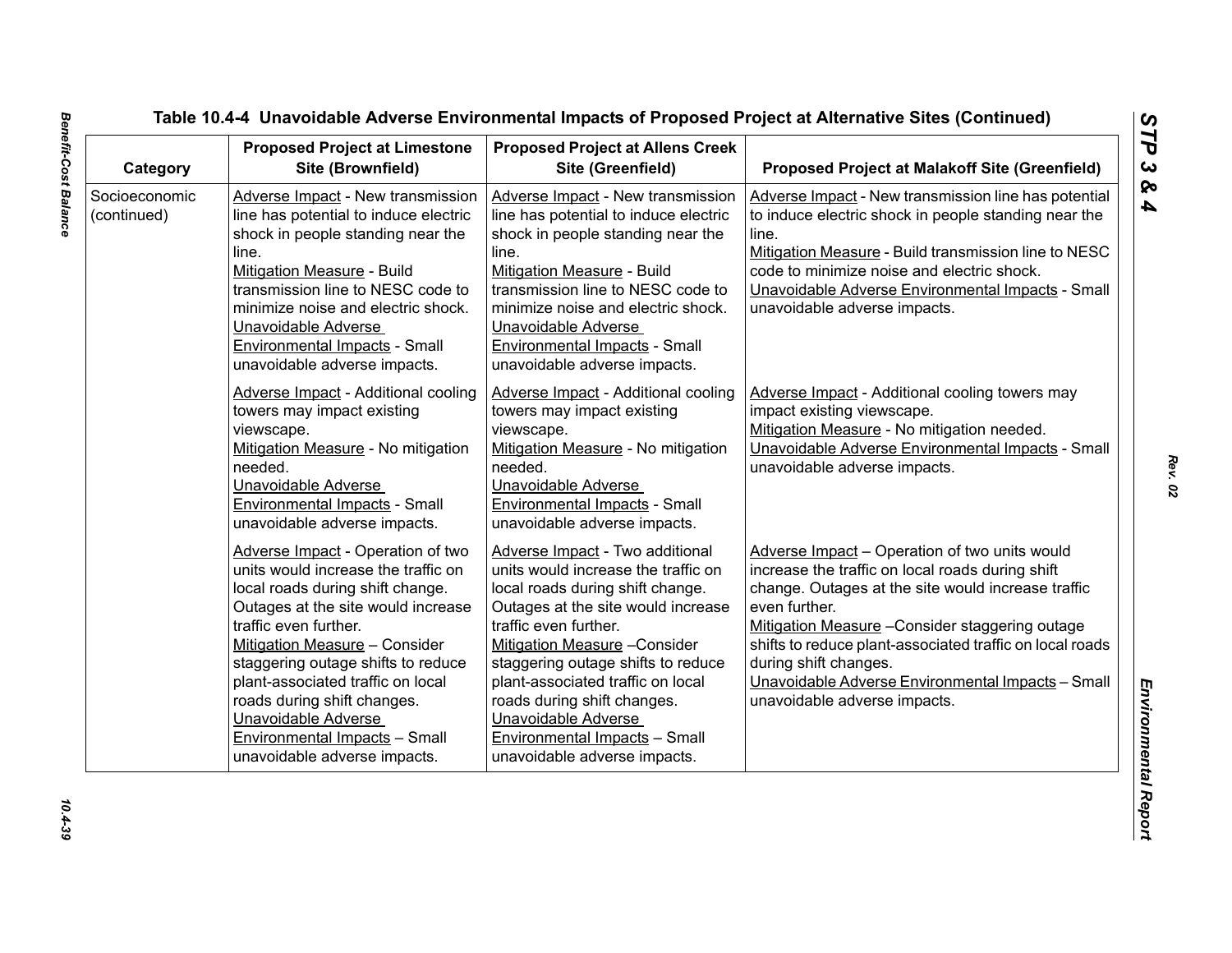|                                          | <b>Proposed Project at Limestone</b>                                                                                                                                                                                                                                                                             | <b>Proposed Project at Allens Creek</b>                                                                                                                                                                                                                                                                          |                                                                                                                                                                                                                                                                                                  |
|------------------------------------------|------------------------------------------------------------------------------------------------------------------------------------------------------------------------------------------------------------------------------------------------------------------------------------------------------------------|------------------------------------------------------------------------------------------------------------------------------------------------------------------------------------------------------------------------------------------------------------------------------------------------------------------|--------------------------------------------------------------------------------------------------------------------------------------------------------------------------------------------------------------------------------------------------------------------------------------------------|
| Category<br>Socioeconomic<br>(continued) | Site (Brownfield)<br>Adverse Impact - Potential for<br>occupational injuries and illnesses.<br>Mitigation Measure - Implement<br>industrial safety program.<br>Unavoidable Adverse<br>Environmental Impacts - Small                                                                                              | Site (Greenfield)<br>Adverse Impact - Potential for<br>occupational injuries and illnesses.<br><b>Mitigation Measure - Implement</b><br>industrial safety program.<br>Unavoidable Adverse<br>Environmental Impacts - Small                                                                                       | <b>Proposed Project at Malakoff Site (Greenfield)</b><br>Adverse Impact - Potential for occupational injuries<br>and illnesses.<br>Mitigation Measure - Implement industrial safety<br>program.<br>Unavoidable Adverse Environmental Impacts - Small<br>unavoidable adverse impacts.             |
|                                          | unavoidable adverse impacts.<br>Adverse Impact - Consumption of<br>fossil fuels during the fuel cycle<br>process would be small relative to<br>the power production.<br>Mitigation Measure - No mitigation<br>needed.<br>Unavoidable Adverse<br>Environmental Impacts - Small<br>unavoidable adverse impacts.    | unavoidable adverse impacts.<br>Adverse Impact - Consumption of<br>fossil fuels during the fuel cycle<br>process would be small relative to<br>the power production.<br>Mitigation Measure - No mitigation<br>needed.<br>Unavoidable Adverse<br>Environmental Impacts - Small<br>unavoidable adverse impacts.    | Adverse Impact - Consumption of fossil fuels during<br>the fuel cycle process would be small relative to the<br>power production.<br>Mitigation Measure - No mitigation needed.<br>Unavoidable Adverse Environmental Impacts - Small<br>unavoidable adverse impacts.                             |
| Radiological                             | Adverse Impact - Potential doses to<br>members of the public from<br>releases to air and surface water.<br>Mitigation Measure - All releases<br>would be well below regulatory<br>limits. No mitigation required.<br>Unavoidable Adverse<br><b>Environmental Impacts - Small</b><br>unavoidable adverse impacts. | Adverse Impact - Potential doses to<br>members of the public from<br>releases to air and surface water.<br>Mitigation Measure - All releases<br>would be well below regulatory<br>limits. No mitigation required.<br>Unavoidable Adverse<br><b>Environmental Impacts - Small</b><br>unavoidable adverse impacts. | Adverse Impact - Potential doses to members of the<br>public from releases to air and surface water.<br>Mitigation Measure - All releases would be well<br>below regulatory limits. No mitigation required.<br>Unavoidable Adverse Environmental Impacts - Small<br>unavoidable adverse impacts. |
|                                          | Adverse Impact - Fuel cycle<br>activities would have liquid<br>discharges.<br>Mitigation Measure - No mitigation<br>needed.<br>Unavoidable Adverse<br>Environmental Impacts - Small<br>unavoidable adverse impacts.                                                                                              | Adverse Impact - Fuel cycle<br>activities would have liquid<br>discharges.<br>Mitigation Measure - No mitigation<br>needed.<br>Unavoidable Adverse<br>Environmental Impacts - Small<br>unavoidable adverse impacts.                                                                                              | Adverse Impact - Fuel cycle activities would have<br>liquid discharges.<br>Mitigation Measure - No mitigation needed.<br>Unavoidable Adverse Environmental Impacts - Small<br>unavoidable adverse impacts.                                                                                       |

**Benefit-Cost Balance** *Benefit-Cost Balance*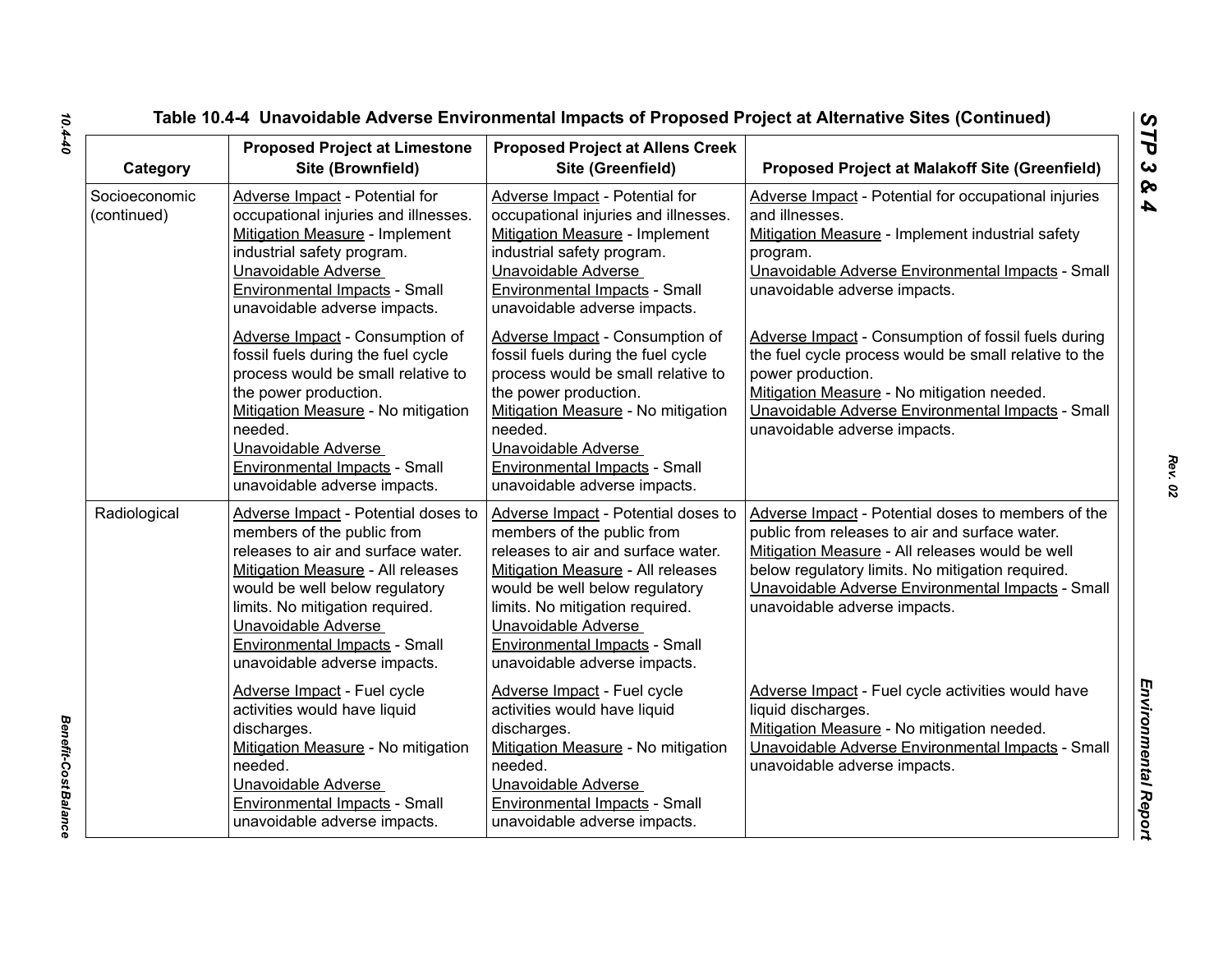| Category                          | <b>Proposed Project at Limestone</b><br>Site (Brownfield)                                                                                                                                                                                                                                                                                                         | <b>Proposed Project at Allens Creek</b><br>Site (Greenfield)                                                                                                                                                                                                                                                                                                      | <b>Proposed Project at Malakoff Site (Greenfield)</b>                                                                                                                                                                                                                                                                                      |
|-----------------------------------|-------------------------------------------------------------------------------------------------------------------------------------------------------------------------------------------------------------------------------------------------------------------------------------------------------------------------------------------------------------------|-------------------------------------------------------------------------------------------------------------------------------------------------------------------------------------------------------------------------------------------------------------------------------------------------------------------------------------------------------------------|--------------------------------------------------------------------------------------------------------------------------------------------------------------------------------------------------------------------------------------------------------------------------------------------------------------------------------------------|
| Atmospheric and<br>Meteorological | Adverse Impact - No adverse<br>impacts from dry cooling tower are<br>anticipated.<br>Mitigation Measure - None required.<br>Unavoidable Adverse<br>Environmental Impacts - No<br>unavoidable adverse impacts.                                                                                                                                                     | Adverse Impact - Potential visible<br>plumes from cooling towers, if used.<br>Mitigation Measure - None required.<br>Unavoidable Adverse<br>Environmental Impacts - Small<br>unavoidable adverse impacts.                                                                                                                                                         | Adverse Impact - Potential visible plumes from<br>cooling towers, if used.<br>Mitigation Measure - None required.<br>Unavoidable Adverse Environmental Impacts - Small<br>unavoidable adverse impacts.                                                                                                                                     |
|                                   | <b>Adverse Impact - Emissions from</b><br>intermittent operation diesel<br>generators and other emission<br>emitting equipment.<br>Mitigation Measure - Comply with<br>TCEQ permit limits and regulations<br>for installing and operating air<br>emission sources.<br>Unavoidable Adverse<br><b>Environmental Impacts - Small</b><br>unavoidable adverse impacts. | <b>Adverse Impact - Emissions from</b><br>intermittent operation diesel<br>generators and other emission<br>emitting equipment.<br>Mitigation Measure - Comply with<br>TCEQ permit limits and regulations<br>for installing and operating air<br>emission sources.<br>Unavoidable Adverse<br><b>Environmental Impacts - Small</b><br>unavoidable adverse impacts. | Adverse Impact - Emissions from intermittent<br>operation diesel generators and other emission<br>emitting equipment.<br>Mitigation Measure - Comply with TCEQ permit limits<br>and regulations for installing and operating air<br>emission sources.<br>Unavoidable Adverse Environmental Impacts - Small<br>unavoidable adverse impacts. |
|                                   | <b>Adverse Impact - Relatively small</b><br>quantities of air pollutants would be<br>result from the fuel cycle.<br>Mitigation Measure - No mitigation<br>needed.<br>Unavoidable Adverse<br><b>Environmental Impacts - Small</b><br>unavoidable adverse impacts.                                                                                                  | <b>Adverse Impact - Relatively small</b><br>quantities of air pollutants would be<br>result from the fuel cycle.<br>Mitigation Measure - No mitigation<br>needed.<br>Unavoidable Adverse<br><b>Environmental Impacts - Small</b><br>unavoidable adverse impacts.                                                                                                  | Adverse Impact - Relatively small quantities of air<br>pollutants would be result from the fuel cycle.<br>Mitigation Measure - No mitigation needed.<br>Unavoidable Adverse Environmental Impacts - Small<br>unavoidable adverse impacts.                                                                                                  |